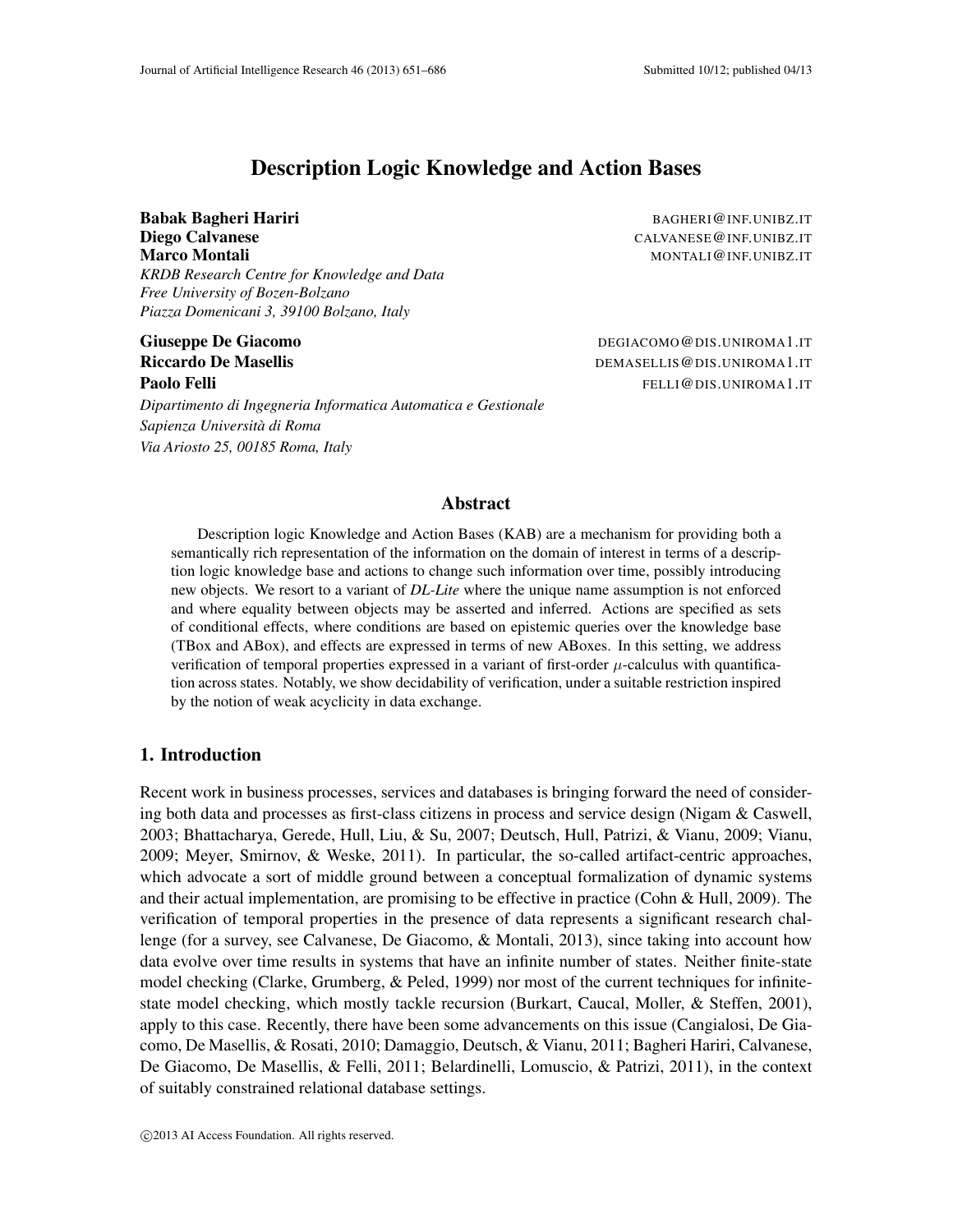While most of this work is based on maintaining information in a relational database, for more sophisticated applications it is foreseen to enrich data-intensive business processes with a semantic level, where information can be maintained in a semantically rich knowledge base which allows for operating with incomplete information (Calvanese, De Giacomo, Lembo, Montali, & Santoso, 2012; Limonad, De Leenheer, Linehan, Hull, & Vaculin, 2012). This leads us to look into how to combine first-order data, ontologies, and processes, while maintaining basic inference tasks (specifically verification) decidable. In this setting, we capture the domain of interest in terms of semantically rich formalisms as those provided by ontological languages based on Description Logics (DLs) (Baader, Calvanese, McGuinness, Nardi, & Patel-Schneider, 2003). Such languages natively deal with incomplete knowledge in the modeled domain. This additional flexibility comes with an added cost, however: differently from relational databases, to evaluate queries we need to resort to logical implication. Moreover, incomplete information combined with the ability of evolving the system through actions results in a notoriously fragile setting w.r.t. decidability (Wolter & Zakharyaschev, 1999b, 1999a; Gabbay, Kurusz, Wolter, & Zakharyaschev, 2003). In particular, due to the nature of DL assertions (which in general are not definitions but constraints on models), we get one of the most difficult kinds of domain descriptions for reasoning about actions (Reiter, 2001), which amounts to dealing with complex forms of state constraints (Lin & Reiter, 1994).

To overcome this difficulty, virtually all solutions that aim at robustness are based on a so-called "functional view of knowledge bases" (Levesque, 1984): the KB provides the ability of querying based on logical implication ("ask"), and the ability of progressing it to a "new" KB through forms of updates ("tell") (Baader, Ghilardi, & Lutz, 2012; Calvanese, De Giacomo, Lenzerini, & Rosati, 2011). Notice that this functional view is tightly related to an epistemic interpretation of the KB (Calvanese, De Giacomo, Lembo, Lenzerini, & Rosati, 2007a). Indeed our work is also related to that on Epistemic Dynamic Logic (van Ditmarsch, van der Hoek, & Kooi, 2007), and, though out of the scope of this paper, the decidability results presented here could find application in the context of that research as well.

We follow this functional view of KBs. However, a key point of our work is that at each execution step external information is incorporated into the system in form of new individuals (denoted by *function terms*), that is, our systems are not closed w.r.t. the available information. This makes our framework particularly interesting and challenging. In particular, the presence of these individuals requires a specific treatment of equality, since as the system progresses and new information is acquired, distinct function terms may be inferred to denote the same object.

Specifically, we introduce the so-called *Knowledge and Action Bases* (KABs). A KAB is equipped with an ontology or, more precisely, a TBox expressed, in our case, in a variant of *DL-*Lite<sub>A</sub> (Calvanese, De Giacomo, Lembo, Lenzerini, & Rosati, 2007b), which extends the core of the Web Ontology Language OWL 2 QL (Motik, Cuenca Grau, Horrocks, Wu, Fokoue, & Lutz, 2012) and is particularly well suited for data management. Such a TBox captures intensional information on the domain of interest, similarly to UML class diagrams or other conceptual data models, though as a software component to be used at run-time. The KAB includes also an ABox, which acts as a storage or state. The ABox maintains the data of interest, which are accessed by relying on query answering based on logical implication (certain answers). Notably, our variant of  $DL\text{-}Life_A$  is without the unique name assumption (UNA), and we allow for explicit equality assertions in the ABox. In this way we can suitably treat function terms to represent individuals acquired during the execution. Technically, the need of dealing with equality breaks the first-order rewritability of  $DL\text{-}Lie_A$  query answering, and requires that, in addition to the rewriting process, inference on equality is performed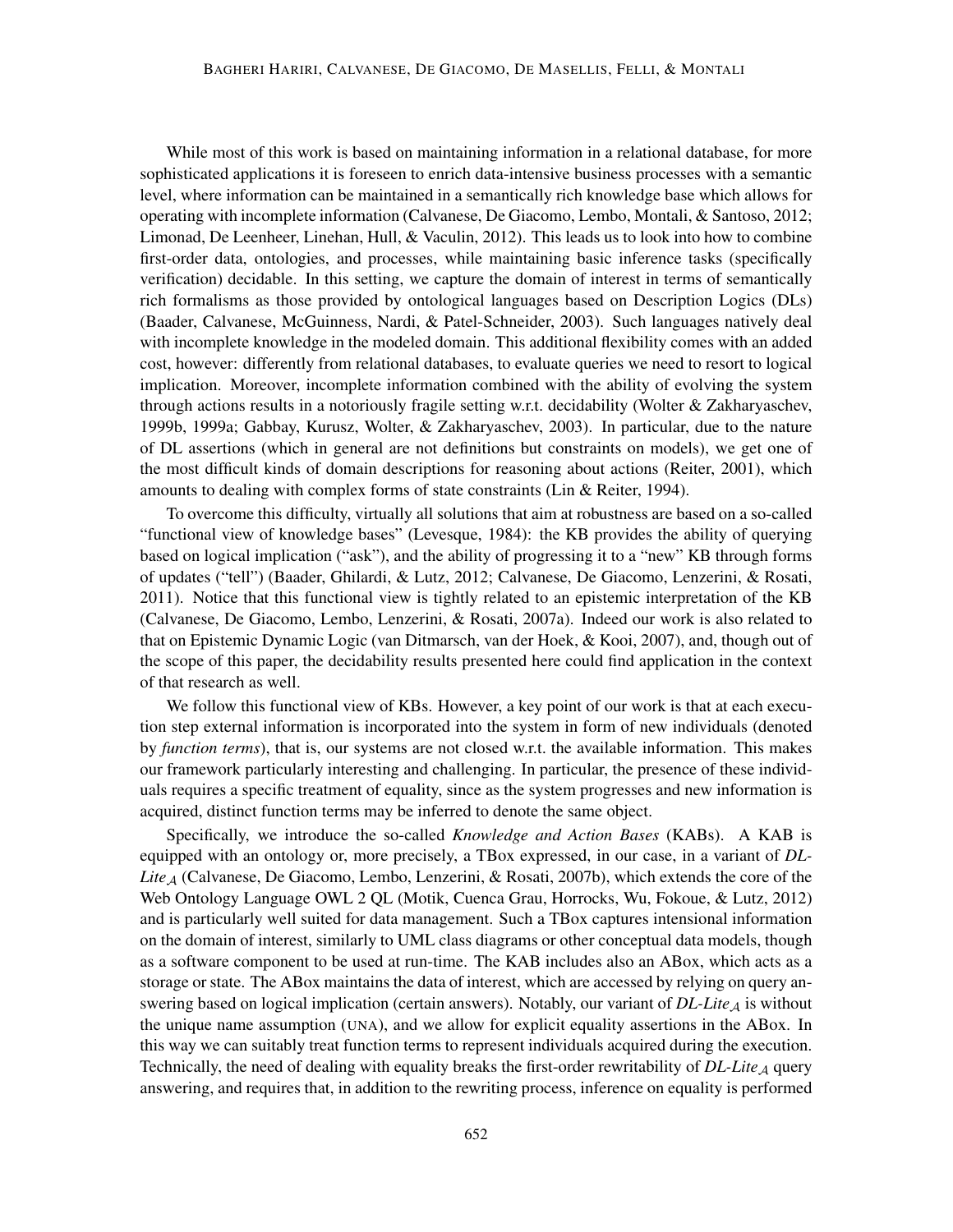(Artale, Calvanese, Kontchakov, & Zakharyaschev, 2009). As a query language, we use unions of conjunctive queries, possibly composing their certain answers through full FOL constructs. This gives rise to an *epistemic query language* that asks about what is "known" by the current KB (Calvanese et al., 2007a). Apart from the KB, the KAB contains *actions*, whose execution changes the state of the KB, i.e., its ABox. Such actions are specified as sets of *conditional effects*, where conditions are (epistemic) queries over the KB and effects are expressed in terms of new ABoxes. Actions have no static pre-conditions, whereas a process is used to specify which actions can be executed at each step. For simplicity, we model such processes as condition/action rules, where the condition is again expressed as a query over the KB.

In this setting, we address the verification of temporal/dynamic properties expressed in a firstorder variant of  $\mu$ -calculus (Park, 1976; Stirling, 2001), where atomic formulae are queries over the KB which can refer both to constants and to function terms, and where a controlled form of quantification across states is allowed. Notice that all previous decidability results on actions over DL KBs assumed that no information is coming from outside of the system, in the sense that no new individual terms are added while executing actions (Calvanese et al., 2011; Baader et al., 2012; Rosati & Franconi, 2012). In this paper, instead, we allow for arbitrary introduction of new terms. Unsurprisingly, we show that even for very simple KABs and temporal properties, verification is undecidable. However, we also show that for a rich class of KABs, verification is in fact decidable and reducible to finite-state model checking. To obtain this result, following Cangialosi et al. (2010), and Bagheri Hariri et al. (2011), we rely on recent results in data exchange on the finiteness of the chase of tuple-generating dependencies (Fagin, Kolaitis, Miller, & Popa, 2005), though, in our case, we need to extend the approach to deal with *(i)* incomplete information, *(ii)* inference on equality, and *(iii)* quantification across states in the verification language.

The paper is organized as follows. In Section 2 we give preliminaries about  $DL\text{-}Lie_A$  without UNA, which is going to be our knowledge base formalism. Section 3 describes the KAB framework in detail, while Section 4 discusses its execution semantics. In Section 5 we introduce the verification formalism for KABs. In Section 6, we show that verification of KABs is in general undecidable, even considering very simple temporal properties and KABs. In Section 7, we give our main technical result: verification of weakly acyclic KABs is decidable in EXPTIME. In Section 8, we extensively survey related work. Section 9 concludes the paper.

### 2. Knowledge Base Formalism

Description Logics (DLs) (Baader et al., 2003) are knowledge representation formalisms that are tailored for representing the domain of interest in terms of *concepts* (or classes), denoting sets of objects, and *roles* (or relations), denoting binary relations between objects. DL *knowledge bases* (KBs) are based on an alphabet of concept and role names, and an alphabet of individuals. A DL KB is formed by two distinct parts: a *TBox*, which represents the *intensional level* of the KB and contains a description of the domain of interest in terms of universal assertions over concepts and roles; and an *ABox*, which represents the *instance level* of the KB and contains extensional information on the participation of individuals to concepts and roles.

For expressing KBs we use *DL-Lite*<sub>NU</sub>, a variant of the *DL-Lite<sub>A</sub>* language (Poggi, Lembo, Calvanese, De Giacomo, Lenzerini, & Rosati, 2008; Calvanese, De Giacomo, Lembo, Lenzerini, & Rosati, 2013) in which we drop the *unique name assumption* (UNA) in line with the standard Web Ontology Language (OWL 2) (Bao et al., 2012). Essentially, *DL-Lite*<sub>NU</sub> extends the OWL 2 QL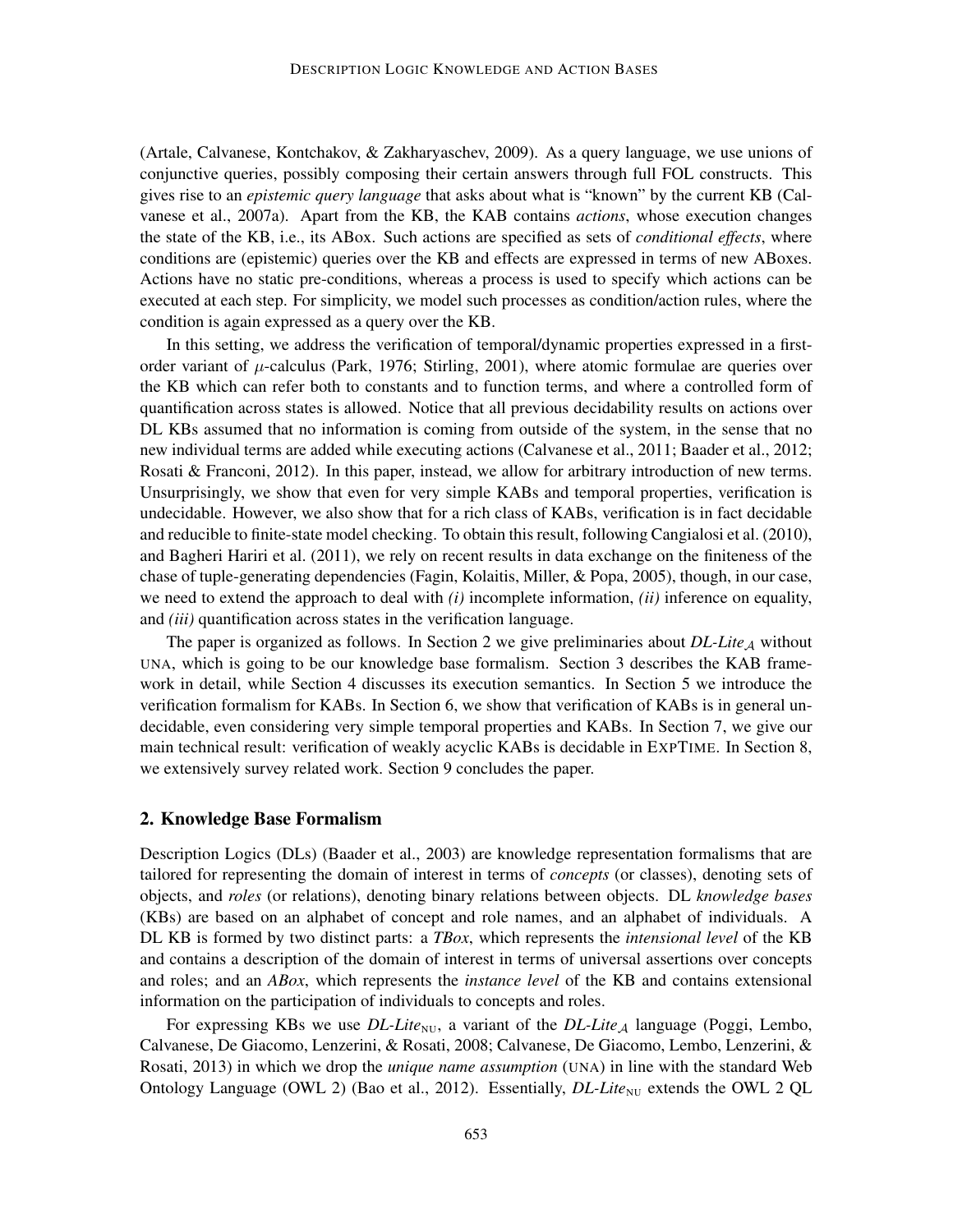profile of OWL 2, by including functionality assertions and the possibility to state equality between individuals.

The syntax of *concept* and role *expressions* in *DL-Lite*<sub>NU</sub> is as follows:

| $B \rightarrow N \mid \exists R,$ |  | $R \rightarrow P   P^-,$       |  |
|-----------------------------------|--|--------------------------------|--|
| $C \rightarrow B \mid \neg B$ ,   |  | $V \rightarrow R \mid \neg R,$ |  |

where N denotes a *concept name*,  $P$  a *role name*, and  $P^-$  an *inverse role*.

Formally, in a  $DL\text{-}Lie_{\text{NU}}$  KB  $(T, A)$ , the TBox T is a finite set of TBox assertions of the form

 $B \sqsubseteq C$ ,  $R \sqsubseteq V$ , (funct R),

called respectively *concept inclusions*, *role inclusions*, and *functionality assertions*. We follow the usual assumption in *DL-Lite*, according to which a TBox may contain neither (funct P) nor (funct  $P^-$ ) if it contains  $R \sqsubseteq P$  or  $R \sqsubseteq P^-$ , for some role R (Poggi et al., 2008; Calvanese et al., 2013). This condition expresses that roles in functionality assertions cannot be specialized.

 $DL\text{-}Lie_{\text{NU}}$  TBoxes are able to capture the essential features of conceptual modeling formalisms, such as UML Class Diagrams (or Entity-Relationship schemas), namely ISA between classes and associations (relationships), disjointness between classes and between associations, typing of associations, and association multiplicities (in particular, mandatory participation and functionality). The main missing feature is completeness of hierarchies, which would require the introduction of disjunction and would compromise the good computational properties of *DL-Lite*.

The ABox A in a *DL-Lite*<sub>NU</sub> KB  $(T, A)$  is a finite set of *ABox assertions* of the form

 $N(t_1),$   $P(t_1, t_2),$   $t_1 = t_2,$ 

called respectively, *concept (membership) assertions*, *role (membership) assertions*, and *equality assertions*, where  $t_1$ ,  $t_2$  are terms denoting individuals (see below). The presence of equality assertions in the ABox requires a specific treatment of equality that goes beyond the usual reasoning techniques for *DL-Lite* based on first-order rewritability, although reasoning remains polynomial (Artale et al., 2009). On the other hand, we do not allow for explicit disequality, though one can use membership in disjoint concepts to assert that two individuals are different.

 $DL\text{-}Life_{\text{NU}}$  admits complex terms for denoting individuals. Such terms are inductively defined by starting from a finite set of constants, and applying a finite set of (uninterpreted) functions of various arity greater than 0. As a result, the set of individual terms is countably infinite. We call *function terms* those terms involving functions. Also, the structure of terms has an impact on inference over equality, which is a congruence relation on the structure of terms, i.e., if  $t_i = t'_i$ , for  $i \in \{1, \ldots, n\}$ , and f is a function symbol of arity n, then  $f(t_1, \ldots, t_n) = f(t'_1, \ldots, t'_n)$ . Apart from this aspect related to equality, we can treat individuals denoted by terms simply as ordinary individual constants in DLs.

We adopt the standard semantics of DLs based on FOL interpretations  $\mathcal{I} = (\Delta^{\mathcal{I}}, \cdot^{\mathcal{I}})$ , where  $\Delta^{\mathcal{I}}$ is the interpretation domain and  $\cdot^{\mathcal{I}}$  is the interpretation function such that  $t^{\mathcal{I}} \in \Delta^{\mathcal{I}}$ ,  $N^{\mathcal{I}} \subseteq \Delta^{\mathcal{I}}$ , and  $P^{\mathcal{I}} \subseteq \Delta^{\mathcal{I}} \times \Delta^{\mathcal{I}}$ , for each term t, concept name N, and role name P. Coherently with the congruence relation on terms, we have that  $(f(t_1, \ldots, t_n))^{\mathcal{I}} = (f(t'_1, \ldots, t'_n))^{\mathcal{I}}$ , whenever  $t_i^{\mathcal{I}} = t'_i$  $\mathcal{I}$ , for  $i \in$  $\{1,\ldots,n\}.$ 

Complex concepts and roles are interpreted as follows:

$$
\begin{array}{rcl}\n(\exists R)^{\mathcal{I}} & = & \{o \mid \exists o'.(o, o') \in R^{\mathcal{I}}\}, \\
(\neg B)^{\mathcal{I}} & = & \Delta^{\mathcal{I}} \setminus B^{\mathcal{I}}, \\
(\neg B)^{\mathcal{I}} & = & \Delta^{\mathcal{I}} \setminus B^{\mathcal{I}}, \\
(\neg R)^{\mathcal{I}} & = & \Delta^{\mathcal{I}} \times \Delta^{\mathcal{I}} \setminus R^{\mathcal{I}}.\n\end{array}
$$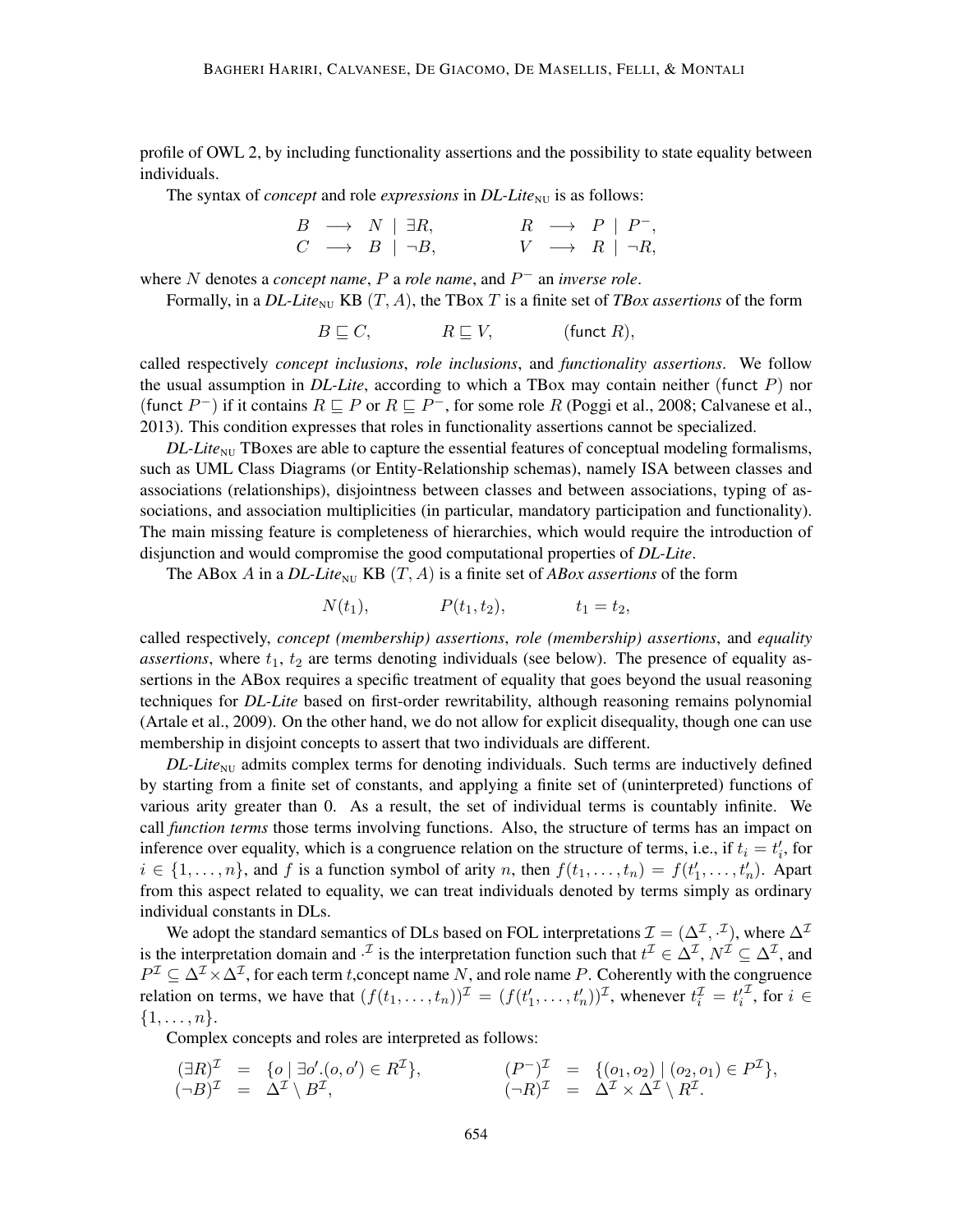An interpretation *I satisfies* an assertion of the form:

- $B \sqsubseteq C$ , if  $B^{\mathcal{I}} \subseteq C^{\mathcal{I}}$ ;
- $R \sqsubseteq V$ , if  $R^{\mathcal{I}} \subseteq V^{\mathcal{I}}$ ;
- (funct R), if for all  $o, o_1, o_2$  we have that, if  $\{(o, o_1), (o, o_2)\} \subseteq R^{\mathcal{I}}$ , then  $o_1 = o_2$ ;
- $N(t_1)$ , if  $t_1^{\mathcal{I}} \in N^{\mathcal{I}}$ ;
- $P(t_1, t_2)$ , if  $(t_1^{\mathcal{I}}, t_2^{\mathcal{I}}) \in P^{\mathcal{I}}$ ;
- $t_1 = t_2$ , if  $t_1^{\mathcal{I}} = t_2^{\mathcal{I}}$ .

I is a *model* of a KB  $(T, A)$  if it satisfies all assertions in T and A. KB  $(T, A)$  is *satisfiable* if it has a model. We also say that an ABox A is *consistent w.r.t. a TBox T* if the KB  $(T, A)$  is satisfiable. An assertion  $\alpha$  is *logically implied* by a KB  $(T, A)$ , denoted  $(T, A) \models \alpha$ , if every model of  $(T, A)$ satisfies  $\alpha$  as well.

The following characterization of satisfiability and logical implication in  $DL\text{-}Lie_{\text{NU}}$  is an easy consequence of results by Artale et al. (2009).

#### **Theorem 1** *Checking satisfiability and logical implication in DL-Lite<sub>NU</sub> are PTIME-complete.*

Proof. The PTIME lower bound is an immediate consequence of the same lower bound established by Artale et al. (2009) for *DL-Lite*<sub>NU</sub> in which we do not allow the use of complex individual terms.

For the upper bound, Artale et al. (2009) provide a PTIME algorithm that is based on first using functionality assertions to exhaustively propagate equality, and then resorting to a PTIME algorithm (in combined complexity) for reasoning in *DL-Lite* in the absence of UNA. We can adapt that algorithm by changing the first step, so as to propagate, again in PTIME, equality over terms in the active domain not only due to functionalities, but also due to congruence.  $\Box$ 

Next we introduce queries. As usual (cf. OWL 2), answers to queries are formed by constants/terms denoting individuals explicitly mentioned in the ABox. The *(active) domain of an ABox A*, denoted by  $A$ DOM $(A)$ , is the (finite) set of constants/terms appearing in concept, role, and equality assertions in A. The (predicate) alphabet of a KB  $(T, A)$ , denoted ALPH $((T, A))$  is the set of concept and role names occurring in  $T \cup A$ .

A *union of conjunctive queries* (UCQ) q over a KB (T, A) is a FOL formula of the form  $\exists \vec{y_1}.\text{conj}_1(\vec{x}, \vec{y_1}) \vee \cdots \vee \exists \vec{y_n}.\text{conj}_n(\vec{x}, \vec{y_n})$  with free variables  $\vec{x}$  and existentially quantified variables  $\vec{y}_1, \ldots, \vec{y}_n$ . Each  $conj_i(\vec{x}, \vec{y_i})$  in q is a conjunction of atoms of the form  $N(z)$ ,  $P(z, z')$  where N and P respectively denote a concept and a role name occurring in ALPH $((T, A))$ , and z, z' are constants in ADOM(A) or variables in  $\vec{x}$  or  $\vec{y_i}$ , for some  $i \in \{1, ..., n\}$ . The *certain answers* to q over  $(T, A)$  is the set ANS $(q, T, A)$  of substitutions<sup>1</sup>  $\sigma$  of the free variables of q with constants/terms in ADOM(A) such that  $q\sigma$  evaluates to true in every model of  $(T, A)$ , i.e.,  $q\sigma$  is logically implied by  $(T, A)$ . Following the notation used for assertions, we denote this as  $(T, A) \models q\sigma$ . If q has no free variables, then it is called *boolean* and its certain answers are either the empty substitution denoting true or nothing denoting false.

Again, as an easy consequence of the results by Artale et al. (2009), we obtain the following characterization of query answering in *DL-Lite*<sub>NU</sub>.

**Theorem 2** *Computing*  $ANS(q, T, A)$  *of an UCQ q over a DL-Lite*<sub>NU</sub> *KB*  $(T, A)$  *is* PTIME-*complete in the size of* T *and* A*.*

<sup>1.</sup> As customary, we can view each substitution simply as a tuple of constants, assuming some ordering of the free variables of q.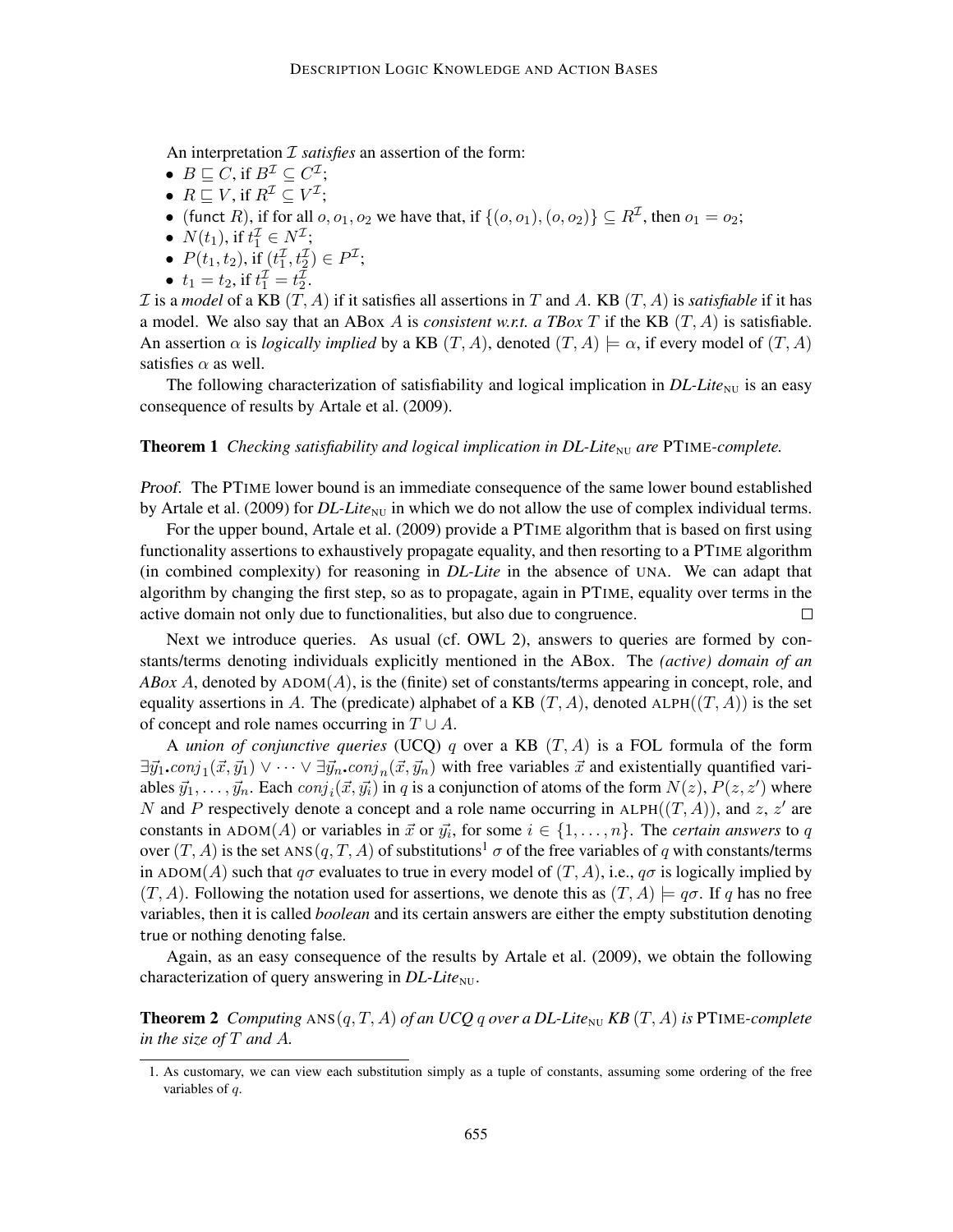Proof. As in the proof of Theorem 1, we can first propagate in PTIME equality over terms in the active domain by using functionality and congruence closure, and then resort to query answering in *DL-Lite* in the presence of UNA, which is in PTIME in the combined size of the TBox T and the ABox resulting from the above equality propagation (actually, in  $AC^0$  in the size of this ABox).

We also consider an extension of UCQs, called ECQs, which are queries of the query language *EQL-Lite*(UCQ) (Calvanese et al., 2007a), that is, the FOL query language whose atoms are UCQs evaluated according to the certain answer semantics above. An  $ECO$  over a KB  $(T, A)$  is a possibly open formula of the form

$$
Q \longrightarrow [q] | [x = y] | \neg Q | Q_1 \wedge Q_2 | \exists x . Q,
$$

where [q] denotes the certain answers of a UCQ q over  $(T, A)$ ,  $[x = y]$  denotes the certain answers of  $x = y$  over  $(T, A)$ , that is, the set  $\{(x, y) \in ADOM(A) | (T, A) \models (x = y)\}$ , logical operators have the usual meaning, and quantification ranges over elements of  $ADOM(A)$ .

Formally we define the relation Q *holds in* (T, A) *under substitution* σ of all free variables in Q, written  $T, A, \sigma \models Q$ , inductively as follows:

$$
T, A, \sigma \models [q] \quad \text{if} \quad (T, A) \models q\sigma,
$$
  
\n
$$
T, A, \sigma \models [x = y] \quad \text{if} \quad (T, A) \models (x = y)\sigma,
$$
  
\n
$$
T, A, \sigma \models \neg Q \quad \text{if} \quad T, A, \sigma \not\models Q,
$$
  
\n
$$
T, A, \sigma \models Q_1 \land Q_2 \quad \text{if} \quad T, A, \sigma \models Q_1 \text{ and } T, A, \sigma \models Q_2,
$$
  
\n
$$
T, A, \sigma \models \exists x. Q \quad \text{if} \quad \text{exists } t \in \text{ADOM}(A) \text{ such that } T, A, \sigma[x/t] \models Q,
$$

where  $\sigma[x/t]$  denotes the substitution obtained from  $\sigma$  by assigning to x the constant/term t (if x is already present in  $\sigma$  its value is replaced by t, if not, the pair  $x/t$  is added to the substitution).

The *certain answer to Q over*  $(T, A)$ , denoted ANS $(Q, T, A)$ , is the set of substitutions  $\sigma$  for the free variables in Q such that Q holds in  $(T, A)$  under  $\sigma$ , i.e.,

$$
ANS(Q, T, A) = \{ \sigma \mid T, A, \sigma \models Q \}.
$$

Following the line of the proof by Calvanese et al. (2007a), but considering Theorem 2 for the basic step of evaluating an UCQ, we get:

**Theorem 3** Computing  $ANS(Q, T, A)$  of an ECQ Q over a DL-Lite<sub>NU</sub> KB  $(T, A)$  is PTIME*complete in the size of* T *and* A*.*

We recall that *DL-Lite* enjoys a *rewritability* property, which states that for every UCQ q and for every *DL-Lite* KB (T, A),

$$
ANS(q, T, A) = ANS(rew_T(q), \emptyset, A),
$$

where  $rew_T(q)$  is a UCQ computed by the reformulation algorithm of Calvanese et al. (2007b). Notice that, in this way, we have "compiled away" the TBox. This result can be extended to ECQs as well, i.e., for every ECQ Q, ANS $(Q, T, A)$  = ANS $(rew_T(Q), \emptyset, A)$  where the query  $re w_T(Q)$  is obtained from Q by substituting each atom [q] (where q is an UCQ) by  $[rew_T(q)]$  (Calvanese et al., 2007a). In our setting, we can again exploit rewritability, but only after having pre-processed the ABox (in PTIME) by propagating equalities between individual terms in  $ADOM(A)$  according to functionality assertions and congruence of terms.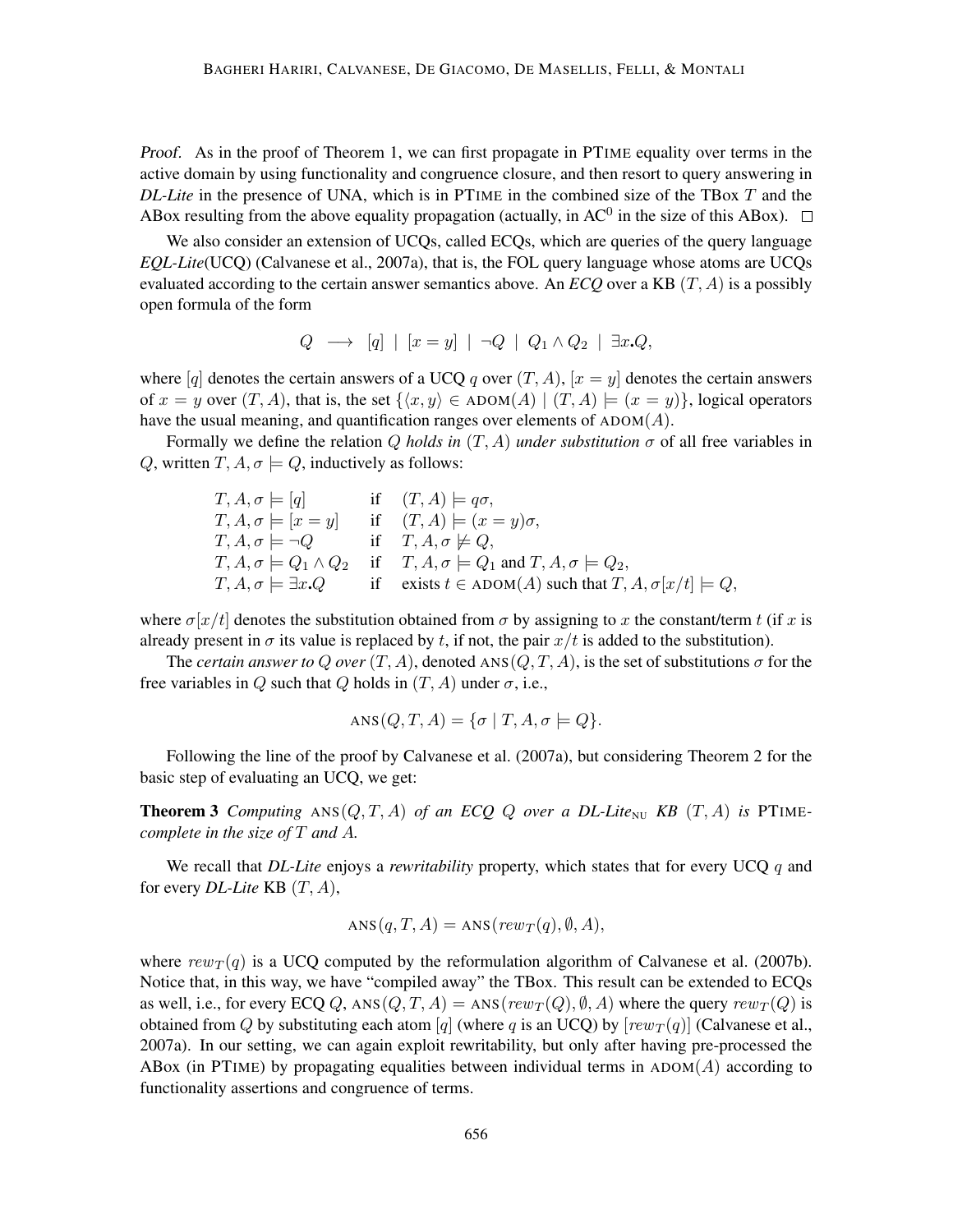We say that two ABoxes  $A_1$  and  $A_2$  are equivalent w.r.t. TBox T and predicate alphabet  $\Lambda$ , denoted by

$$
A_1 \equiv_{T,\Lambda} A_2,
$$

if for every ABox assertion  $\alpha_2 \in A_2$  which is either a concept assertion  $N(t)$  with  $N \in \Lambda$ , role assertion  $P(t_1, t_2)$  with  $P \in \Lambda$ , or equivalence assertion  $t_1 = t_2$ , we have  $(T, A_1) \models \alpha_2$ ; and viceversa, for every ABox assertion  $\alpha_1 \in A_1$ , which is either a concept assertion  $N(t)$  with  $N \in \Lambda$ , role assertion  $P(t_1, t_2)$  with  $P \in \Lambda$ , or equivalence assertion  $t_1 = t_2$ , we have  $(T, A_2) \models \alpha_1$ . Notice that if  $A_1 \equiv_{T,\Lambda} A_2$ , then for every ECQ Q whose concept and role names belong to  $\Lambda$  we have that  $ANS(Q, T, A_1) = ANS(Q, T, A_2)$ . Notice also that, by applying Theorem 3 to the boolean query  $[\alpha]$  corresponding to the ABox assertion  $\alpha$ , for each  $\alpha$  in  $A_1$  and  $A_2$ , we obtain that ABox equivalence can be checked in PTIME.

### 3. Knowledge and Action Bases

A *Knowledge and Action Base (KAB)* is a tuple  $\mathcal{K} = (T, A_0, \Gamma, \Pi)$  where T and  $A_0$  form the *knowledge component* (or knowledge base), and Γ and Π form the *action component* (or action base). In practice,  $K$  stores the information of interest into a KB, formed by a fixed TBox T and an initial ABox  $A_0$ , which evolves by executing actions Γ according to the sequencing established by process Π. During the evolution new individuals can be acquired by the KB. Such individuals are witnesses of new pieces of information inserted into the KAB from the environment the KAB runs in (i.e., the external world). We represent these new objects as function terms. As the KAB evolves, the identity of individuals should be intuitively preserved and this induces the necessity of remembering equalities between terms denoting individuals discovered in the past. We describe in detail the components of the KAB.

### 3.1 TBox

T is a  $DL\text{-}Lite_{\text{NU}}$  TBox, used to capture the intensional knowledge about the domain of interest. Such a TBox is fixed once and for all, and does not evolve during the execution of the KAB.

#### 3.2 ABox

 $A_0$  is a *DL-Lite*<sub>NU</sub> ABox, which stores the extensional information of interest. Notice that  $A_0$  is the ABox of the *initial state* of the KAB, and as the KAB evolves due to the effect of actions, the ABox, which is indeed the state of the system, evolves accordingly to store up-to-date information. Through actions we acquire new information from the external world by using calls to external services represented through functions. Given that we have no information about these services, except for their name and the parameters that are passed to them, the functions remain uninterpreted. We only assume that the result of such service calls depends only on the passed parameters. Hence, we represent the new individuals returned by service calls as function terms. The presence of function terms has an impact on the treatment of equality, since in principle we need to close equality w.r.t. congruence. While this closure generates an infinite number of logically implied equality assertions, we are going to keep such assertions implicit, computing them only when needed.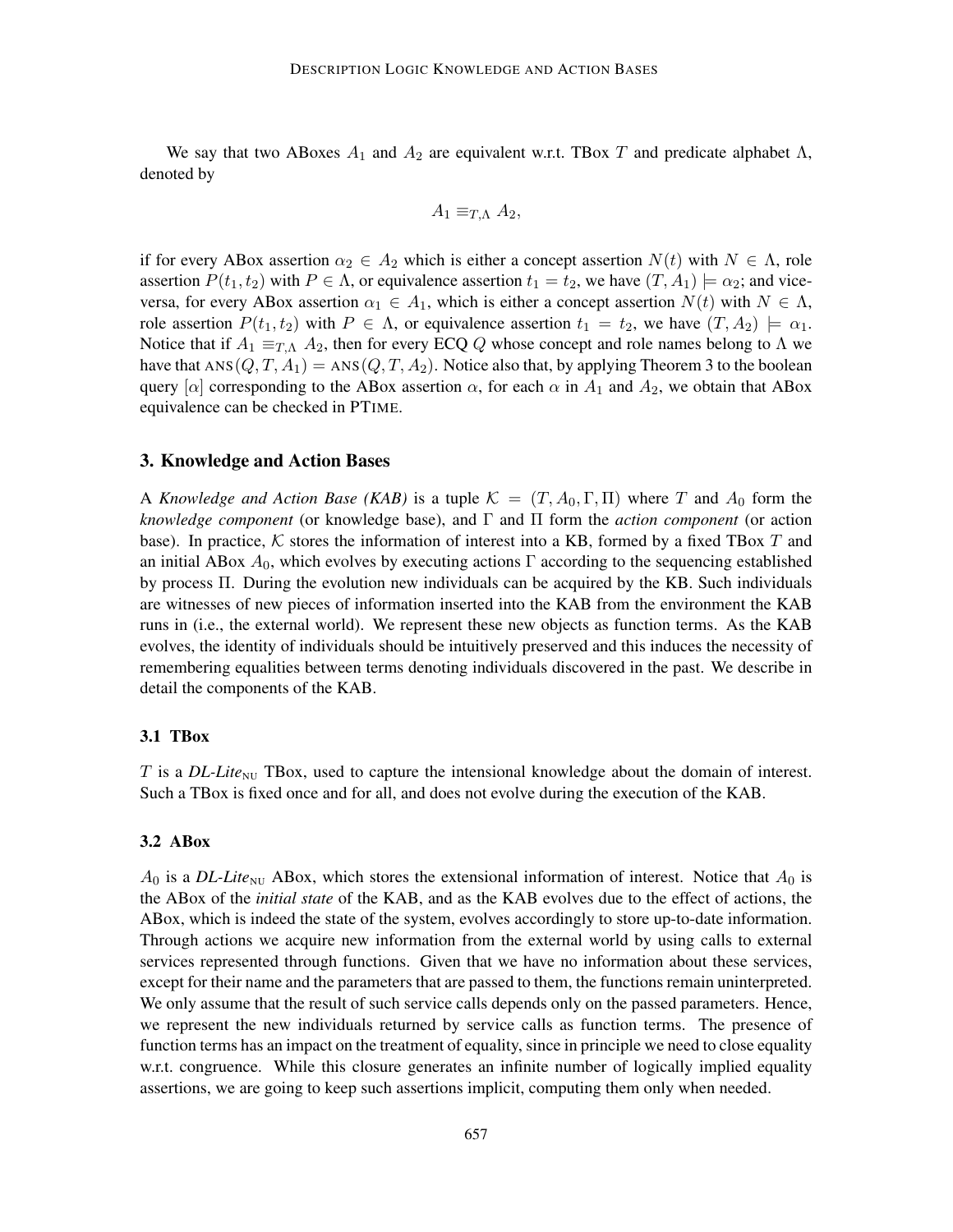### 3.3 Actions

Γ is a finite set of actions. An *action* γ ∈ Γ modifies the current ABox A by adding or deleting assertions, thus generating a new ABox  $A'$ . An action  $\gamma$  has the form

$$
act(\vec{x}) : \{e_1, \ldots, e_n\},\
$$

where  $act(\vec{x})$  is the *signature* of  $\gamma$  and  $\{e_1, \ldots, e_n\}$  is a (finite) set of *effects* forming the *effect specification* of  $\gamma$ . The action signature is constituted by a name act and a list  $\vec{x}$  of individual *input parameters*, which need to be instantiated with actual individuals at execution time.<sup>2</sup> An *effect* e<sub>i</sub> has the form

$$
[q_i^+] \wedge Q_i^- \leadsto A_i',\tag{1}
$$

where

- $q_i^+$  is an UCQ, i.e., a positive query, which extracts the bulk data to process (obtained as the certain answers of  $q_i^+$ ); the free variables of  $q_i^+$  include the action parameters;
- $Q_i^-$  is an arbitrary ECQ, whose free variables occur all among the free variables of  $q_i^+$ , which refines, by using negation and quantification, the result of  $q_i^+$ . The query  $[q_i^+] \wedge Q_i^-$  as a whole extracts individual terms to be used to form the new state of the KAB (notice that the UCQ-ECQ division is also a convenience to have readily available the positive part of the condition, which we will exploit later);
- $A'_i$  is a set of (non-ground) ABox assertions, which include as terms: constants in  $A_0$ , free variables of  $q_i^+$ , and function terms  $f(\vec{x})$  having as arguments  $\vec{x}$  free variables of  $q_i^+$ . These terms, once grounded with the values extracted from  $[q_i^+] \wedge Q_i^-$ , give rise to (ground) ABox assertions, which contribute to form the next state of the KAB.

More precisely, given the current ABox A of K and a substitution  $\theta$  for the input parameters of the action  $\gamma$ , we denote by  $\gamma\theta$  the action instantiated with the *actual* parameters coming from  $\theta$ . By firing  $\gamma\theta$  on the state A, we get a new state A' which is computed by simultaneously applying all instantiated effects of  $\gamma\theta$  as follows:

• Each effect  $e_i$  in  $\gamma$  of form (1) extracts from A the set ANS( $([q_i^+] \wedge Q_i^-)\theta, T, A)$  of tuples of terms in ADOM(A) and, for each such tuple  $\sigma$ , asserts a set  $A_i' \theta \sigma$  of ABox assertions obtained from  $A_i^{\prime} \theta$  by applying the substitution  $\sigma$  for the free variables of  $q_i^+$ . For each function term  $f(\vec{x})\theta$  appearing in  $A'_i\theta$ , a new ground term is introduced having the form  $f(\vec{x})\theta\sigma$ . These terms represent new "constants" coming from the external environment the KAB is running in.

We denote by  $e_i\theta(A)$  the overall set of ABox assertions, i.e.,

$$
e_i \theta(A) = \bigcup_{\sigma \in \text{ANS}\left(\left([q_i^+]\land Q_i^-\right) \theta, T, A\right)} A'_i \theta \sigma.
$$

<sup>2.</sup> We disregard a specific treatment of output parameters, and assume instead that the user can freely pose queries over the KB, extracting whatever information she/he is interested in.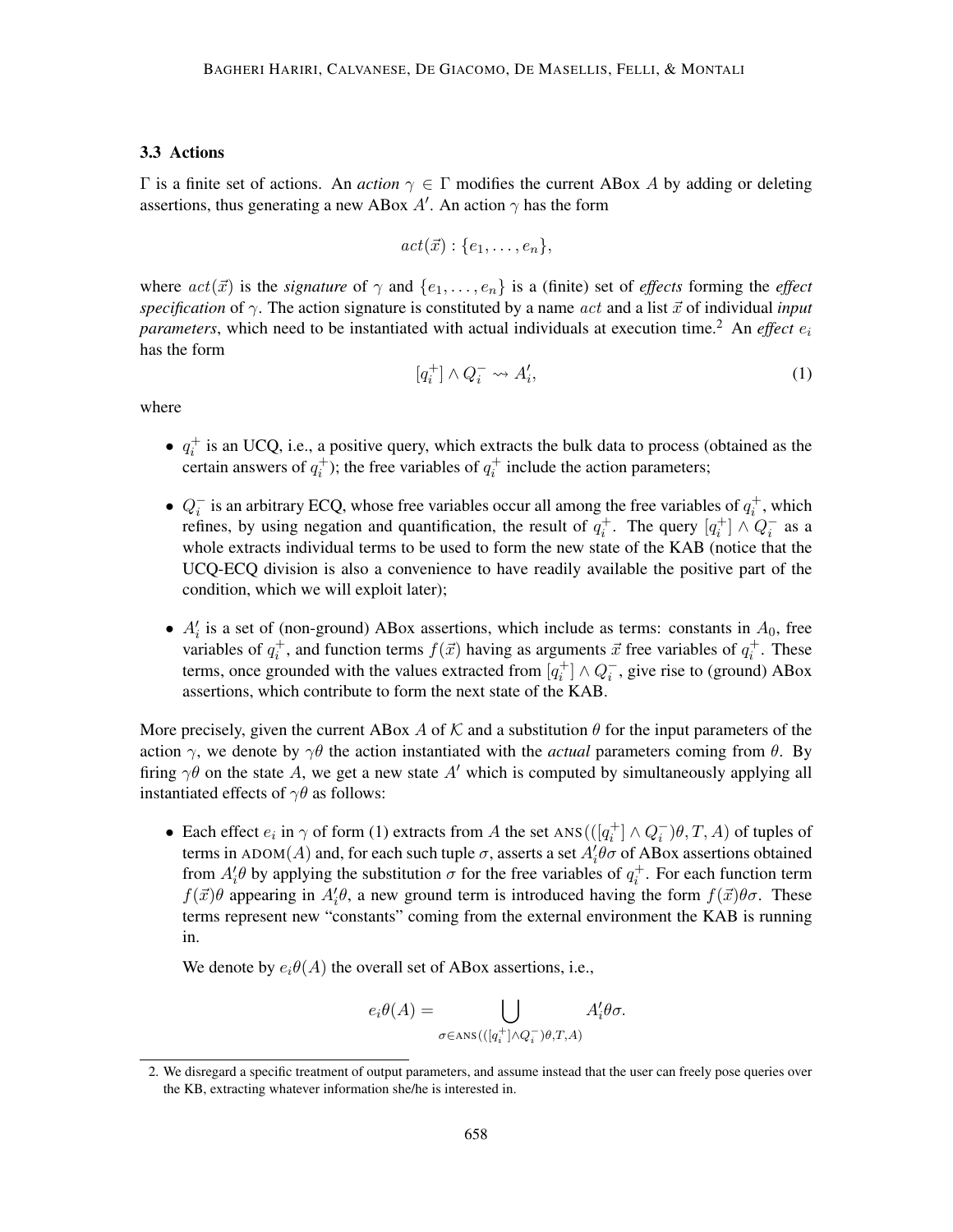• Moreover, let  $EQ(T, A) = \{t_1 = t_2 \mid \langle t_1, t_2 \rangle \in ANS([x_1 = x_2], T, A)\}\)$ . Observe that, due to the semantics of queries, the terms in EQ(T, A) must appear explicitly in ADOM(A), that is, the possibly infinite number of equalities due to congruence do not appear in  $EQ(T, A)$ , though they are logically implied. Hence, the equalities in  $EQ(T, A)$  are the equality assertions involving terms in  $A$ DOM $(A)$  that either appear explicitly in A, or are obtained by closing these under functionality and congruence of terms.

The overall *effect* of the action  $\gamma$  with parameter substitution  $\theta$  over A is the new ABox  $A' =$  $DO(T, A, \gamma\theta)$  where

$$
DO(T, A, \gamma \theta) = EQ(T, A) \cup \bigcup_{1 \leq i \leq n} e_i \theta(A).
$$

Notice that the presence of function terms in action effects makes the domain of the ABoxes obtained by executing actions continuously changing and in general unbounded in size. Notice also that we do have a persistence assumption on equalities, i.e., we implicitly copy all equalities holding in the current state to the new one. This implies that, as the system evolves, we acquire new information on equalities between terms, but never lose information on equalities already acquired. Finally, we observe that in the above execution mechanism no persistence/frame assumption (except for equality) is made. In principle at every move we substitute the whole old state, i.e., ABox, with a new one. On the other hand, it should be clear that we can easily write effect specifications that *copy* big chunks of the old state into the new one. For example,  $[P(x, y)] \rightsquigarrow P(x, y)$  copies the entire set of assertions involving the role  $P$ . In some sense, the execution mechanism adopted in this paper is very basic and does not address any of the elaboration tolerance issues typical of reasoning about actions, such as the frame problem, ramification problem or qualification problem (Reiter,  $2001$ )<sup>3</sup>. This is not because we consider them irrelevant, on the contrary, they are relevant and further research on such issues is desirable. We adopt this basic mechanism simply because it is general enough to expose all difficulties we need to overcome in order to get decidability of verification in this setting.

### 3.4 Process

The process component of a KAB is a possibly nondeterministic program that uses the KAB ABoxes to store its (intermediate and final) computation results, and the actions in  $\Gamma$  as atomic instructions. The ABoxes can be arbitrarily queried through the KAB TBox  $T$ , while they can be updated only through actions in Γ. To specify such a process component we adopt a rule-based specification.

Specifically, a *process* is a finite set  $\Pi$  of condition/action rules. A *condition/action rule*  $\pi \in \Pi$ is an expression of the form

$$
Q \mapsto \gamma,
$$

where  $\gamma$  is an action in Γ and Q is an ECQ, whose free variables are exactly the parameters of γ. The rule expresses that, for each tuple  $θ$  for which condition Q holds, the action  $γ$  with actual parameters  $\theta$  *can* be executed. Processes do not force the execution of actions but constrain them: the user of the process will be able to choose any action that the rules forming the process allow. Moreover, our processes inherit entirely their states from the KAB knowledge component (TBox and ABox) (see, e.g., Cohn & Hull, 2009).

<sup>3.</sup> But see also the work by Kowalski and Sadri (2011).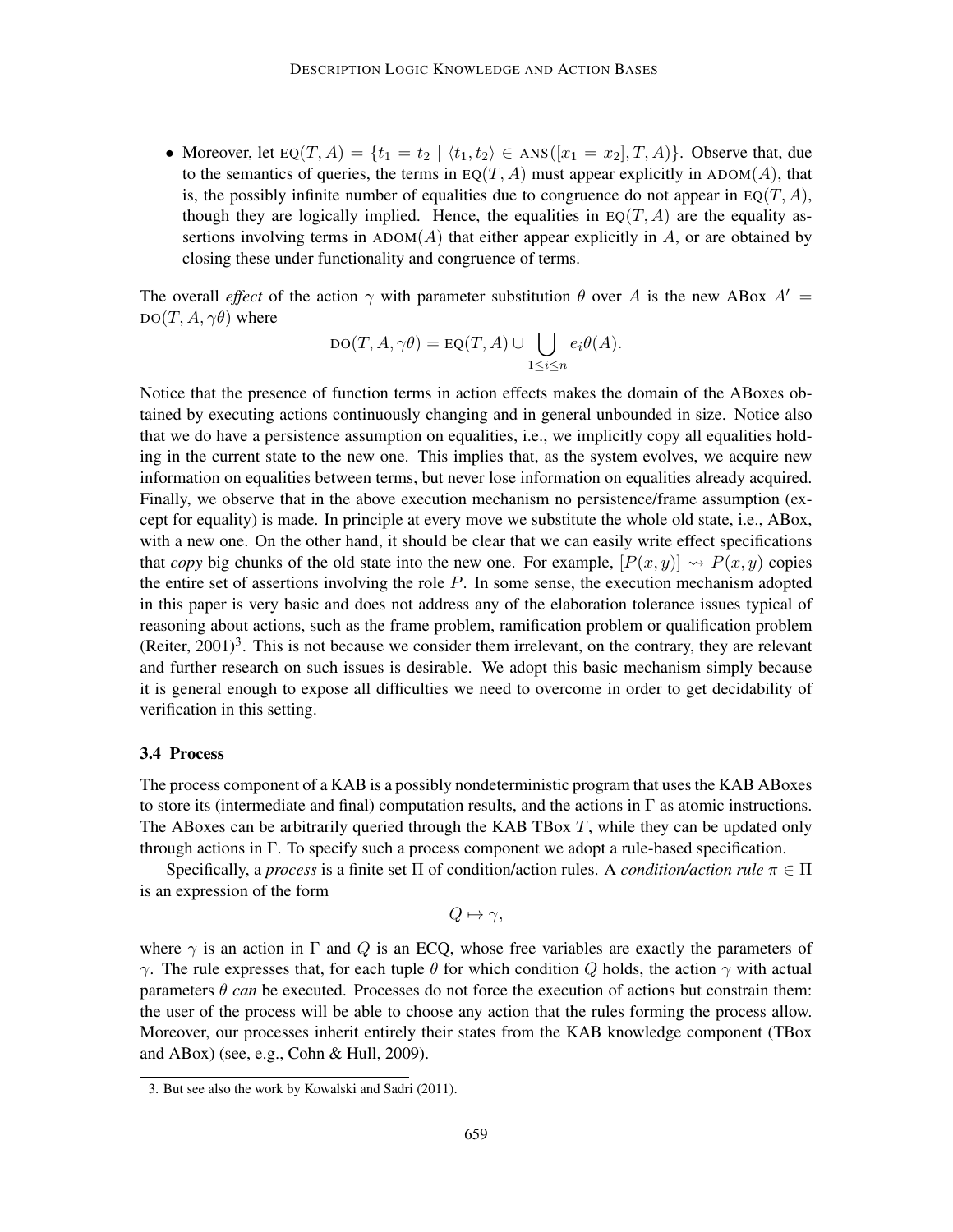

Figure 1: KAB's TBox for Example 1

We observe that we adopt a basic rule-based specification here because, in spite of its simplicity, it is able to expose all the difficulties of our setting. Other choices are also possible, in particular, the process could maintain its own state besides the one of the KAB. As long as such an additional state is finite, or embeddable into the KAB itself, the results here would easily extend to such a case.

**Example 1** Let us consider a KAB  $K = (T, A_0, \Gamma, \Pi)$  describing a super-heroes comics world, where we have cities in which characters live. Figure 1 shows the TBox  $T$  and its rendering as a UML Class Diagram. For the relationship between UML Class Diagrams and Description Logics in general and *DL-Lite* in particular, we refer to the work by Berardi, Calvanese, and De Giacomo (2005) and by Calvanese, De Giacomo, Lembo, Lenzerini, Poggi, Rodríguez-Muro, and Rosati (2009). As for the dynamics of the domain, characters can be superheroes or (super)villains, who fight each other. As in the most classic plot, superheroes help the endeavors of law enforcement fighting villains threatening the city they live in. When a villain reveals himself for perpetrating his nefarious purposes against the city's peace, he consequently becomes a declared enemy of all superheroes living in that city. Each character lives in one city at the time. A common trait of superheroes is a secret identity: a superhero is said to be the alter ego of some character, which is his identity in common life. Hence, the ABox assertion alter $E\varphi(s, p)$  means that the superhero s is the alter ego of character p. Villains always try to unmask superheroes, i.e., find their secret identity, in order to exploit such a knowledge to defeat them. Notice the subtle difference here: we use the alterEgo(s, p) assertion to model the fact that s is the alter ego of p, whereas only by asserting  $s = p$ we can capture the knowledge that s and p semantically denote the same individual.  $\Gamma$  may include actions like the following ones:

$$
\begin{array}{ll}\textsf{BecauseSH}(p,c): & \{~\texttt{[Character}(p) \wedge \textsf{livesIn}(p,c) \wedge \exists v.\textsf{Villain}(v) \wedge \textsf{livesIn}(v,c)] \\\leadsto \{ \textsf{Superhere}(\textsf{sh}(p)), \textsf{alterEgo}(\textsf{sh}(p),p) \}, \\ & \qquad \qquad \textit{CopyAll} ~\} \end{array}
$$

states that if there exists at least one villain living in the city c, a new superhero  $\mathsf{sh}(p)$  can be created, with the purpose of protecting c. Such a superhero has p as alter ego. CopyAll is a shortcut for explicitly copying all concept and role assertions to the new state (equality assertions are always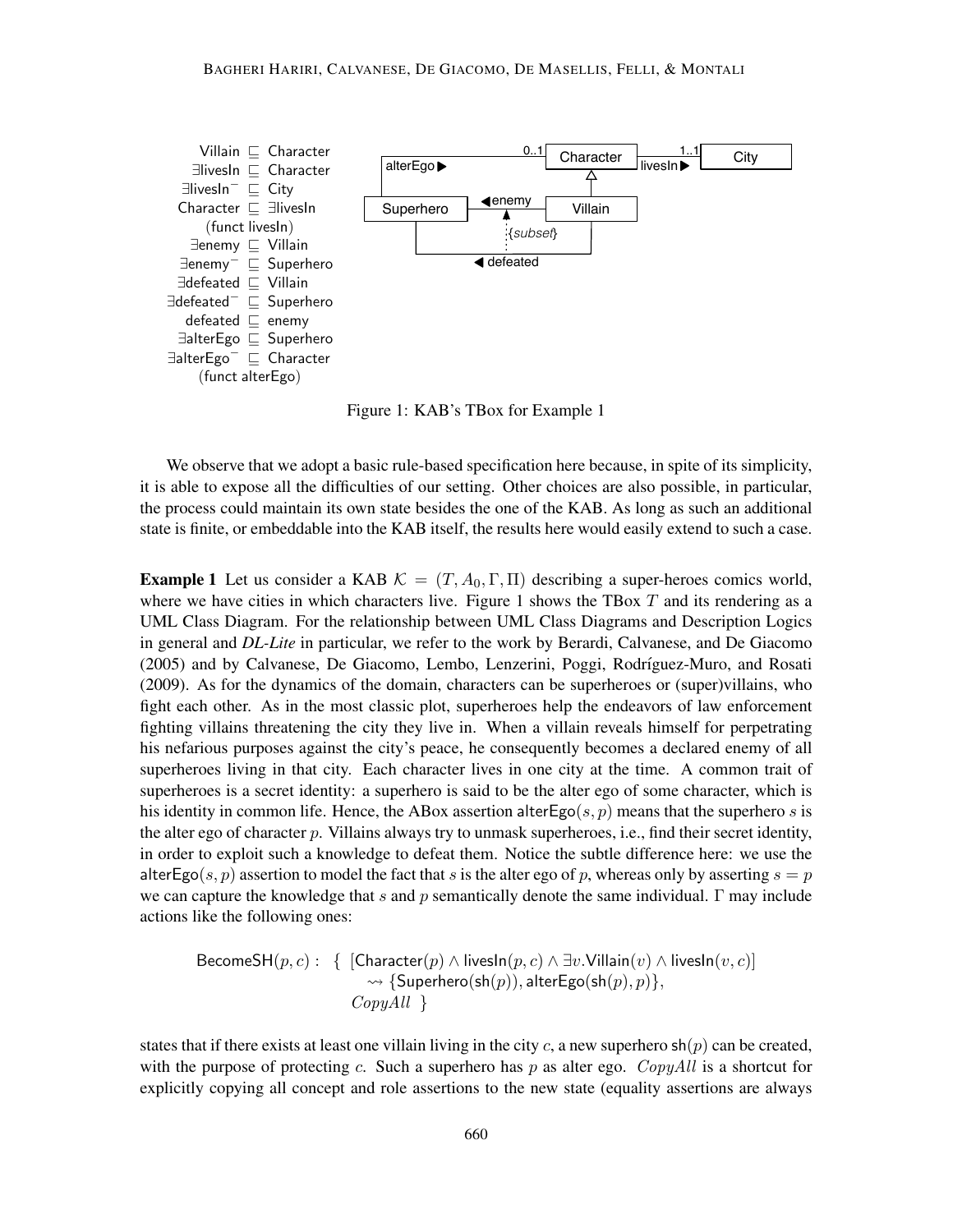implicitly copied). Action

$$
\mathsf{Unmask}(s, p): \{ [\text{alterEgo}(s, p)] \leadsto \{s = p\}, \\ CopyAll \}
$$

states that superhero  $s$ , who is the alter ego of  $p$ , gets unmasked by asserting the equality between  $s$ and p (it is now known that  $s = p$ ). Action

$$
\mathsf{Right}(v, s): \{ \exists p. [\mathsf{Villain}(v) \land \mathsf{Character}(p) \land \mathsf{alterEgo}(s, p)] \land [s = p] \leadsto \{\mathsf{defeated}(v, s)\},
$$
  
 
$$
CopyAll \}
$$

states that when villain  $v$  fights superhero  $s$ , he defeats  $s$  if  $s$  has been unmasked, i.e., it is known that  $s$  is equal to his alter ego. Action

$$
\begin{array}{l} \mathsf{Challenge}(v,s): \\ \{~~[\mathsf{Villain}(v) \wedge \mathsf{Superhere}(s) \wedge \exists p.\mathsf{alterEgo}(s,p) \wedge \mathsf{livesIn}(p,sc)] \wedge \neg [\mathsf{defeated}(v,s)] \\ \mathrel{\leadsto} \{ \mathsf{livesIn}(v,sc), \mathsf{enemy}(v,s) \}, \\ \hspace{1em} \mathit{CopyAll}~~\} \end{array}
$$

states that when villain  $v$  challenges superhero  $s$  and has not defeated him, next he lives in the same city as s and is an enemy of s. Action

ThreadenCity(v, c):

\n
$$
\{ [Villain(v) \land Superhero(s) \land \exists p.alterEgo(s, p) \land livesIn(p, c)]
$$
\n
$$
\leadsto \{ \text{enemy}(v, s) \land livesIn(v, c) \}
$$
\n
$$
CopyAll \}
$$

states that when villain  $v$  threatens city  $c$ , then he becomes an enemy of all and only superheroes that live in c.

A process  $\Pi$  might include the following rules:

$$
\begin{array}{rcl} [\mathsf{Character}(p)] \wedge \neg [\exists s.\mathsf{Superhere}(s) \wedge \mathsf{livesln}(s,c)] & \mapsto & \mathsf{BecauseSH}(p,c), \\ && [\mathsf{Superhere}(s) \wedge \mathsf{Character}(c)] & \mapsto & \mathsf{Unmask}(s,c), \\ && [\mathsf{enemy}(v,s)] \wedge \neg [\exists v'.\mathsf{defeated}(v',s)] & \mapsto & \mathsf{Fight}(v,s), \\ && [\mathsf{Villain}(v) \wedge \mathsf{Superhere}(s)] & \mapsto & \mathsf{Challenge}(v,s), \\ && [\mathsf{Villain}(v) \wedge \mathsf{City}(c)] \wedge \neg \exists v' ([\mathsf{Villain}(v') \wedge \mathsf{livesln}(v',c)] \wedge \neg [v=v']) & \mapsto & \mathsf{ThreadenCity}(v,c). \end{array}
$$

For instance, the first rule states that a character can become a superhero if the city does not already have one, whereas the last one states that a villain can threaten a city, if the city does not have another villain that is (known to be) distinct from him/her.

Notice that, during the execution, reasoning on the KB is performed. For instance, consider an initial ABox

$$
A_0 = \{ \text{Superhere}( \text{batman}), \text{ Villain}( \text{joker}), \text{ alterEgo}( \text{batman}, \text{bruce}), \\ \text{livesIn}(\text{bruce}, \text{gothan}), \text{ livesIn}(\text{batman}, \text{gothan}), \text{ livesIn}(\text{joker}, \text{city1}) \}.
$$

In this state, bruce and batman live in the same city, and batman is the alter-ego of bruce, but it is not known whether they denote the same individual. Executing Challenge(joker, batman) in  $A_0$ , which is indeed allowed by the process Π, generates a new ABox with added assertions enemy(joker, batman), livesIn(joker, gotham), and gotham = city1 is implied by the functionality on livesIn.  $\Box$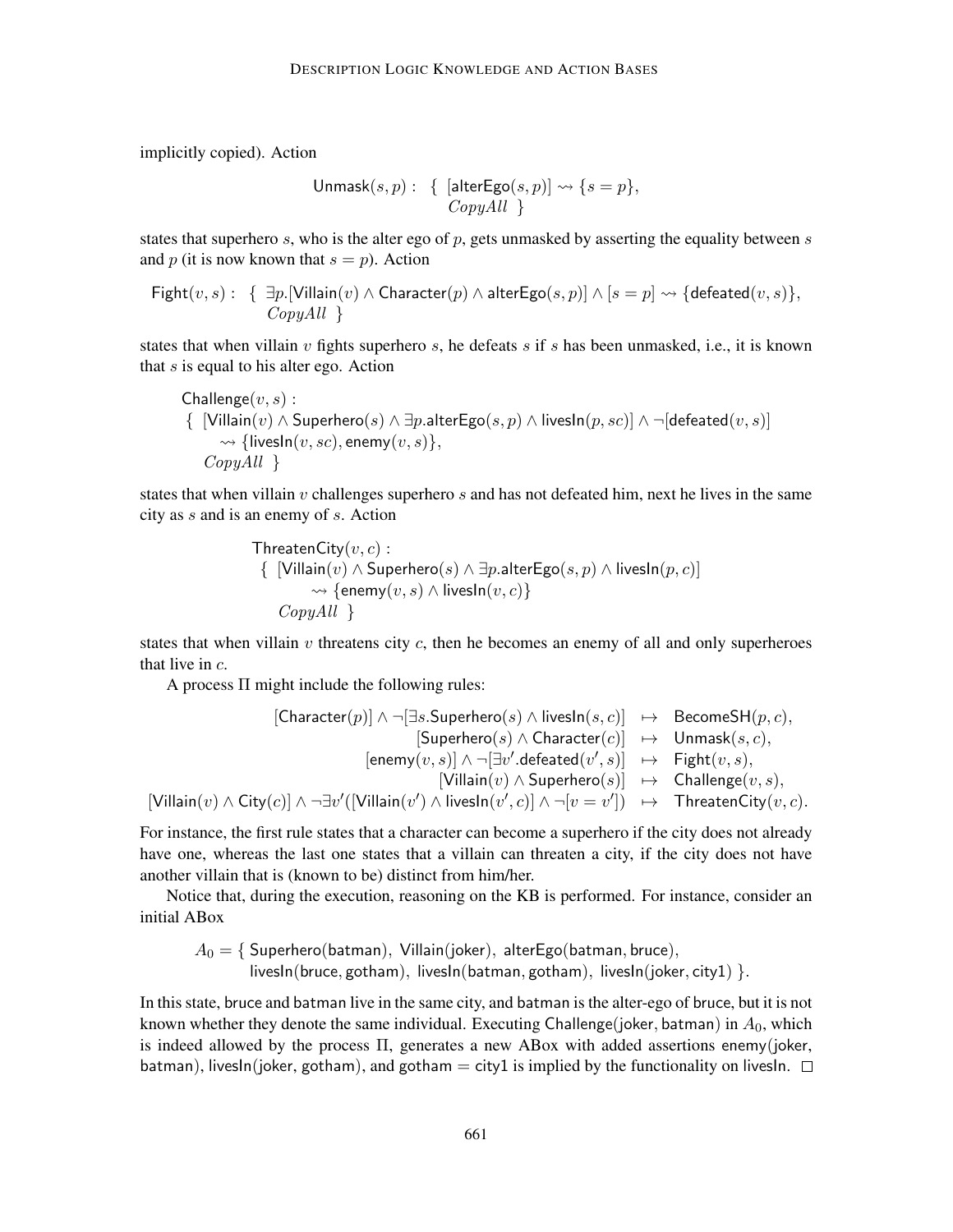# 4. KAB Transition System

The semantics of KABs is given in terms of possibly infinite transition systems that represent the possible evolutions of the KAB over time, as actions are executed according to the process. Notice that such transition systems must be equipped with semantically rich states, since a full KB is associated to them. Formally we define the kind of transition system we need as follows: A *transition system*  $\Upsilon$  is a tuple of the form  $(\mathbb{U}, T, \Sigma, s_0, abox, \Rightarrow)$ , where:

- U is a countably infinite set of terms denoting individuals, called *universe*;
- $\bullet$  T is a TBox:
- $\Sigma$  is a set of states;
- $s_0 \in \Sigma$  is the initial state;
- abox is a function that, given a state  $s \in \Sigma$  returns an ABox associated to s which has as individuals terms of  $U$ , and which conforms to  $T$ ;
- $\bullet \Rightarrow \subseteq \Sigma \times \Sigma$  is a transition relation between pairs of states.

For convenience, we introduce the active domain of the whole transition system, defined as  $ADOM(\Upsilon) = \bigcup_{s \in \Sigma} ADOM(abor(s))$ . Also we introduce the (predicate) alphabet  $ALPH(\Upsilon)$  of  $\Upsilon$  as the set of concepts and roles occurring in  $T$  or in the co-domain of abox.

The KAB generates a transition system of this form during its execution. Formally, given a KAB  $\mathcal{K} = (T, A_0, \Gamma, \Pi)$ , we define its *(generated) transition system*  $\Upsilon_{\mathcal{K}} = (\mathbb{U}, T, \Sigma, s_0, abox, \Rightarrow)$ as follows:

- U is formed by all constants and all function terms inductively formed starting from ADOM( $A_0$ ) by applying the functions occurring in the actions in Γ;
- $T$  is the TBox of the KAB;
- $abox$  is the identity function (i.e., each state is simply an ABox);
- $s_0 = A_0$  is the initial state;
- $\Sigma$  and  $\Rightarrow$  are defined by mutual induction as the smallest sets satisfying the following property: if  $s \in \Sigma$ , then for each rule  $Q \mapsto \gamma$ , evaluate Q and, for each tuple  $\theta$  returned, if  $DO(T, abox(s), \gamma\theta)$  is consistent w.r.t. T, then  $s \Rightarrow s'$  where  $s' = DO(T, abox(s), \gamma\theta)$ .

Notice that the alphabet ALPH( $\Upsilon_{\mathcal{K}}$ ) of  $\Upsilon_{\mathcal{K}}$  is simply formed by the set ALPH( $\mathcal{K}$ ) of concepts and roles that occur in  $K$ .

The KAB transition system  $\Upsilon_{\mathcal{K}}$  is an infinite tree with infinitely many different ABoxes in its nodes, in general. In fact, to get a transition system that is infinite, it is enough to perform indefinitely a simple action that adds new terms at each step, e.g., an action of the form

$$
\gamma(): \{ [C(x)] \rightsquigarrow \{ C(f(x)) \}, \ CopyAll \}.
$$

Hence the classical results on model checking (Clarke et al., 1999), which are developed for finite transition systems, cannot be applied directly for verifying KABs.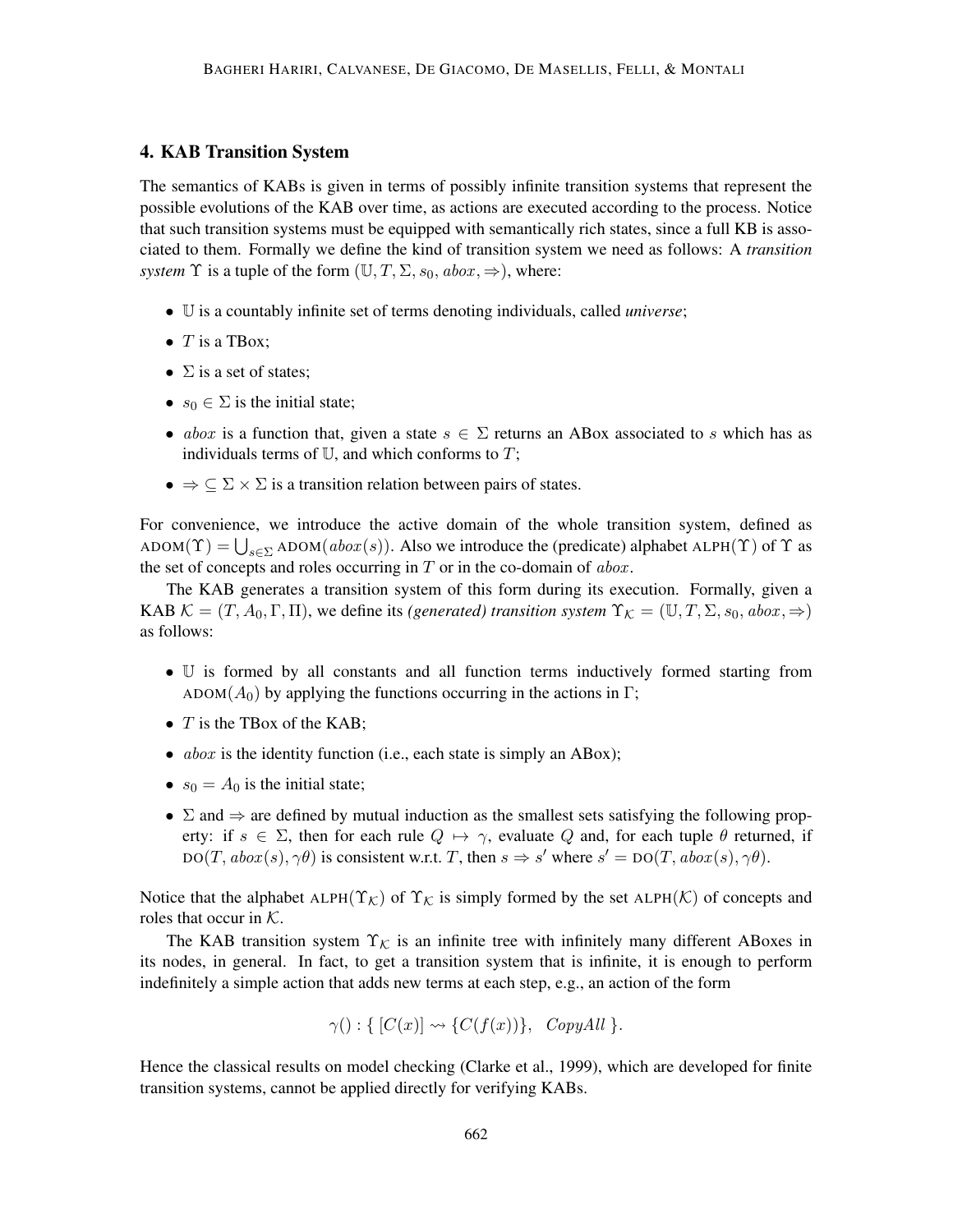# 5. Verification Formalism

To specify dynamic properties over KABs, we use a first-order variant of  $\mu$ -calculus (Stirling, 2001; Park, 1976).  $\mu$ -calculus is virtually the most powerful temporal logic used for model checking of finite-state transition systems, and is able to express both linear time logics such as LTL and PSL, and branching time logics such as CTL and CTL\* (Clarke et al., 1999). The main characteristic of  $\mu$ -calculus is its ability of expressing directly least and greatest fixpoints of (predicate-transformer) operators formed using formulae relating the current state to the next one. By using such fixpoint constructs one can easily express sophisticated properties defined by induction or co-induction. This is the reason why virtually all logics used in verification can be considered as fragments of  $\mu$ -calculus. Technically,  $\mu$ -calculus separates local properties, asserted on the current state or on states that are immediate successors of the current one, from properties talking about states that are arbitrarily far away from the current one (Stirling, 2001). The latter are expressed through the use of fixpoints.

In this work, we use a first-order variant of  $\mu$ -calculus, where we allow local properties to be expressed as ECQs, and at the same time we allow for arbitrary first-order quantification across states. Given the nature of ECQs used for formulating local properties, first-order quantification ranges over terms denoting individuals. Formally, we introduce the logic  $\mu\mathcal{L}_A$  defined as follows:

$$
\Phi \;\longrightarrow\; Q \;\mid\; \neg \Phi \;\mid\; \Phi_1 \wedge \Phi_2 \;\mid\; \exists x. \Phi \;\mid\; \langle - \rangle \Phi \;\mid\; Z \;\mid\; \mu Z. \Phi,
$$

where Q is a possibly open ECQ and Z is a second order predicate variable (of arity 0). We make use of the following abbreviations:  $\forall x.\Phi = \neg(\exists x.\neg\Phi)$ ,  $\Phi_1 \vee \Phi_2 = \neg(\neg\Phi_1 \wedge \neg\Phi_2)$ ,  $[-|\Phi = \neg\langle -\rangle \neg\Phi$ , and  $\nu Z.\Phi = \neg \mu Z.\neg \Phi [Z/\neg Z]$ . The formulae  $\mu Z.\Phi$  and  $\nu Z.\Phi$  respectively denote the least and greatest fixpoint of the formula  $\Phi$  (seen as the predicate transformer  $\lambda Z.\Phi$ ). As usual in  $\mu$ -calculus, formulae of the form  $\mu Z.\Phi$  (and  $\nu Z.\Phi$ ) must obey to the *syntactic monotonicity* of  $\Phi$  w.r.t. Z, which states that every occurrence of the variable Z in  $\Phi$  must be within the scope of an even number of negation symbols. This ensures that the least fixpoint  $\mu Z.\Phi$  (as well as the greatest fixpoint  $\nu Z.\Phi$ ) always exists.

The semantics of  $\mu\mathcal{L}_A$  formulae is defined over possibly infinite transition systems of the form  $\langle \mathbb{U}, T, \Sigma, s_0, ab\alpha \rangle$ ,  $\Rightarrow$  seen above. Since  $\mu\mathcal{L}_A$  also contains formulae with both individual and predicate free variables, given a transition system Υ, we introduce an *individual variable valuation*  $v$ , i.e., a mapping from individual variables x to U, and a *predicate variable valuation* V, i.e., a mapping from the predicate variables Z to subsets of  $\Sigma$ . With these three notions in place, we assign meaning to formulae by associating to  $\Upsilon$ , v, and V an *extension function*  $(\cdot)_{v,V}^{\Upsilon}$ , which maps formulae to subsets of  $\Sigma$ . Formally, the extension function  $(\cdot)_{v,V}^{\Upsilon}$  is defined inductively as follows:

$$
(Q)_{v,V}^{\Upsilon} = \{ s \in \Sigma \mid \text{ANS}(Qv, T, abox(s)) = true \},
$$
  
\n
$$
(\neg \Phi)_{v,V}^{\Upsilon} = \Sigma \setminus (\Phi)_{v,V}^{\Upsilon},
$$
  
\n
$$
(\Phi_1 \wedge \Phi_2)_{v,V}^{\Upsilon} = (\Phi_1)_{v,V}^{\Upsilon} \cap (\Phi_2)_{v,V}^{\Upsilon},
$$
  
\n
$$
(\exists x.\Phi)_{v,V}^{\Upsilon} = \{ s \in \Sigma \mid \exists t.t \in \text{ADOM}(abox(s)) \text{ and } s \in (\Phi)_{v[x/t],V}^{\Upsilon} \},
$$
  
\n
$$
((\neg \phi)_{v,V}^{\Upsilon} = \{ s \in \Sigma \mid \exists s'.s \Rightarrow s' \text{ and } s' \in (\Phi)_{v,V}^{\Upsilon} \},
$$
  
\n
$$
(Z)_{v,V}^{\Upsilon} = V(Z),
$$
  
\n
$$
(\mu Z.\Phi)_{v,V}^{\Upsilon} = \bigcap \{ \mathcal{E} \subseteq \Sigma \mid (\Phi)_{v,V[Z/\mathcal{E}]}^{\Upsilon} \subseteq \mathcal{E} \}.
$$

Here  $Qv$  stands for the (boolean) ECQ obtained from  $Q$  by substituting its free variables according to v. Intuitively,  $(\cdot)_{v,V}^{\Upsilon}$  assigns to such constructs the following meaning: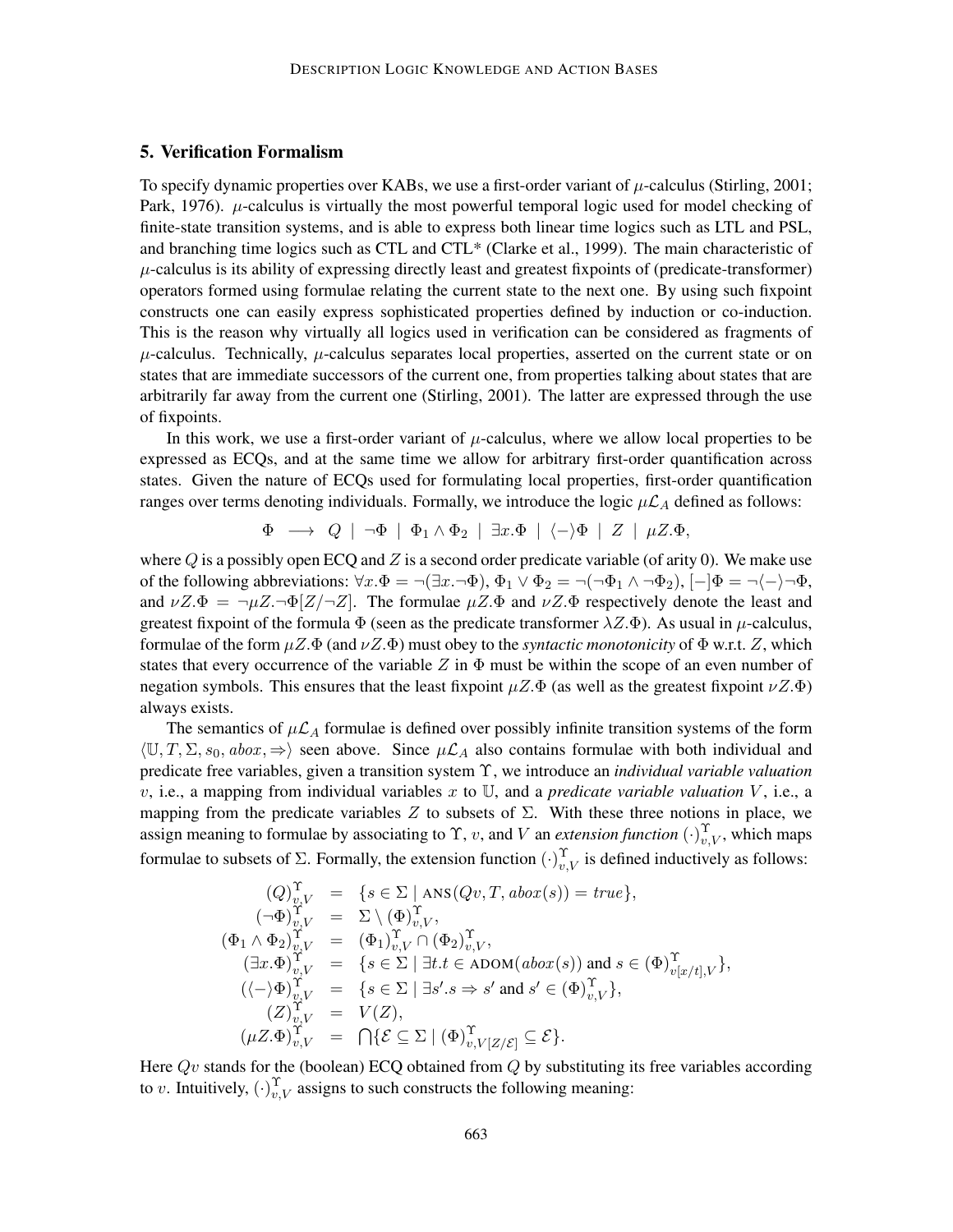- The boolean connectives have the expected meaning.
- The quantification of individuals is done over the terms of the "current" ABox. Notice that such terms can be referred in later states where the associated ABox does not include such terms anymore.
- The extension of  $\langle \rangle \Phi$  consists of the states s such that, for *some* state s' with transition  $s \Rightarrow s'$ , the formula  $\Phi$  holds in  $s'$  under valuation  $v$ .
- The extension of  $[-]\Phi$  consists of the states s such that, for all states s' with transition  $s \Rightarrow s'$ , the formula  $\Phi$  holds in s' under valuation v.
- The extension of  $\mu Z.\Phi$  is the *smallest subset*  $\mathcal{E}_{\mu}$  of  $\Sigma$  such that, when assigning to Z the extension  $\mathcal{E}_{\mu}$ , the resulting extension of  $\Phi$  (under valuation v) is contained in  $\mathcal{E}_{\mu}$ . That is, the extension of  $\mu Z.\Phi$  is the *least fixpoint* of the operator  $(\Phi)_{v,V[Z/\mathcal{E}]}^{\Upsilon}$ , where  $V[Z/\mathcal{E}]$  denotes the predicate valuation obtained from V by forcing the valuation of Z to be  $\mathcal{E}$ .
- Similarly, the extension of  $\nu Z.\Phi$  is the *greatest subset*  $\mathcal{E}_{\nu}$  of  $\Sigma$  such that, when assigning to Z the extension  $\mathcal{E}_{\nu}$ , the resulting extension of  $\Phi$  contains  $\mathcal{E}_{\nu}$ . That is, the extension of  $\nu Z.\Phi$ is the *greatest fixpoint* of the operator  $(\Phi)_{v,V|Z/\mathcal{E}|}^{\Upsilon}$ . Formally,  $(\nu Z.\Phi)_{v,V}^{\Upsilon} = \bigcup \{ \mathcal{E} \subseteq \Sigma \mid \mathcal{E} \subseteq \Sigma \}$  $(\Phi)_{v,V[Z/\mathcal{E}]}^{\Upsilon}$ .

When  $\Phi$  is a closed formula,  $(\Phi)_{v,V}^{\Upsilon}$  does not depend on v or V, and we denote the extension of  $\Phi$ simply by  $(\Phi)^T$ . A closed formula  $\Phi$  holds in a state  $s \in \Sigma$  if  $s \in (\Phi)^T$ . In this case, we write  $\Upsilon, s \models \Phi$ . A closed formula  $\Phi$  holds in  $\Upsilon$ , denoted by  $\Upsilon \models \Phi$ , if  $\Upsilon, s_0 \models \Phi$ . We call *model checking* the problem of verifying whether  $\Upsilon \models \Phi$  holds.

The next example shows some simple temporal properties that can be expressed in  $\mu\mathcal{L}_A$ .

Example 2 Considering the KAB of Example 1, we can easily express temporal properties as the following ones.

• From now on all current superheroes that live in Gotham will live in Gotham forever (a form of safety):

 $\forall x.$ [Superhero $(x) \wedge$  livesIn $(x,$  gotham)]  $\supset \nu Z.$  ([livesIn $(x,$  gotham)]  $\wedge [-]Z)$ .

• Eventually all current superheroes will be unmasked (a form of liveness):

 $\forall x.$ [Superhero $(x)$ ]  $\supset \mu Z$ . ([alterEgo $(x, x)$ ]  $\vee$   $[-]Z$ ).

• There exists a possible future situation where all current superheroes will be unmasked (another form of liveness):

 $\forall x.$ [Superhero $(x)$ ]  $\supset \mu Z$ . ([alterEgo $(x, x)$ ]  $\vee \langle -\rangle Z$ ).

• Along every future, it is always true, for every superhero, that there exists an evolution that eventually leads to unmask him (a form of liveness that holds in every moment):

$$
\nu Y.(\forall x. [\textsf{Superhere}(x)] \supset \mu Z.([\textsf{alterEgo}(x,x)] \vee \langle - \rangle Z)) \wedge [-]Y.
$$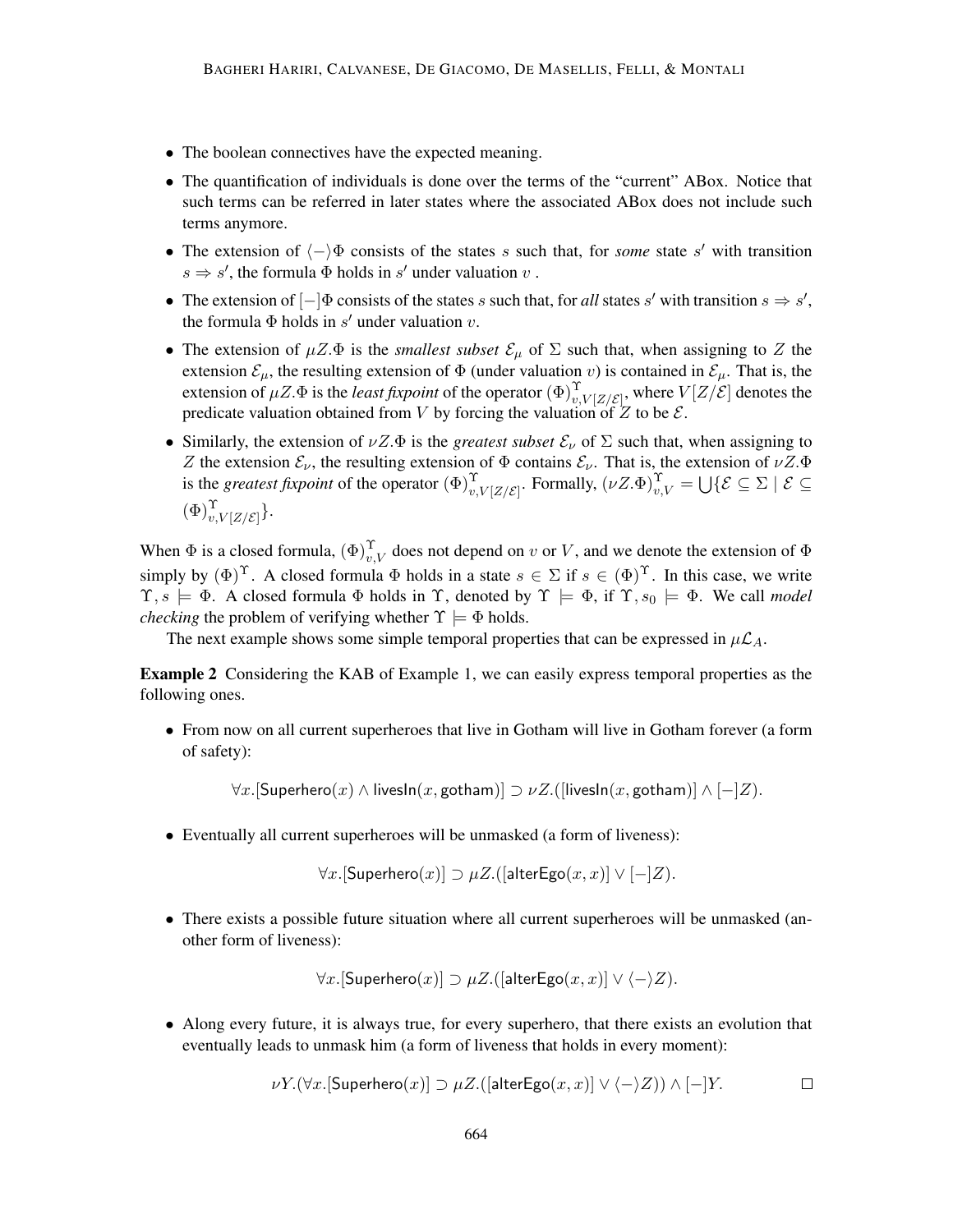Consider two transition systems sharing the same universe and the same predicate alphabet. We say that they are *behaviorally equivalent* if they satisfy exactly the same  $\mu \mathcal{L}_A$  formulas. To formally capture such an equivalence, we make use of the notion of *bisimulation* (Milner, 1971), suitably extended to deal with query answering over KBs.

Given two transition systems  $\Upsilon_1 = \langle \mathbb{U}, T, \Sigma_1, s_{01}, abox_1, \Rightarrow_1 \rangle$  and  $\Upsilon_2$  $\langle U, T, \Sigma_2, s_{02}, aboz_1, \Rightarrow_2 \rangle$  sharing the same universe U, the same TBox T, and such that ALPH( $\Upsilon_1$ ) = ALPH( $\Upsilon_2$ ) =  $\Lambda$ , a *bisimulation* between  $\Upsilon_1$  and  $\Upsilon_2$  is a relation  $\mathcal{B} \subseteq \Sigma_1 \times \Sigma_2$  such that  $(s_1, s_2) \in \mathcal{B}$  implies that:

1.  $abox(s_1) \equiv_{T,\Lambda} abox(s_2);$ 

2. if  $s_1 \Rightarrow_1 s'_1$ , then there exists  $s'_2$  such that  $s_2 \Rightarrow_2 s'_2$  and  $(s'_1, s'_2) \in \mathcal{B}$ ;

3. if  $s_2 \Rightarrow_2 s_2'$ , then there exists  $s_1'$  such that  $s_1 \Rightarrow_1 s_1'$  and  $(s_1', s_2') \in \mathcal{B}$ .

We say that two states  $s_1$  and  $s_2$  are *bisimilar* if there exists a bisimulation B such that  $(s_1, s_2) \in$ B. Two transition systems  $\Upsilon_1$  with initial state  $s_{01}$  and  $\Upsilon_2$  with initial state  $s_{02}$  are *bisimilar* if  $(s_{01}, s_{02}) \in \mathcal{B}$ . The following theorem states that the formula evaluation in  $\mu \mathcal{L}_A$  is indeed invariant w.r.t. bisimulation, so we can equivalently check any bisimilar transition systems.

**Theorem 4** Let  $\Upsilon_1$  and  $\Upsilon_2$  be two transition systems that share the same universe, the same TBox, *and the same predicate alphabet, and that are bisimilar. Then, for two states*  $s_1$  *of*  $\Upsilon_1$  *and*  $s_2$  *of*  $\Upsilon_2$ *(including the initial ones) that are bisimilar, and for all closed*  $\mu L_A$  *formulas*  $\Phi$ *, we have that* 

$$
s_1 \in (\Phi)^{\Upsilon_1} \quad \text{iff} \quad s_2 \in (\Phi)^{\Upsilon_2}.
$$

*Proof.* The proof is analogous to the standard proof of bisimulation invariance of  $\mu$ -calculus (Stirling, 2001), though taking into account our bisimulation, which guarantees that ECQs are evaluated identically over bisimilar states. Notice that the assumption that the two transition systems share the same universe and the same predicate alphabet makes it easy to compare the answers to queries.  $\Box$ 

Making use of such a notion of bisimulation, we can, for example, redefine the transition system generated by a KAB  $\mathcal{K} = (T, A_0, \Gamma, \Pi)$  while maintaining bisimilarity, by modifying the definition of  $\Upsilon_{\mathcal{K}} = \langle \mathbb{U}, T, \Sigma, s_0, abox, \Rightarrow \rangle$  given in Section 4 as follows.

- (*i*) We modify DO() so that no function term  $t'$  is introduced in the generated ABox  $A'$  if in the current ABox<sup>4</sup> A there is already a term t such that  $(T, A) \models t = t'$ .
- *(ii)* If the ABox  $A' = Do(T, abox(s), \gamma\theta)$  obtained from the current state s is logically equivalent to the ABox  $abox(s'')$ , for some already generate state  $s''$ , we do not generate a new state, but simply add  $s \Rightarrow s''$  to  $\Upsilon_{\mathcal{K}}$ .

### 6. Verification of KABs

It is immediate to see that verification of KABs is undecidable in general as it is easy to represent Turing machines using a KAB. Actually we can do so using only a fragment of the capabilities of KABs, as shown in the next lemma.

**Lemma 5** *Checking formulas of the form*  $\mu Z.(N(a) \vee \langle -\rangle Z)$ *, where* N *is an atomic concept and* a *is an individual occurring in*  $A_0$ , *is undecidable already for a KAB*  $K = (T, A_0, \Gamma, \Pi)$  *where:* 

<sup>4.</sup> Note that all terms that are present in the current ABox are preserved in the new ABox, together with equalities between terms.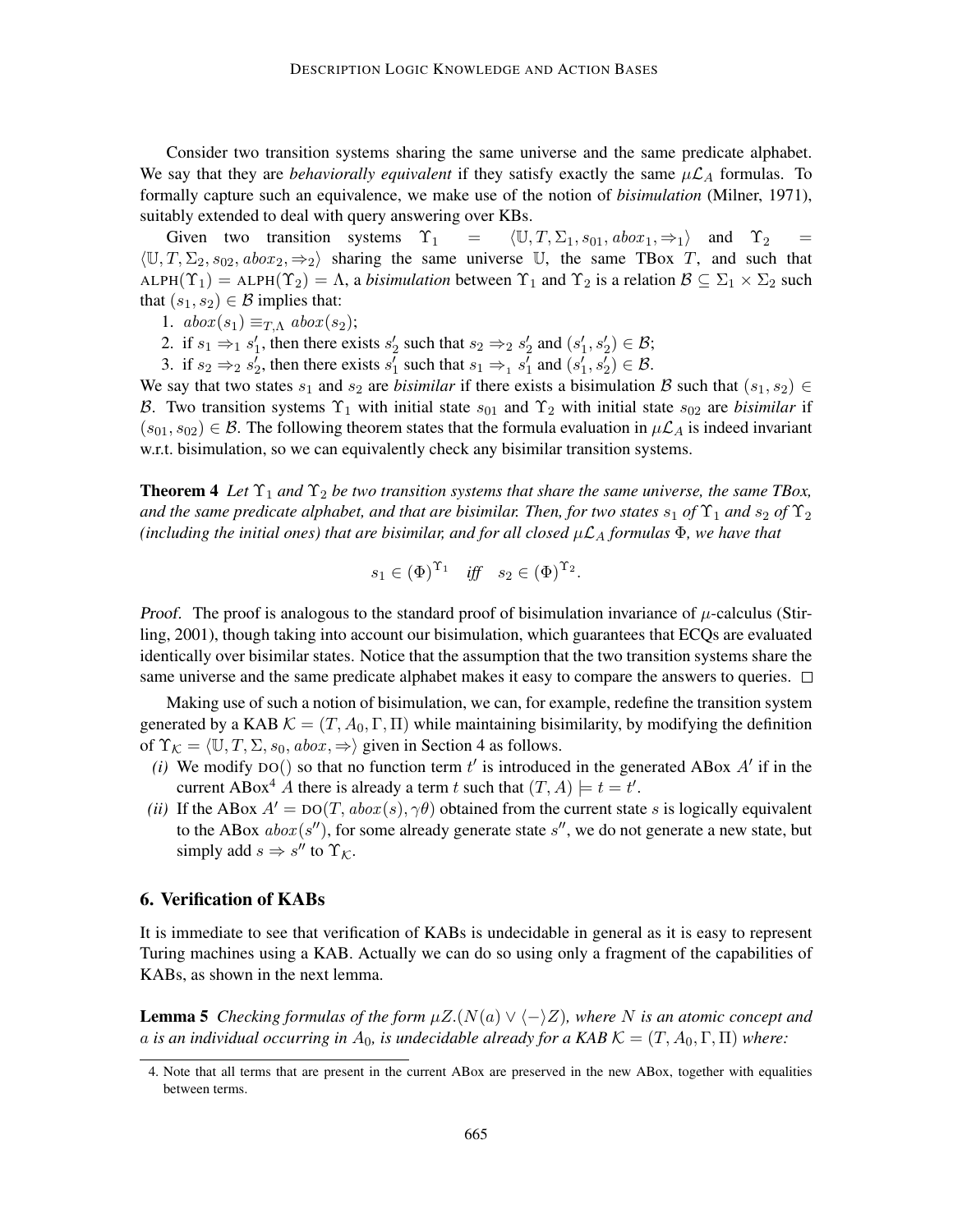$$
[First(c)] \rightsquigarrow \{First(c)\}
$$
\n
$$
[cell(c, \#) \land value(c, x)] \rightsquigarrow \{value(c, x)\}
$$
\n
$$
[cell(c, a_q) \land value(c, a_v)] \rightsquigarrow \{value(c, a_{v'})\}
$$
\n
$$
[cell(c, a_q) \land value(c, a_v) \land next(c, c_r)] \rightsquigarrow \{cell(c_r, a_{q'})\}
$$
\n
$$
[cell(c, a_q) \land value(c, a_v) \land Last(c)] \rightsquigarrow \{cell(n(c), a_{q'}), next(c, n(c)), Last(n(c))\}
$$
\n
$$
[cell(c, \#) \land Last(c)] \rightsquigarrow \{last(c)\}
$$
\n
$$
[cell(c, \#) \land First(c)] \rightsquigarrow \{cell(c, \#)\}
$$
\n
$$
[cell(c, \#) \land next(c, c_r)] \rightsquigarrow \{cell(c_r, \#)\}
$$
\n
$$
[cell(c, a_{q_f})] \rightsquigarrow \{Stop(0)\}
$$

Figure 2: Effects of the action used to encode a transition  $\delta(q, v, q', v', R)$  of a Turing Machine

- T *is the empty TBox,*
- *the actions in* Γ *make no use of negation nor equality,*
- Π *is the trivial process that poses no restriction on executability of actions.*

Proof. Given a Turing machine  $\mathcal{M} = \langle Q, \Sigma, q_0, \delta, q_f, \rangle$ , we show how to construct a corresponding KAB  $\mathcal{K}_{\mathcal{M}} = (\emptyset, A_0, \Gamma, \Pi)$  that mimics the behavior of M. Specifically, we encode the halting problem for M as a verification problem over  $K_M$ . Roughly speaking,  $K_M$  maintains the tape and state information in the (current) ABox, and encodes the transitions of  $M$  as actions. Our construction makes use of a tape that initially contains a unique cell, represented by the constant 0, and is extended on-the-fly as needed: cells to the right of 0 are represented by function terms of the form  $n(n(\cdots(0)\cdots))$ , while cells to the left of 0 are represented by function terms of the form  $p(p(\cdots(0)\cdots))$ . Then, we make use of one constant  $a_q$  for each state  $q \in Q$ , of one constant  $a_v$ for each tape symbol value  $v \in \Sigma$ , of a special constant #, and of the following concepts and roles:

- cell $(c, h)$  models a cell of the tape, where c is a cell identifier, and h corresponds to the current state of  $M$ , if the head of M currently points to c, or to  $\#$  if the head does not currently point to c;
- next $(c_l, c_r)$  models the relative position of cells, stating that  $c_r$  is the cell immediately following  $c_l$ ;
- value(c, v) models that cell c currently contains value v, with  $v \in \Sigma$ ;
- First(c) and Last(c) respectively denote the current first cell and last cell of the portion of tape explored so far.
- Stop $(c)$  is used to detect when M halts.

The initial state of  $K_{\mathcal{M}}$  contains a unique cell and is defined as

$$
A_0 = \{ \text{ cell}(0, a_{q_0}), \text{ value}(0, a_{\_}), \text{ First}(0), \text{ Last}(0) \}.
$$

As for the action component, Γ contains an action with no parameters for each transition in  $\delta$ , while the process  $\Pi$  poses no restriction on executability of actions, i.e., it contains a rule true  $\mapsto \gamma()$  for each such action  $\gamma$ .

We now provide the specification of actions, detailing the case of a right shift transition  $\delta(q, v, q', v', R)$ . The corresponding action specification consists of the set of effects shown in Figure 2. The first effect maintains the first position of the tape unaltered. The second and third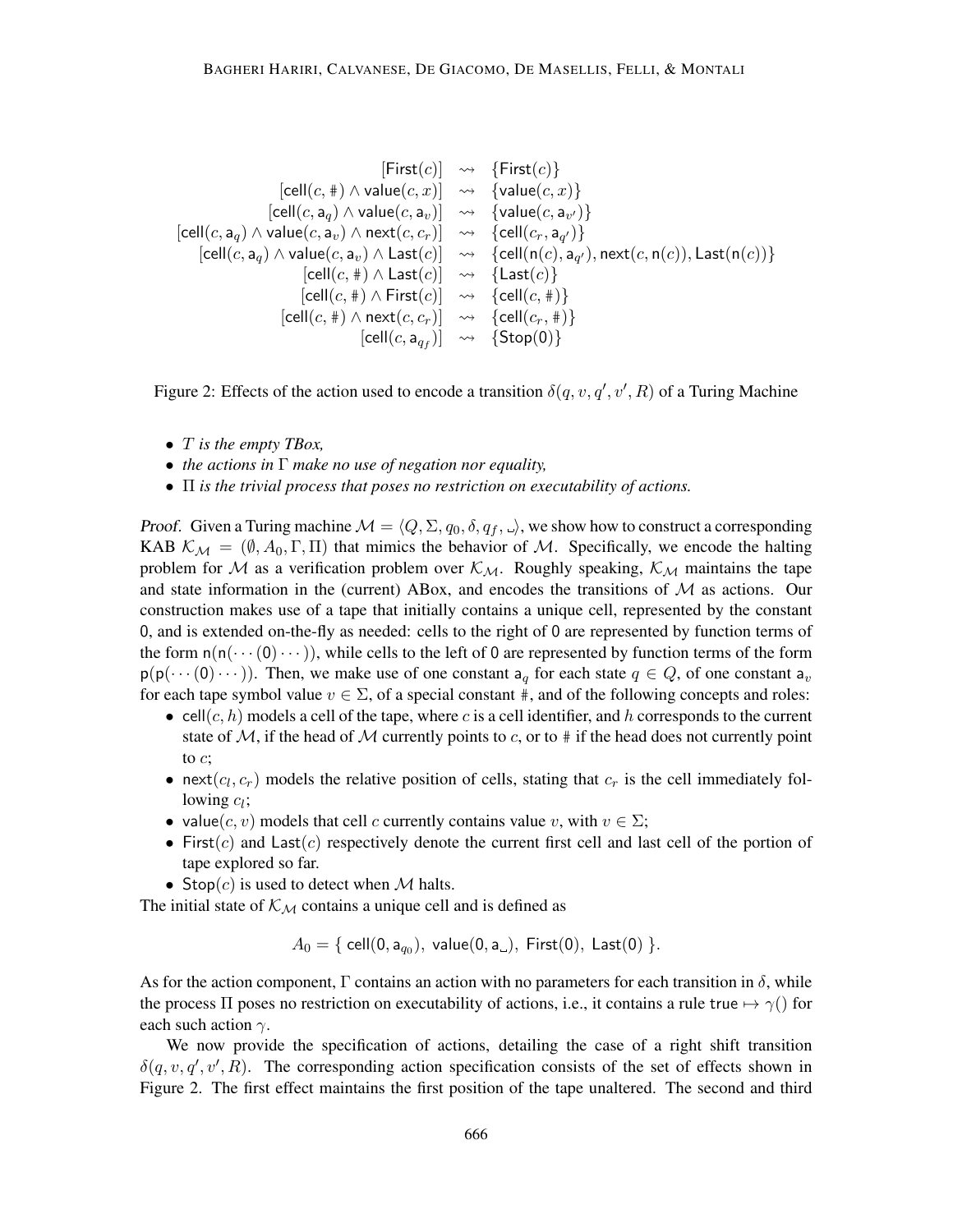effects deal with the cell values. They remain the same except for the current cell, that is updated according to the transition. The next three effects deal with the right shift and the Turing Machine state. If the current cell has a next cell and therefore is not the last one, then the head is moved to the next cell and the state change of  $\mathcal M$  is recorded there. In this case the last cell remains the same. If instead the current cell is the last one, before moving the head the tape must be properly extended. The function  $n/1$  is used to create the identifier of this new successor cell, starting from the identifier of the current one. Furthermore, since the transition corresponds to a right shift of one cell, the first cell and all the cells immediately following a cell marked # will be marked # in the next state. Finally, the last effect is used to identify the case in which  $M$  has reached a final state. This is marked by inserting into the new state the special assertion Stop(0).

The construction for a left shift transition is done symmetrically, using the function  $p/1$  to create a new predecessor cell. By construction,  $K_{\mathcal{M}}$  satisfies the conditions of the theorem. Observe that, in the transition system  $\Upsilon_{k,M}$  generated by  $k_M$ , every action corresponding to every transition of M can be executed in each ABox/state s of  $\Upsilon_{k,M}$ , and since T is empty, it will actually generate a successor state of s. However, in each state, only the (unique) action that corresponds to the actually executed transition of  $M$  will generate a successor state containing an ABox assertion of the form cell $(c, a<sub>q</sub>)$ , for some state q of M. Therefore, only those ABoxes/states properly corresponding to configurations of M could eventually lead to an ABox/state in  $\Upsilon_{\mathcal{K}_{\mathcal{M}}}$  where Stop(0) holds. And the latter will happen if and only if  $M$  halts. More precisely, one can show by induction on the length respectively of a halting computation of M and of the shortest path from the initial state of  $\Upsilon_{\mathcal{K}_{\mathcal{M}}}$ to a state where Stop(0) holds, that M halts if and only if  $\mathcal{K}_{\mathcal{M}} \models \mu Z$ .([Stop(0)]  $\vee \langle - \rangle Z$ ), which concludes the proof.  $\Box$ 

From the previous lemma, which shows undecidability already in a special case, we immediately obtain the following result.

# **Theorem 6** *Verification of*  $\mu \mathcal{L}_A$  *formulae over KABs is undecidable.*

We observe that Lemma 5 uses a KB that is constituted only by an ABox containing concept and role assertions, and makes use only of conjunctive queries in defining actions effects. Moreover, the formula that we check makes no use of quantification at all, and can simply be seen as a propositional CTL formula of the form  $E F p$ , expressing that proposition  $p$  eventually holds along one path.

# 7. Verification of Weakly Acyclic KABs

In spite of Theorem 6, next we introduce a notable class of KABs for which verification of arbitrary  $\mu\mathcal{L}_A$  properties is decidable. To do so, we rely on a syntactic restriction that resembles the notion of weak acyclicity in data exchange (Fagin et al., 2005)<sup>5</sup>, and that guarantees boundedness of ABoxes generated by the execution of the KAB and, in turn, decidability of verification.

Now we are ready to introduce the notion of weak acyclicity in our context. We introduce the edge-labeled directed *dependency graph* of a KAB  $K = (T, A_0, \Gamma, \Pi)$ , defined as follows. *Nodes*, called *positions*, are obtained from the TBox T: there is a node for every concept name  $N$  in  $T$ , and two nodes for every role name P in T, corresponding to the domain and to the range of P. *Edges*

<sup>5.</sup> We use the original definition of weak acyclicity. However, our results can be applied also to other variants of weak acyclicity (see discussion in Section 9).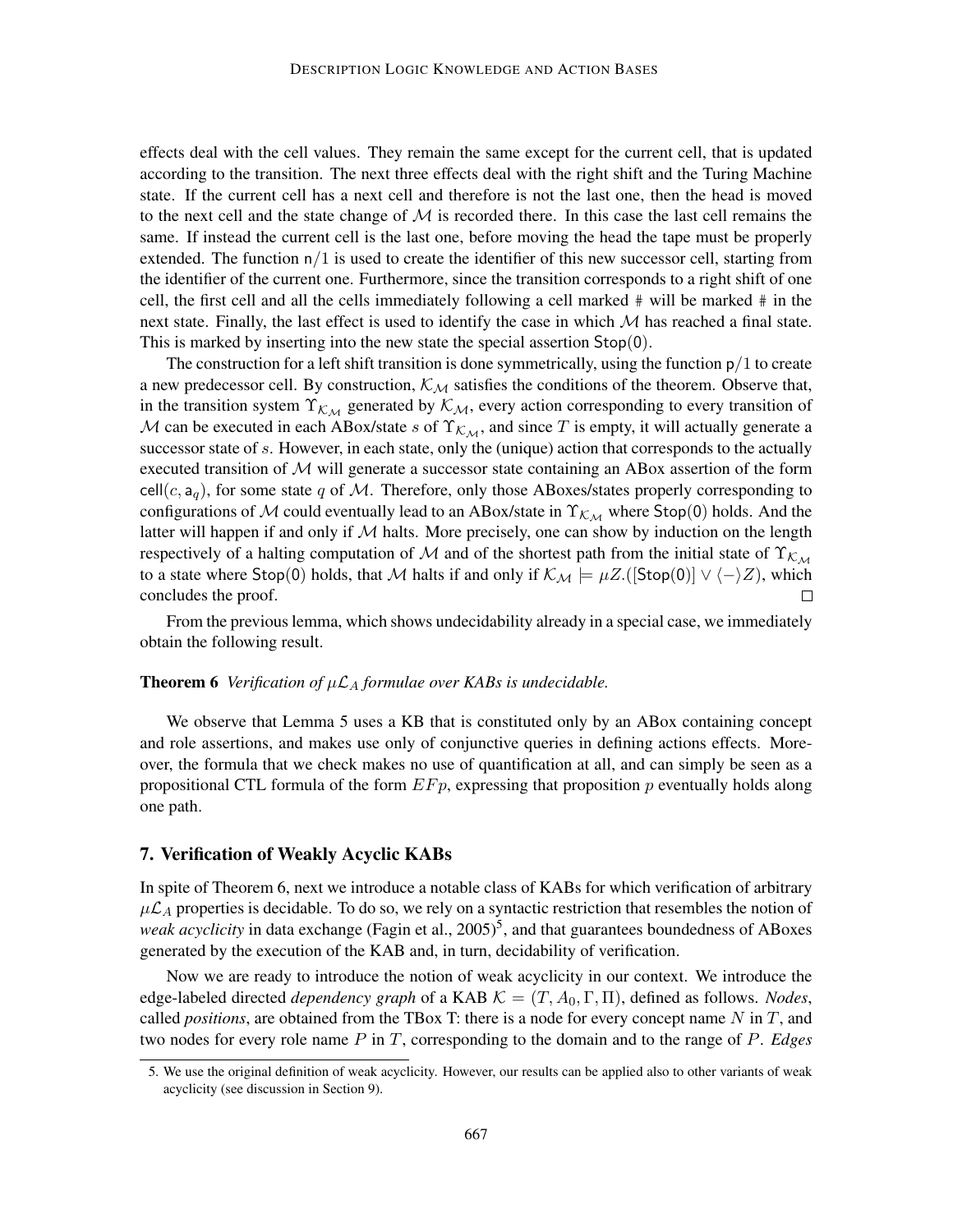

Figure 3: Weakly acyclic dependency graph for Example 1.

are drawn by considering every effect specification  $[q^+] \wedge Q^- \leadsto A'$  of each action contained in Γ, tracing how values are copied or contribute to generate new values as the system progresses. In particular, let  $p$  be a position corresponding to a concept/role component in the rewriting  $rew_T (q^+)$ of  $q^+$  with variable x. For every position p' in A' with the same variable x, we include a *normal edge*  $p \to p'$ . For every position  $p''$  in A' with a function term  $f(\vec{t})$  such that  $x \in \vec{t}$ , we include a special edge  $p \stackrel{*}{\to} p''$ . We say that K is *weakly-acyclic* if its dependency graph has no cycle going through a special edge.

**Example 3** The KAB of Example 1 is weakly acyclic. Its dependency graph, shown in Figure 3, does not contain any cycle going through special edges. For readability, self-loops are not shown in the Figure (but are present for all nodes), and dashed edges are used to compactly represent the contributions given by the rewriting of the queries. E.g., the dashed edge form Villain to Character denotes that for every outgoing edge from Character, there exists an outgoing edge from Villain with the same type and target. Hence, w.r.t. weak acyclicity dashed edges can be simply replaced by normal edges.  $\Box$ 

We are now ready to state the main result of this work, which we are going to prove in the remainder of this section.

**Theorem 7** *Verification of*  $\mu L_A$  *properties for a weakly acyclic KAB is decidable in* EXPTIME *in the size of the KAB.*

We observe that the restriction imposed by weak acyclicity (or variants) is not too severe, and in many real cases KABs are indeed weakly acyclic or can be transformed into weakly acyclic ones at cost of redesign. Indeed, weakly acyclic KABs cannot indefinitely generate new values from the old ones, which then depend on a chain of unboundedly many previous values. In other words, current values depend only on a bounded number of old values. While unbounded systems exist in theory, e.g., Turing machines, higher level processes, as those in business process management or service-oriented modeling, typically require such a boundedness in practice. How to systematically transform systems into weakly acyclic ones remains an open issue.

In the remainder of this section we present the proof of Theorem 7. We do so in several steps:

1. **Normalized KAB.** First we introduce a normalized form  $\hat{\mathcal{K}}$  of the KAB  $\mathcal{K}$ , which isolates the contribution of equalities and of the TBox in actions effects of the KAB. An important point is that normalizing the KAB preserves weak acyclicity.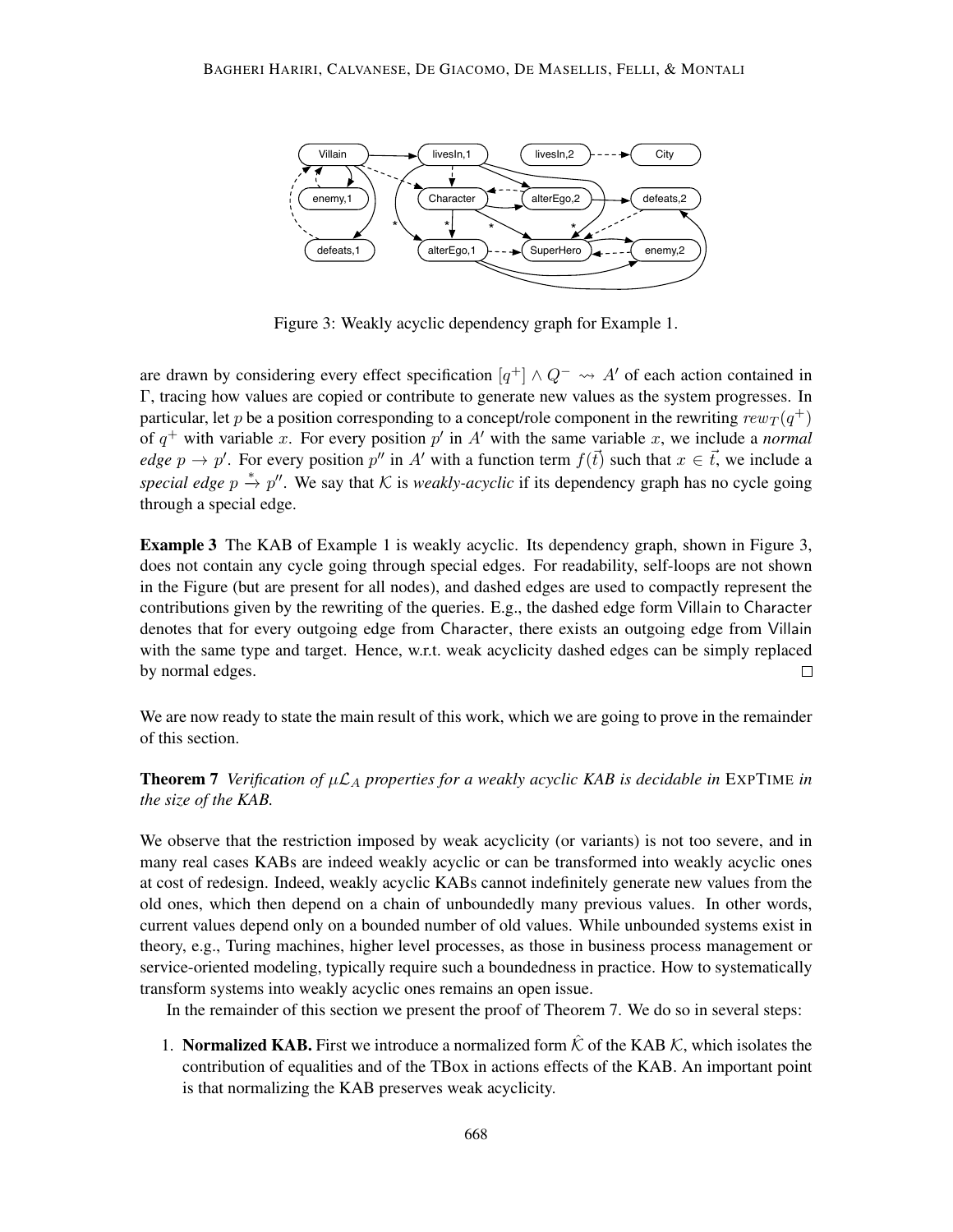- 2. Normalized DO(). Then, we introduce a normalized version  $DO_{NORM}($ ) of DO(), which avoids to consider equalities in generating the bulk set of tuples to be used in the effects to generate the next ABox. The transition system  $\Upsilon_{\hat{K},\text{NORM}}$  generated through this normalized version  $DO_{NORM}()$  of DO() by the normalized KAB  $\hat{K}$  is bisimilar to the transition system  $\Upsilon_{K}$  generated through DO() by K. Hence the two transition systems satisfy the same  $\mu\mathcal{L}_A$  formulae.
- 3. **Positive dominant.** The next step is to introduce what we call the *positive dominant*  $K^{++}$  of the normalized KAB  $\hat{K}$ . This is obtained from  $\hat{K}$  essentially by dropping equalities, negations, and TBox. However  $K^{++}$  contains enough information in the positive part so that, when we drop all of these features, the active domain of the transition system  $\Upsilon_{\mathcal{K}^{++}}$  generated by  $K^{++}$  "overestimates" the active domain of the transition system  $\Upsilon_{\hat{\mathcal{K}},\text{NORM}}$  generated by the normalized KAB  $\hat{K}$ . Moreover, if the normalized (and hence the original) KAB is weakly acyclic, so is its positive dominant. Finally if the positive dominant is weakly acyclic then the size of the active domain of its transition system  $\Upsilon_{\mathcal{K}^{++}}$  is polynomially bounded by the size of its initial ABox, and hence so is the size of the active domain of  $\Upsilon_{\hat{K},\text{NORM}}$ . This implies that the size of  $\Upsilon_{\hat{K},\text{NORM}}$  is finite and at most exponential in the size of its initial ABox.
- 4. Putting it all together. Tying these results together, we get the claim.

In the following, we detail each of these steps.

# 7.1 Normalized KAB

Given a KAB  $K = (T, A_0, \Gamma, \Pi)$ , we build a KAB  $\hat{K} = (T, \hat{A}_0, \hat{\Gamma}, \Pi)$ , called the *normalized form of* K, by applying a sequence of transformations that preserve the semantics of K while producing a KAB of a format that is easier to study.

- 1. We view each ABox A as partitioned into a part collecting all concept and role assertions, and a part collecting all equality assertions. We denote with  $A^{\sharp\mathbb{Q}}$  the former and with EQ(T, A) the latter, after having closed it w.r.t. (the functionality assertions in) the TBox  $T$ . Notice that such a closure can be computed in polynomial time in the size of A and T.
- 2. In  $\hat{K}$  all individuals appearing in equality assertions in an ABox also occur in special concept assertions of the form  $Dummy(t)$ , where the concept  $Dummy$  is unrelated to the other concepts and roles in the KAB. We do so by:
	- adding concept assertions  $Dummy(t)$  for each t in an equality assertion in  $A_0$  that does not appear elsewhere;
	- adding to the right-hand part of each action effect  $e_i$  a concept assertion  $Dummy(t)$  for each  $t$  in an equality assertion in the right-hand part of  $e_i$ ;
	- adding to each action an effect specification of the form

$$
[Dummy(x)] \rightsquigarrow \{Dummy(x)\}.
$$

Notice that, as the result of this transformation, we get ABoxes containing the additional concept  $Dummy$ , which however is never queried by actions effects and by the rules forming the process. The impact of the transformation is simply that now the  $ADOM(A)$  of the ABoxes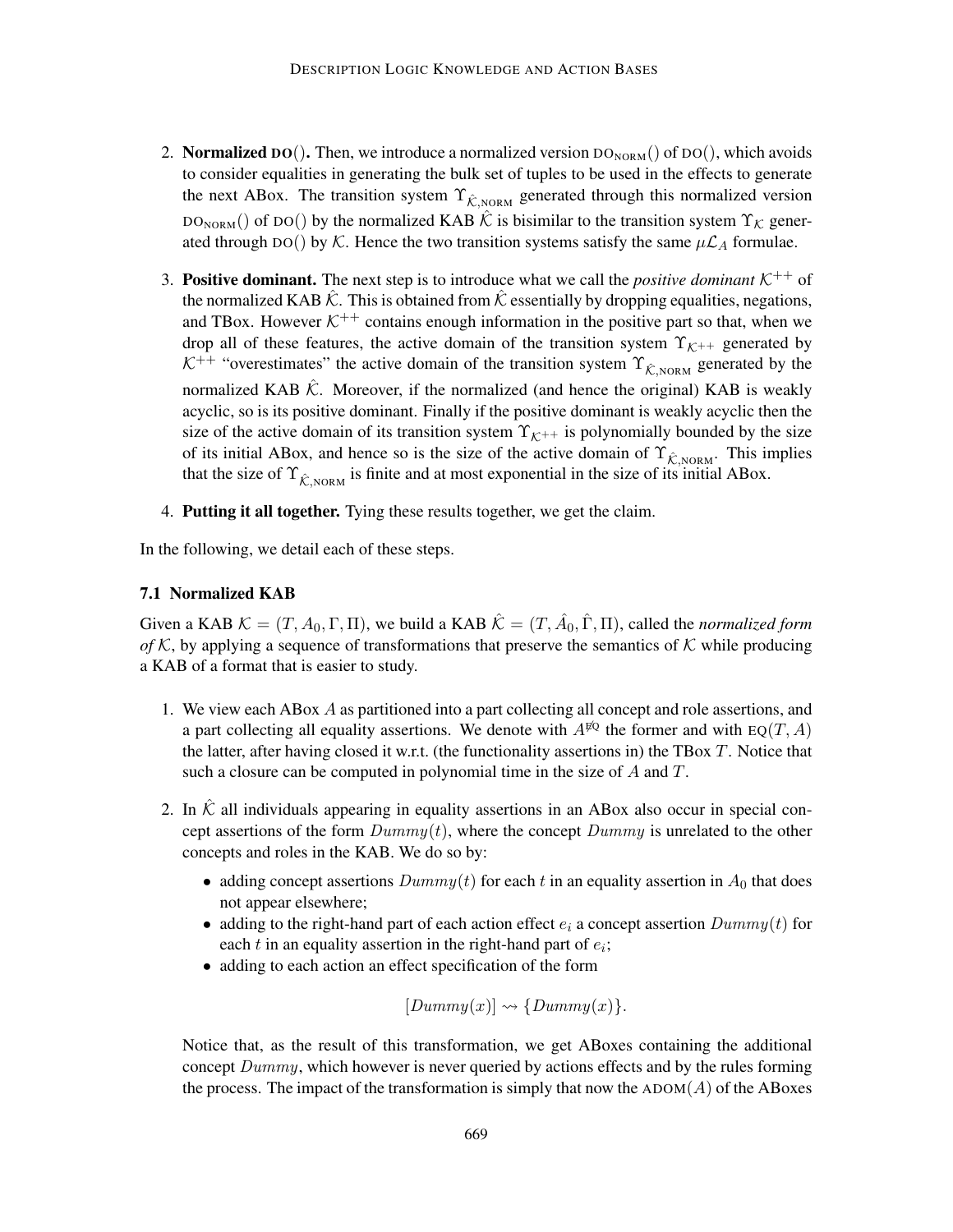A in the KAB transition system can be readily identified as the set of terms occurring in concept and role assertion only (without looking at equality assertions).

Given an ABox A, we denote by  $\tilde{A}$  the result of the two above transformations, which respectively add to A the closure of equalities and the extension of Dummy.

3. We manipulate each resulting effect specification

$$
[q^+] \wedge Q^- \leadsto \hat{A'}
$$

as follows:

3.1. We replace  $[q^+] \wedge Q^-$  by  $[rew_T(q^+)] \wedge rew_T(Q^-)$  (Calvanese et al., 2007a), exploiting the results by Calvanese et al. (2007b) and by Artale et al. (2009), which guarantee that, for every ECQ Q and every ABox A where equalities are closed under functionality and congruence, we have that

$$
ANS(Q, T, A) = ANS(rew_T(Q), \emptyset, A).
$$

- 3.2. We replace each effect specification  $[rew_T(q^+)] \wedge rew_T(Q^-) \rightarrow \hat{A}$ , resulting from Step 3.1, by a set of effect specifications  $[q_i^+] \wedge \text{rew}_T(Q^-) \rightarrow \hat{A}'$ , one for each CQ  $q_i$  in the UCQ  $rew_T(q^+).$
- 3.3. For each effect specification  $[q_i^+] \wedge \text{rew}_T(Q^-) \leadsto \hat{A}'$ , we re-express  $q_i^+$  so as to make equalities used to join terms explicit and so as to remove constants from  $q_i^+$ . Specifically, we replace the effect specification by

$$
[q^{++}_i] \wedge q^= \wedge \mathit{rew}_T(Q^-) \leadsto \hat{A'},
$$

where:

- $q_i^{++}$  is the CQ without repeated variables obtained from  $q_i^+$  by *(i)* replacing for each variable x occurring in  $q_i^{\perp}$ , the j-th occurrence of x except for the first one, by  $x^{[j]}$ ; and *(ii)* replacing each constant c with a new variable  $x_c$ ;
- $q^=$   $\bigwedge [x = x^{[j]}] \wedge \bigwedge [x_c = c]$  where *(i)* the first conjunction contains one equality  $[x = x^{[j]}]$  for each variable x in  $q_i^+$  and for each variable  $x^{[j]}$  introduced in the step above, and  $(ii)$  the second conjunction contains one equality for each constant  $c$  in  $q_i^+$ .

To clarify the latter consider the following example:

Example 4 Given a query

$$
[q_i^+] \doteq [N(x) \wedge P_1(x, y) \wedge P_2(c, x)],
$$

Step 3.3 above replaces it by  $[q_i^{++}] \wedge q^=$ , where

$$
q_i^{++} \doteq N(x) \wedge P_1(x^{[2]}, y) \wedge P_2(x_c, x^{[3]}),
$$
  $q^= \doteq [x = x^{[2]}] \wedge [x = x^{[3]}] \wedge [x_c = c].$   $\Box$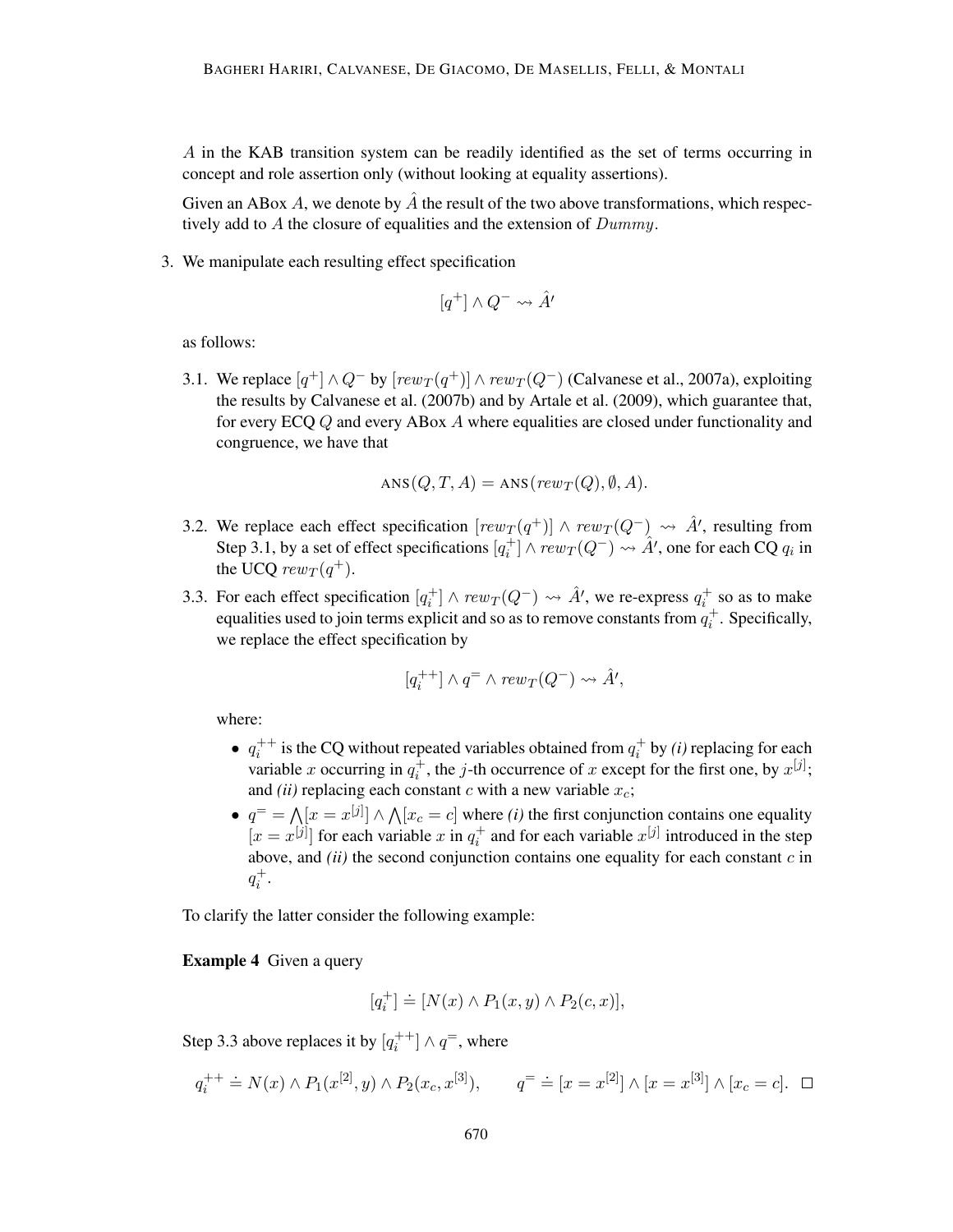As for the correctness of Step 3.3, it is immediate to notice that  $[q_i^+]$  is equivalent to  $[q_i^{++} \land$  $\bigwedge (x = x^{[j]}) \wedge \bigwedge (x_c = c)$ . The equivalence between the latter and  $[q_i^{[+]}] \wedge q^=$  is a consequence of the construction by Artale et al. (2009), which shows that query entailment in the presence of equalities can be reduced to query evaluation by saturating equalities w.r.t. transitivity, reflexivity, symmetry, and functionality.

Given an action  $\gamma$ , we denote by  $\hat{\gamma}$  the action normalized as above.

Since all transformations preserve logical equivalence (as long as we do not query  $Dummy$ ), we have

# **Lemma 8**  $\text{DO}(T, A, \gamma \theta) \equiv_{T, \text{ALPH}(\mathcal{K})} \text{DO}(T, \hat{A}, \hat{\gamma} \theta)$ .

Also the normalization of a KAB preserves weak acyclicity, which is a crucial consideration for later results.

**Lemma 9** If K is weakly acyclic, then also  $\hat{K}$  is weakly acyclic.

Proof. Consider each effect specification  $[q^+] \wedge Q^- \leadsto A'$  belonging to an action in K. The contribution of this effect specification to the dependency graph  $G$  of  $K$  is limited to each CQ  $q_i$  in the UCQ  $rew_T(q^+)$ , and to the set of concept and role assertions of A'. We observe that each such  $q_i$  corresponds to a query  $q_i^{++}$  in  $\hat{\mathcal{K}}$  in which each variable of  $q_i$  occurs exactly once. For every free variable x of  $q_i$  that also appears in A', and for every occurrence of x in  $q_i$  itself, an edge is included in G. In the dependency graph  $\hat{G}$  of  $\hat{K}$ , only one of such edges appears, corresponding to the single occurrence of the variable x in  $q_i^{++}$ .

Notice that Dummy can be omitted from the dependency graph of  $\hat{G}$  since, by definition of  $\hat{K}$ , Dummy does not occur in the left-hand side of effects except for the trivial effect  $[Dummy(x)] \rightsquigarrow$  ${Dummy(x)}$ . This is not true for K, where  $Dummy$  is needed. Therefore, G is indeed a subgraph of  $\mathcal{G}$ , and hence weak acyclicity of  $\mathcal{G}$  implies weak acyclicity of  $\hat{\mathcal{G}}$ .  $\Box$ 

### 7.2 Normalized DO()

Next we give a simplified version of  $DO()$ , which we call  $DO_{NORM}($ ). We start by observing that we can reformulate the definition of DO() given in Section 3. For that, we first need to define a suitable notion of *join* of two queries. Let  $q_1$  and  $q_2$  be two ECQs, which may have free variables in common, and let  $A_1$  and  $A_2$  be two ABoxes. Then we define  $ANS(q_1, \emptyset, A_1) \bowtie ANS(q_2, \emptyset, A_2)$  as the set of substitutions  $\sigma$  over the free variables in  $q_1$  and  $q_2$  such that  $q_i$  holds in  $\emptyset$ ,  $A_i$  under  $\sigma$ , i.e.,  $\emptyset, A_i, \sigma \models q_i$ , for  $i \in \{1, 2\}$ . Then, given an action  $\hat{\gamma}$  with parameters substitution  $\theta$  and an ABox  $A$ , we have

$$
DO(T, \hat{A}, \hat{\gamma}\theta) = \bigcup_{e \text{ in } \hat{\gamma}} APPLY(T, \hat{A}, e, \theta),
$$

where for an effect specification  $e: [q^{++}] \wedge q^= \wedge Q^- \leadsto \hat{A}'$ , we have

$$
APPLY(T, \hat{A}, e, \theta) = \bigcup_{\sigma \in \text{ANS}(q^{++}\theta, \emptyset, \hat{A}) \bowtie \text{ANS}((q^= \land Q^-) \theta, \emptyset, \hat{A})} \cup \text{EQ}(T, \hat{A}).
$$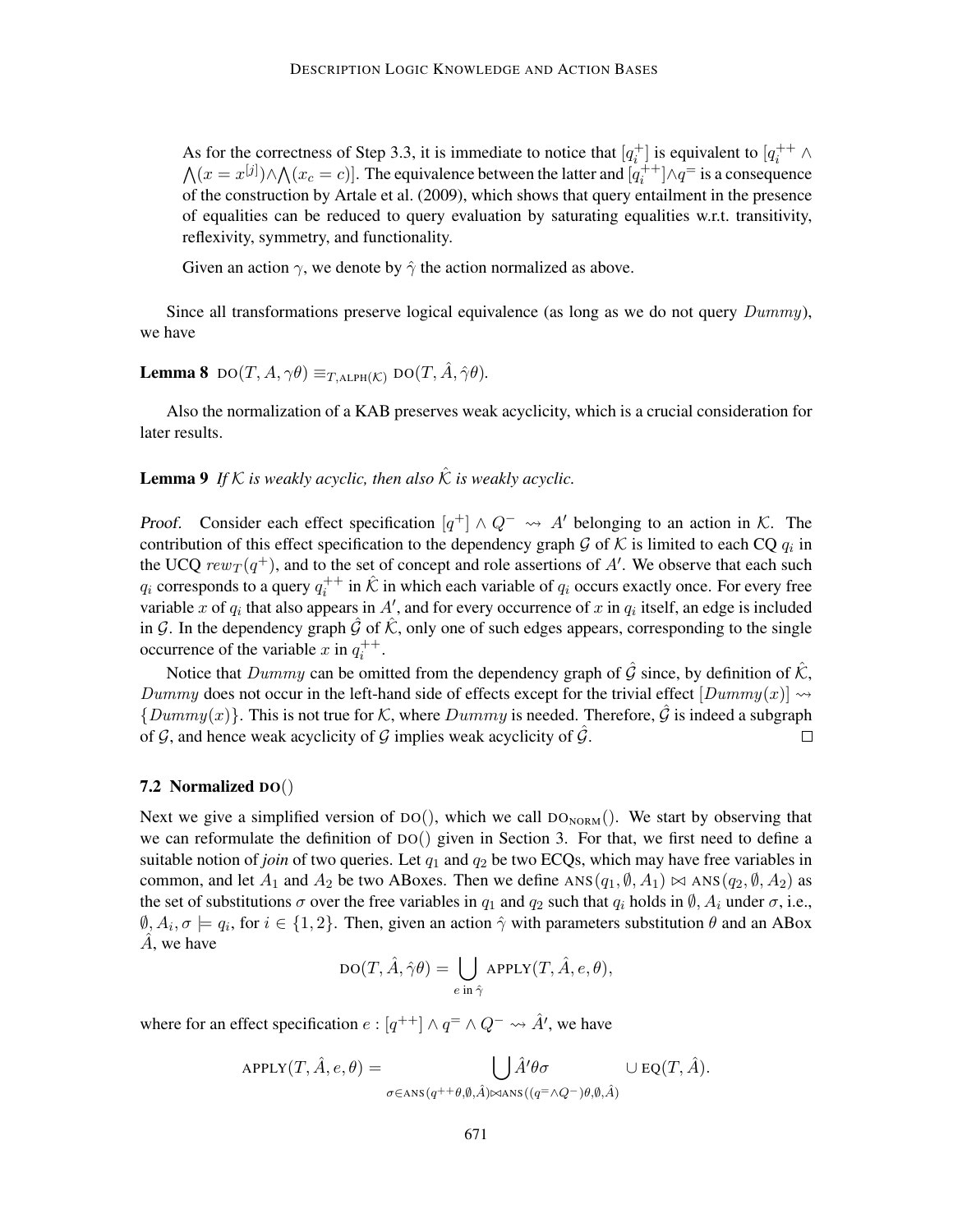Instead, we define  $DO<sub>NORM as</sub>$ 

$$
DO_{NORM}(T, \hat{A}, \hat{\gamma}\theta) = \bigcup_{e \text{ in } \hat{\gamma}} APPLY_{NORM}(T, \hat{A}, e, \theta),
$$

where, for an effect specification  $e: [q^{++}] \wedge q^= \wedge Q^- \leadsto \hat{A}'$ , we have

$$
APPLY_{NORM}(T, \hat{A}, e, \theta) = \bigcup_{\sigma \in \text{ANS}(q^{++}\theta, \emptyset, \hat{A}^{pQ}) \bowtie \text{ANS}((q^= \land Q^-)\theta, \emptyset, \hat{A})} \cup \text{EQ}(T, \hat{A}).
$$

Notice that the only difference between DO() and DO<sub>NORM</sub>() is that in the latter we use only  $\hat{A}^{\sharp Q}$ instead of  $\hat{A}$  to compute the answers to the CQs  $q^{++}\theta$ .

The following lemma shows that the applications of  $DO()$  and of  $DO_{NORM}($ ) give rise to logically equivalent ABoxes.

# **Lemma 10**  $\text{DO}(T, \hat{A}, \hat{\gamma}\theta) \equiv_{T, \text{ALPH}(\mathcal{K})} \text{DO}_{\text{NORM}}(T, \hat{A}, \hat{\gamma}\theta)$ .

Proof. In order to prove the claim, it is enough to show that for each concept/role assertion  $\alpha_2 \in \text{DO}_{\text{NORM}}(T, \hat{A}, \hat{\gamma}\theta)$  whose concept/role name belongs to ALPH(K), we have that  $(T, \text{DO}(T, \hat{A}, \hat{\gamma}\theta)) \models \alpha_2$ , and for each concept/role assertion  $\alpha_1 \in \text{DO}(T, \hat{A}, \hat{\gamma}\theta)$  whose concept/role name belongs to ALPH(K), we have that  $(T, DO_{NORM}(T, \hat{A}, \hat{\gamma}\theta)) \models \alpha_1$ . We actually prove a slightly stronger result:

- *(1)* For each ABox assertion  $\alpha_2 \in \text{APPLY}_{\text{NORM}}(T, \hat{A}, e, \theta)$ , we have that  $(T, \text{APPLY}(T, \hat{A}, e, \theta)) \models$ α2.
- *(2)* For each ABox assertion  $\alpha_1 \in \text{APPLY}(T, \hat{A}, e, \theta)$ , we have that  $(T, \text{APPLY}_{\text{NORM}}(T, \hat{A}, e, \theta))$   $\models$  $\alpha_1$ .

For (1), by monotonicity of  $q^{++}$  and the fact that  $\hat{A}^{\sharp\mathbb{Q}} \subseteq \hat{A}$ , we have that

$$
\bigcup_{\sigma \in (\text{ANS}(q^{++}\theta,\emptyset,\hat{A}^{pQ})\bowtie\text{ANS}((q^{-}\wedge Q^{-})\theta,\emptyset,\hat{A}))} \text{is contained in}
$$
\n
$$
\bigcup_{\sigma \in (\text{ANS}(q^{++}\theta,\emptyset,\hat{A})\bowtie\text{ANS}((q^{-}\wedge Q^{-})\theta,\emptyset,\hat{A}))} \text{is contained in}
$$

hence the claim follows.

For (2), consider an ABox assertion  $\alpha \in$  APPLY(T,  $\hat{A}, e, \theta$ ). By definition of APPLY(), we know that there exists an effect  $e: [q^{++}] \wedge q^= \wedge Q^- \leadsto \hat{A}'$  and an assignment  $\sigma$  to the free variables of  $q^{++}$  (which include also the free variables of  $q^{+} \wedge Q^{-}$ ) such that  $\sigma \in (ANS(q^{++}\theta, \emptyset, \hat{A}) \bowtie$ ANS( $(q^{\pm} \wedge Q^{-})\theta, \emptyset, \hat{A}$ )) and  $\alpha \in \hat{A}'\theta\sigma$ . Let  $\{x_1, \ldots, x_n\}$  be all free variables in  $q^{++}\theta$ , and  $\sigma = \{x_1 \to t_1, \ldots, x_n \to t_n, \}$ . For each variable  $x_i$ , let  $N(x_i)$  be the (unique) concept atom in  $q^{++}\theta$  in which  $x_i$  occurs (similar considerations hold when  $x_i$  occurs in a role atom). Then, either  $N(t_i) \in \hat{A}^{\sharp\mathbb{Q}}$ , or for some  $t'_i$ ,  $N(t'_i) \in \hat{A}^{\sharp\mathbb{Q}}$  and  $(t_i = t'_i) \in \text{EQ}(T, \hat{A})$ . In the former case, let  $t_i$ <sup>*''*</sup> denote  $t_i$ , while in the latter case let  $t_i$ <sup>''</sup> denote  $t_i$ <sup>'</sup>. Then, consider the substitution  $\sigma' = \{x_1 \to t_1'', \ldots, x_n \to t_n'', \}$ . By construction, we have that  $\sigma' \in ANS(q^{++}\theta, \emptyset, \hat{A}^{EQ})$ , and since  $\sigma \in \text{ANS}(q^{\text{--}} \wedge Q^-)\theta, \emptyset, \hat{A})$ , and  $(t''_i = t_i) \in \text{EQ}(T, \hat{A})$  for each  $i \in \{1, \ldots, n\}$ , we also have that  $\sigma' \in \text{ANS}(q^{++}\theta, \emptyset, \hat{A}^{\sharp\mathbb{Q}}) \bowtie \text{ANS}((q^= \wedge Q^-)\theta, \emptyset, \hat{A})$ . Since

$$
\bullet\ \alpha\in \hat{A}'\theta\sigma,
$$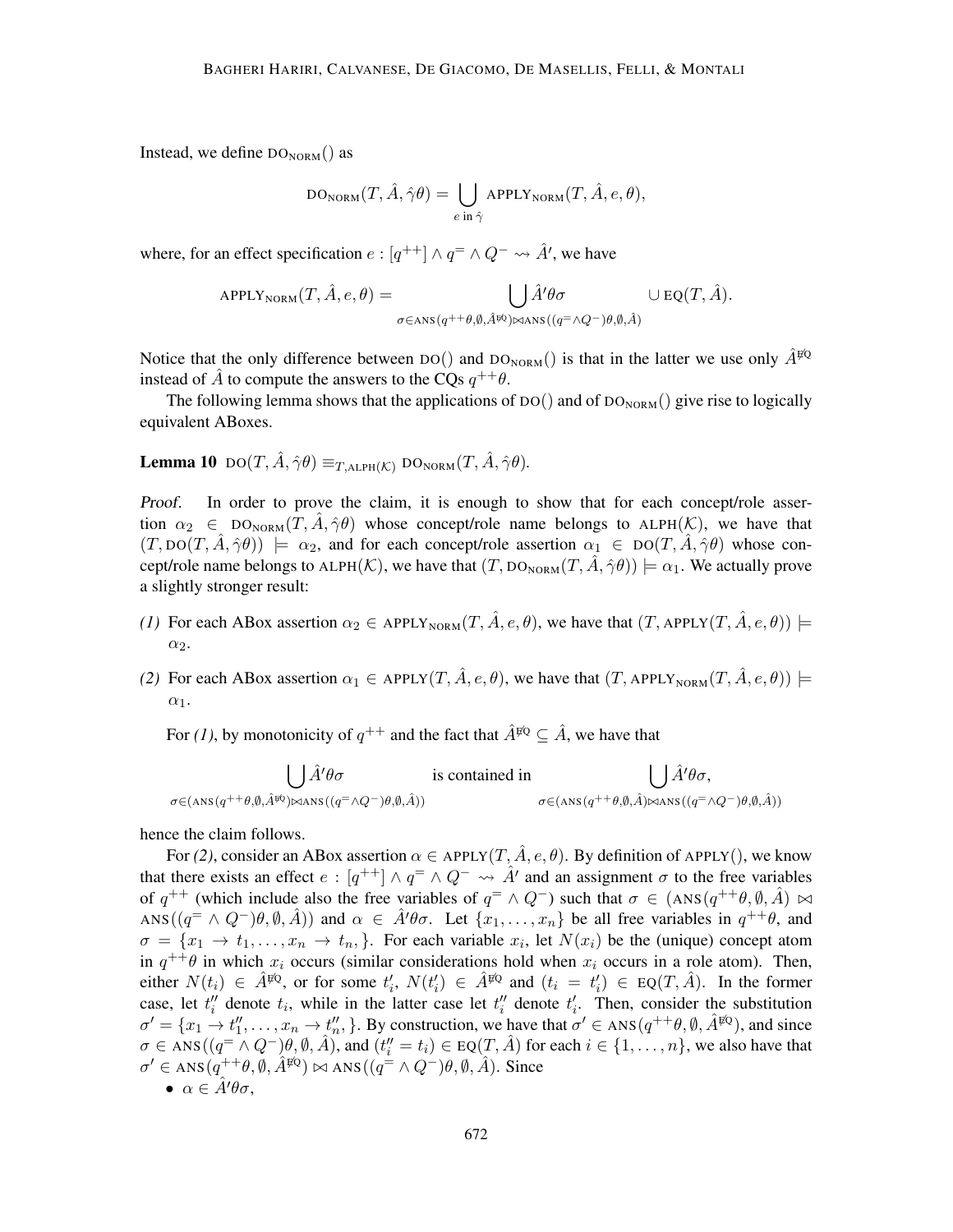- $\sigma$  and  $\sigma'$  are identical modulo EQ(T,  $\hat{A}$ ) and
- EQ $(T, \hat{A}) \subseteq$  APPLY<sub>NORM</sub> $(T, \hat{A}, e, \theta)$ ,

we can infer that  $(T, \text{APPLY}_{\text{NORM}}(T, \hat{A}, e, \theta)) \models \alpha$ . Hence the claim holds.

By combining Lemma 8 and Lemma 10, we get that DO() on K and DO<sub>NORM</sub>() on K behave equivalently, when starting from equivalent ABoxes.

**Lemma 11** If 
$$
A_1 \equiv_{T,ALPH(K)} A_2
$$
 then  $DO(T, A_1, \gamma \theta) \equiv_{T,ALPH(K)} DO_{NORM}(T, A_2, \gamma \theta)$ .

*Proof.* The claim is a direct consequence of Lemma 8, Lemma 10, the equivalence between  $A_1$  and  $A<sub>2</sub>$ , and the observation that logical equivalence is transitive.  $\Box$ 

Given a KAB K and its normalized version  $\hat{K}$ , we call the transition system generated in the same way as  $\Upsilon_{\mathcal{K}}$ , but using  $DO_{NORM}()$  on  $\hat{\mathcal{K}}$  instead of  $DO()$  on  $\mathcal{K}$ , the *normalized transition system* generated by  $\hat{K}$ , and denote it with  $\Upsilon_{\hat{K}}$ <sub>NORM</sub>.

# **Lemma 12** *Given a KAB K, the transition systems*  $\Upsilon_K$  *and*  $\Upsilon_{\hat{K}}$ <sub>NORM</sub> *are bisimilar.*

Proof. Let  $\Upsilon_{\mathcal{K}} = (\mathbb{U}, T, \Sigma, s_0, abox, \Rightarrow)$  and  $\Upsilon_{\hat{\mathcal{K}},\text{NORM}} = (\mathbb{U}, T, \Sigma_{\text{NORM}}, s_0, abox_{\text{NORM}}, \Rightarrow_{\text{NORM}})$ . We define the relation  $\mathcal{B} \subseteq \Sigma \times \Sigma_{NORM}$  as follows:  $(s_1, s_2) \in \mathcal{B}$  iff  $abex(s_1) \equiv_{T,ALPH(\mathcal{K})}$  $ab\alpha_{\text{NORM}}(s_2)$  and show that B is a bisimulation. To do so, we prove that B is closed under the definition of bisimulation itself. Indeed, if  $(s_1, s_2) \in \mathcal{B}$ , then:

- $abox(s_1) \equiv_{T,\text{ALPH}(\mathcal{K})} abox(s_2)$  by definition.
- If  $s_1 \Rightarrow s'_1$  then there exists an action  $\gamma$  and a substitution  $\theta$  such that  $s'_1$  $DO(T, abox(s_1), \gamma\theta)$  (notice that  $abox(s_1) = s_1$ ) and  $s'_1$  is consistent w.r.t. T. Now let us consider  $s'_2 = DO_{NORM}(T, abox(s_2), \hat{\gamma}\theta)$ . Since  $abox(s_1) \equiv_{T, ALPH(\mathcal{K})} abox(s_2)$ , then by Lemma 11, we have  $s'_1 \equiv_{T,\text{ALPH}(\mathcal{K})} s'_2$ . Therefore,  $s'_2$  is consistent w.r.t. T, and hence  $s_2 \Rightarrow_{\text{NORM}} s_2', \text{ and } (s_1', s_2') \in \mathcal{B}.$
- Similarly, if  $s_2 \implies_{NORM} s'_2$  then there exists an action  $\hat{\gamma}$  and a substitution  $\theta$  such that  $s'_2 = \text{DO}_{\text{NORM}}(T, abox(s_2), \hat{\gamma}\theta)$  and  $s'_2$  is consistent w.r.t. T. Now let us consider  $s'_1$  $DO(T, abox(s_1), \gamma\theta)$ . Since  $s_2 \equiv_{T, ALPH(K)} s_1$ , then by by Lemma 11, we have  $s'_2 \equiv_{T, ALPH(K)} s_2$  $s'_1$  Therefore,  $s'_1$  is consistent w.r.t. T, and hence  $s_1 \Rightarrow s'_1$ , and, considering that equivalence enjoys symmetry, we have  $(s'_1, s'_2) \in \mathcal{B}$ .

This proves the claim.

 $\Box$ 

 $\Box$ 

The direct consequence of the above lemma is that, by considering the Bismulation Invariance Theorem 4, we can faithfully check  $\mu\mathcal{L}_A$  formulas over  $\Upsilon_{\hat{K},NORM}}$  instead of  $\Upsilon_{\hat{K}}$ .

### 7.3 Positive Dominant

Our next step is to show that for a weakly acyclic KAB K, the normalized transition system  $\Upsilon_{\hat{K},NORM}$ is finite. We do so by considering another transition system, which is behaviorally unrelated to  $\Upsilon_{\hat{K},\text{NORM}}$ , and hence to  $\Upsilon_{\hat{K}}$ , but whose active domain bounds the active domain of  $\Upsilon_{\hat{K},\text{NORM}}$ . We obtain such a transition system essentially by ignoring all negative information and equalities. This allows us to refer back to the literature on data exchange to show boundedness. We call such a transition system *positive dominant*.

Given a normalized KAB  $\hat{\mathcal{K}} = (T, \hat{A}_0, \hat{\Gamma}, \Pi)$ , we define the *positive dominant* of  $\mathcal K$  as the KAB

$$
\mathcal{K}^+ = (\emptyset, \hat{A_0}^{\sharp\mathbb{Q}}, \{\gamma^+\}, \{\mathsf{true} \mapsto \gamma^+\}).
$$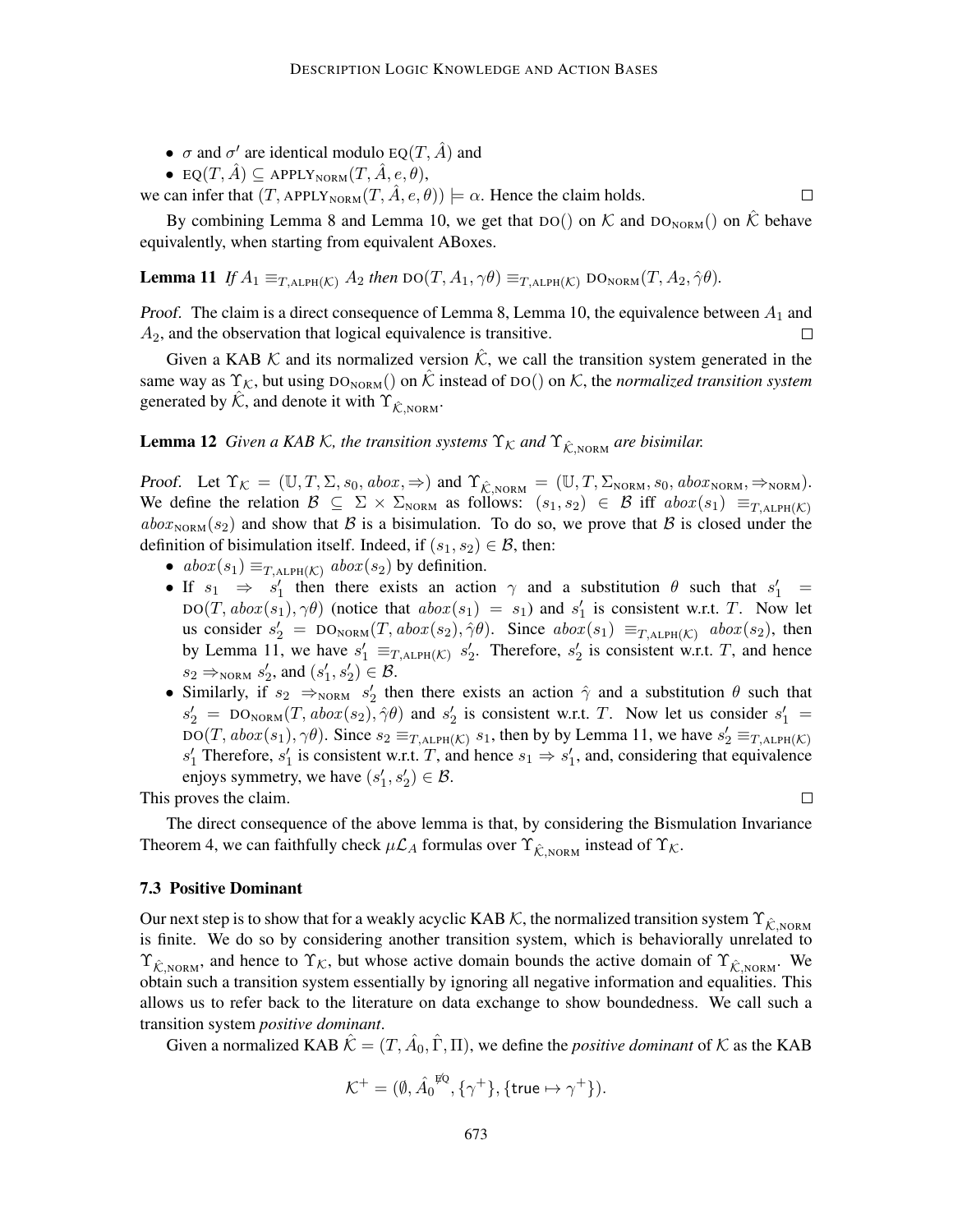The only action  $\gamma^+$  is without parameters and its effect specification is constituted by  $CopyAll$  and by one effect of the form

$$
[q^{++}_i] \leadsto A'^{\not\!\!RQ}_i
$$

for each effect  $[q_i^{++}] \wedge q_i^- \wedge Q_i^- \leadsto A_i'$  in every action of  $\hat{\Gamma}$ . Observe that the parameters of the actions in  $\hat{\Gamma}$  become simply free variables in  $\gamma^+$ .

Notice that  $\gamma^+$  is applicable at every step because the process trivially always allows it. The resulting state is always consistent, since  $K^+$  has an empty TBox. Moreover, no equality assertion is ever generated. The transition system  $\Upsilon_{K^+}$  is constituted by a single run, which incrementally accumulates all the facts that can be derived by the iterated application of  $\gamma^+$  over such increasing ABox. This behavior closely resembles the chase of tuple-generating dependencies (TGDs) in data exchange, where an application of  $\gamma^+$  corresponds to a "parallel" chase step (Deutsch, Nash, & Remmel, 2008).

From a technical point of view, notice that  $K^+$  is already in normalized form (i.e.,  $K^+ = \hat{K^+}$ ), and that  $DO()$  and  $DO<sub>NORM are identical since neither equality nor negation are considered. Hence</sub>$  $\Upsilon_{\mathcal{K}^+} = \Upsilon_{\hat{\mathcal{K}^+},\text{nonmax}}.$ 

The next lemma shows that  $K^+$  preserves weak acyclicity of  $\hat{K}$ .

**Lemma 13** If  $\hat{\mathcal{K}}$  *is weakly acyclic then also its positive dominant*  $\mathcal{K}^+$  *is weakly acyclic.* 

Proof. The claim follows from the fact that, by construction, the dependency graph  $G^+$  of  $K^+$  is equal to  $\hat{G}$ . Indeed, both  $q_i^{++}$  and its connection with  $\hat{A}_i$  are preserved by  $K^+$ . Hence, we get the claim.  $\Box$ 

Next we show that if  $K^+$  is weakly acyclic the active domain of the ABoxes in its transition system  $\Upsilon_{\mathcal{K}^+}$  are polynomially bounded by the active domain of the initial ABox.

**Lemma 14** If  $K^+$  *is weakly acyclic, then there exists a polynomial*  $P(\cdot)$  *such that* 

$$
|\text{adom}(\Upsilon_{\mathcal{K}^+})| < \mathcal{P}(|\text{adom}(\hat{A_0}^{\not\!{\otimes} Q})|).
$$

Proof. We observe that there exists a strict connection between the execution of  $K^+$  and the chase of a set of TGDs in data exchange. Therefore, the proof closely resembles the one by Fagin et al. (2005, Thm. 3.9), where it is shown that for weakly acyclic TGDs, every chase sequence is bounded.

Let  $\Upsilon_{\mathcal{K}^+} = (\mathbb{U}, \emptyset, \Sigma, A_0^{\sharp\mathbb{Q}}, abox, \Rightarrow)$ , let  $\mathcal{G}^+ = (V, E)$  be the dependency graph of  $\mathcal{K}^+$ , and let  $n = |ADOM(A_0^{gQ})|$ . For every node  $p \in V$ , we consider an *incoming path* to be any (finite or infinite) path ending in p. Let  $rank(p)$  be the maximum number of special edges on any such incoming path. Since  $K^+$  is weakly acyclic by hypothesis,  $\mathcal{G}^+$  does not contain cycles going through special edges, and therefore  $rank(p)$  is finite. Let r be the maximum among  $rank(p_i)$  over all nodes. We observe that  $r \leq |V|$ ; indeed no path can lead to the same node twice using special edges, otherwise  $G^+$  would contain a cycle going through special edges, thus breaking the weak acyclicity hypothesis. Next we observe that we can partition the nodes in  $V$  according to their rank, obtaining a set of sets  $\{V_0, V_1, \ldots, V_r\}$ , where  $V_i$  is the set of all nodes with rank i.

Let us now consider a state A obtained from  $A_0^{\,\not\!EQ}$  by applying the only action  $\gamma^+$  contained in  $K^+$  an arbitrary number of times. We now prove, by induction on i, the following claim: for every i there exists a polynomial  $P_i$  such that the total number of distinct values c that occur in A at positions in  $V_i$  is at most  $P_i(n)$ .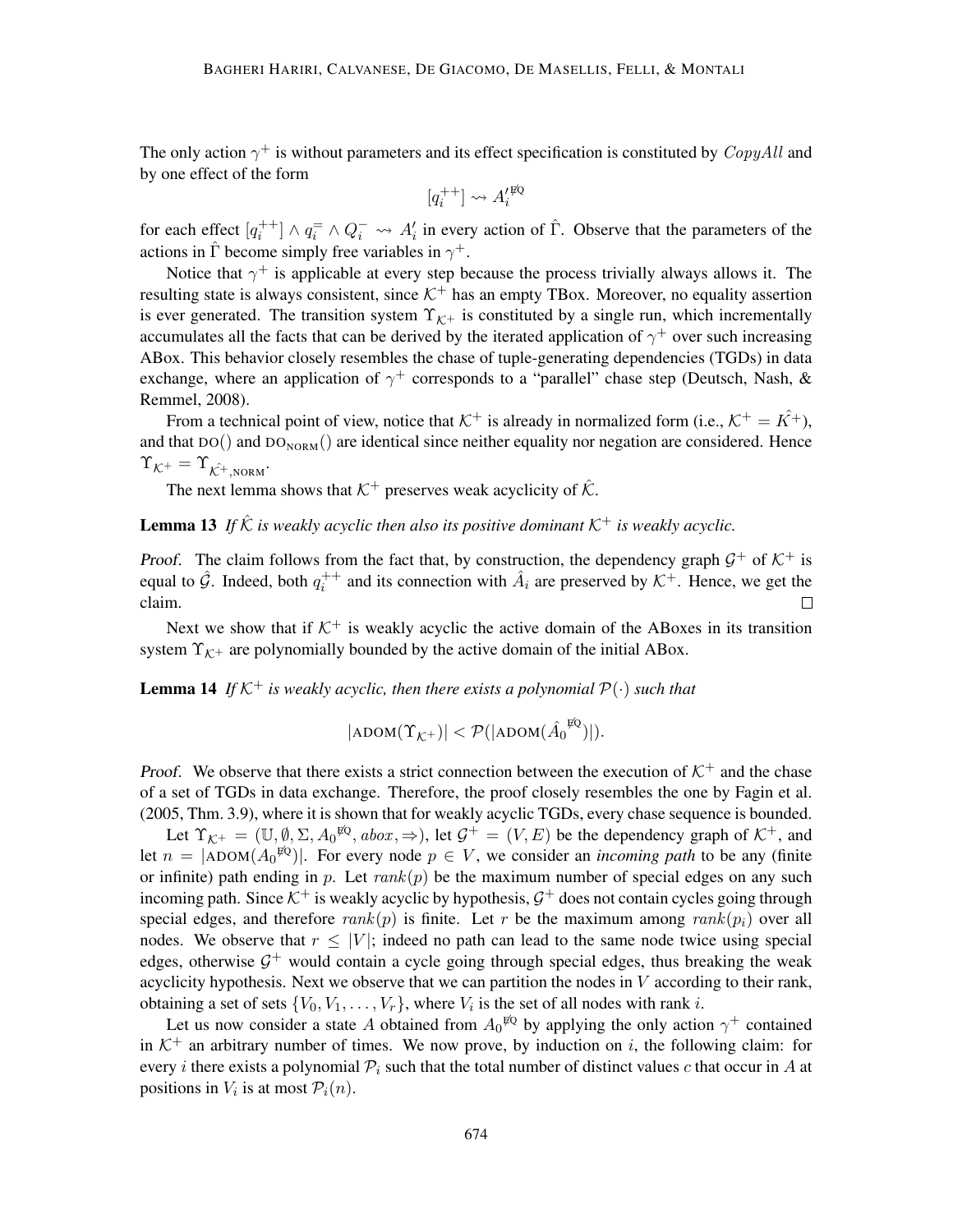(Base case) Consider  $p \in V_0$ . By definition, p has no incoming path containing special edges. Therefore, no new values are stored in p along the run  $A_0^{\sharp Q} \Rightarrow \cdots \Rightarrow A$ . Indeed p can just store values that are part of the initial ABox  $A_0^{\,\beta\,\!Q}$ . This holds for all nodes in  $V_0$  and hence we can fix  $P_0(n) = n$ .

(Inductive step) Consider  $p \in V_i$ , with  $i \in \{1, \ldots, r\}$ . The first kind of values that may be stored inside p are those values that were stored inside p itself in  $A_0^{\beta Q}$ . The number of such values is at most n. In addition, a value may be stored in  $p$  for two reasons: either it is copied from some other position  $p' \in V_j$  with  $i \neq j$ , or it is generated as a possibly new function term, built when applying effects that contain a function in their head.

We first determine the number of fresh individuals that can be generated from function terms. The possibility of generating and storing a new value in  $p$  as a result of an action is reflected by the presence of special edges. By definition, any special edge entering  $p$  must start from a node  $p' \in V_0 \cup \cdots \cup V_{i-1}$ . By induction hypothesis, the number of distinct values that can exist in  $p'$ is bounded by  $\mathcal{H}(n) = \sum_{j \in \{0,\dots,i-1\}} \mathcal{P}_j(n)$ . Let  $b_a$  be the maximum number of special edges that enter a position, over all positions in the TBox;  $b_a$  bounds the arity taken by each function term contained in  $\gamma$ . Then for every choice of  $b_a$  values in  $V_0 \cup \cdots \cup V_{i-1}$  (one for each special edge that can enter a position), the number of new values generated at position p is bounded by  $t_f \cdot \mathcal{H}(n)^{b_a}$ , where  $t_f$  is the total number of facts contained in all effects of  $\gamma^+$ . Note that this number does not depend on the data in  $A_0^{\sharp Q}$ . By considering all positions in  $V_i$ , the total number of values that can be generated is then bounded by  $\mathcal{F}(n) = |V_i| \cdot t_f \cdot \mathcal{H}(n)^{b_a}$ . Clearly,  $\mathcal{F}(\cdot)$  is a polynomial, because  $t_f$  and  $b_a$  are determined by  $\gamma^+$ .

We count next the number of distinct values that can be copied to positions of  $V_i$  from positions of  $V_j$ , with  $j \neq i$ . A copy is represented in the graph as a normal edge going from a node in  $V_j$ to a node in  $V_i$ , with  $j \neq i$ . We observe first that such normal edges can start only from nodes in  $V_0 \cup \cdots \cup V_{i-1}$ , that is, they cannot start from nodes in  $V_j$  with  $j > i$ . We prove this by contradiction. Assume that there exists  $p' \to p \in E$ , such that  $p \in V_i$  and  $p' \in V_j$  with  $j > i$ . In this case, the rank of p would be  $j > i$ , which contradicts the fact that  $p \in V_i$ . As a consequence, the number of distinct values that can be copied to positions in  $V_i$  is bounded by the total number of values in  $V_0 \cup \cdots \cup V_{i-1}$ , which corresponds to  $\mathcal{H}(n)$  from our previous consideration.

Putting it all together, we define  $P_i(n) = n + \mathcal{F}(n) + \mathcal{H}(n)$ . Since  $P_i(\cdot)$  is a polynomial, the claim is proven.

Notice that, in the above claim, i is bounded by r, which is a constant. Hence, there exists a fixed polynomial  $\mathcal{P}(\cdot)$  such that the number of distinct values that can exist in every state  $s \in \Sigma$ is bounded by  $\mathcal{P}(n)$ .  $\mathcal{K}^+$  is inflationary, because when  $\gamma^+$  is applied it copies all concept and role assertions from the current to the next state. Since  $\Upsilon_{\mathcal{K}^+}$  contains only a single run,  $\mathcal{P}(n)$  is a bound for ADOM $(\Upsilon_{\mathcal{K}^+})$  as well.  $\Box$ 

The following lemma shows the key feature of the positive dominant.

**Lemma 15** ADOM $(\Upsilon_{\hat{K}}) \subseteq$  ADOM $(\Upsilon_{K^+})$ .

Proof. Let  $\hat{\mathcal{K}} = (T, \hat{A}_0, \hat{\Gamma}, \Pi)$  and  $\mathcal{K}^+ = (\emptyset, \hat{A}_0)$  $^{\not\!\!EQ}, \{\gamma^+\}, \{\mathsf{true} \mapsto \gamma^+\}).$ 

We first observe that, for every ABox A in  $\Upsilon_{\hat{\kappa}}$ , ADOM $(A)$  = ADOM $(A^{\hat{\mu}Q})$  by definition of  $\hat{\mathcal{K}}$ (this is the role of the special concept  $Dummy$ ).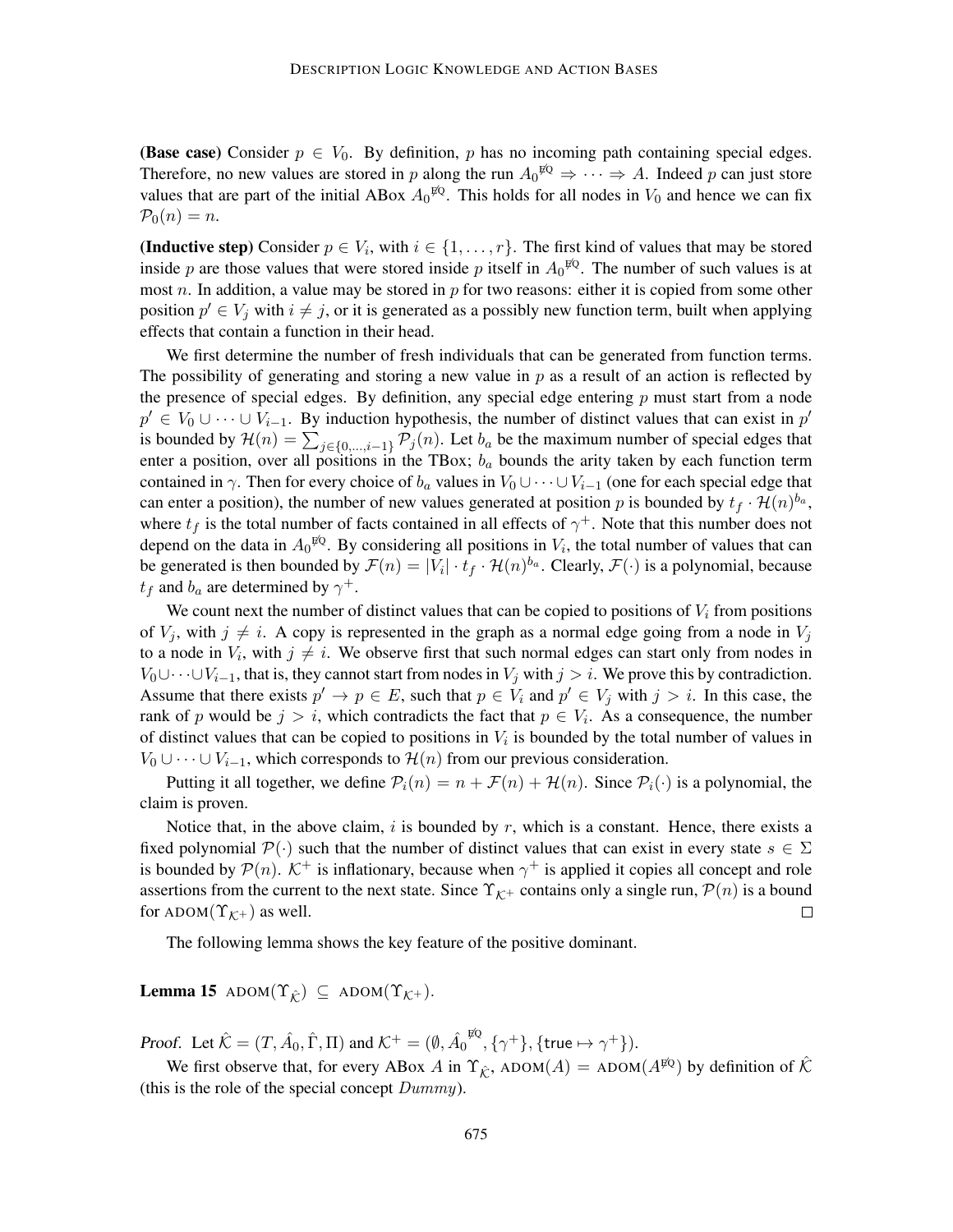We show by induction on the construction of  $\Upsilon_{\hat{\mathcal{K}}}(\mathbb{U},T,\Sigma_1,\hat{A}_0,abox,\Rightarrow_1)$  and  $\Upsilon_{\mathcal{K}^+}$  $(\mathbb{U}, \emptyset, \Sigma_2, \hat{A_0})$  $\mathbb{E}^{6}$ , abox,  $\Rightarrow$ <sub>2</sub>), that for each state  $A_1 \in \Sigma_1$  we have that there exists a state  $A_2 \in \Sigma_2$ such that  $A_1^{\sharp Q} \subseteq A_2$ .

The base case holds for the initial states  $\hat{A}_0$  and  $\hat{A_0}^{\sharp\mathbb{Q}}$  of the two transition systems by definition. For the inductive case, we have to show that, given  $A_1 \in \Sigma_1$  and  $A_2 \in \Sigma_2$  with  $A_1^{\sharp Q} \subseteq A_2$ , for each  $A'_1 \in \Sigma_1$  with  $A_1 \Rightarrow_1 A'_1$ , the unique state  $A'_2 \in \Sigma_2$  with  $A_2 \Rightarrow_2 A'_2$  is such that  $A'_1 \subseteq A'_2$ . To show this, note that  $A_1 \Rightarrow_1 A'_1$  if there exists an action  $\gamma$  of  $\hat{K}$  and a substitution  $\theta$  for the parameters of  $\gamma$  such that  $A'_1 = \text{DO}_{\text{NORM}}(T, A_1, \gamma \theta)$ . Similarly, taking into account that  $\gamma^+$  has no parameters and is always executable in  $\Upsilon_{\mathcal{K}^+}$ , we have that  $A'_2 = \text{DO}(T, A_2, \gamma^+) = \text{DO}_{\text{NORM}}(T, A_2, \gamma^+)$ . By construction of  $K^+$ , for each effect  $e_1 \in \gamma$  of the form

$$
e_1:[q^{++}]\wedge q^=\wedge Q^-\leadsto A'_{e_1},
$$

there is an effect  $e_2 \in \gamma^+$  of the form

$$
e_2: [q^{++}] \leadsto A'_{e_1}^{\ \ \mathfrak{p} Q},
$$

where  $A'_{e_1}$ <sup> $\bar{p}_Q$ </sup> is obtained from  $A'_{e_1}$  by removing all equality assertions. By induction hypothesis, we have that  $A_1^{\sharp Q} \subseteq A_2$ . By observing that  $ANS([q^{++}]\theta, \emptyset, A_1^{\sharp Q}) \bowtie ANS((q^= \wedge Q^-)\theta, \emptyset, A_1) \subseteq$ ANS  $([q^{++}], \emptyset, A_2)$ , we then obtain that  $A'_{e_1}^{\not\in Q} \subseteq A'_{e_2}$ , where  $A'_{e_1} =$  APPLY<sub>NORM</sub> $(T, A_1, e_1, \theta)$  and  $A'_{e_2}$  = APPLY( $\emptyset$ ,  $A_2$ ,  $e_2$ ,  $\emptyset$ ). Hence, we get the claim that  $A'_1^{\psi_0} \subseteq A'_2$ .

Now since for an ABox A of  $\Upsilon_{\hat{K}}$  the active domain ADOM(A) of A and ADOM( $A^{\sharp Q}$ ) are identical by construction, and since  $\text{ADOM}(\Upsilon_{\hat{k}})$  and  $\text{ADOM}(\Upsilon_{\hat{k}+})$  are simply the union of the active domains of all generated ABoxes, we get the claim.  $\Box$ 

# 7.4 Putting it All Together

If a KAB K is weakly acyclic, then, by Lemma 9, its normalized form  $\hat{K}$  is weakly acyclic as well and, by Lemma 13, so is its positive dominant  $K^+$ . Hence, by Lemma 14, the size of the active domain ADOM( $\Upsilon_{\mathcal{K}^+}$ ) of the transition system  $\Upsilon_{\mathcal{K}^+}$  of  $\mathcal{K}^+$  is polynomially related to the size of its initial ABox.

Now, by Lemma15, this implies that also the size of the active domain ADOM( $\Upsilon_{\hat{K},NORM}$ ) of the transition system  $\Upsilon_{\hat{K}}$  of  $\hat{K}$  is polynomially related to the size of its initial ABox. Hence, the number of possible states of  $\Upsilon_{\hat{K}}$  is finite, and in fact at most exponential in the size of the initial ABox. It follows that checking  $\mu\mathcal{L}_A$  formulae over  $\Upsilon_{\hat{\mathcal{K}}}$  can be done in EXPTIME w.r.t. the size of  $\mathcal{K}$ .

Finally, by Lemma 12,  $\Upsilon_{\hat{K}}$  and  $\Upsilon_{K}$  are bisimilar, and by the Bisimulation Invariance Theorem 4,  $\Upsilon_{\hat{K}}$  and  $\Upsilon_{K}$  satisfy exactly the same  $\mu\mathcal{L}_{A}$  formulae. Hence, to check a  $\mu\mathcal{L}_{A}$  formula on  $\Upsilon_{K}$  it is sufficient to check it over  $\Upsilon_{\hat{k}}$ , which can be done in EXPTIME. This concludes the proof of Theorem 7.  $\Box$ 

### 8. Related Work

We provide now a detailed review of work that is related to the framework and the results presented in the previous sections.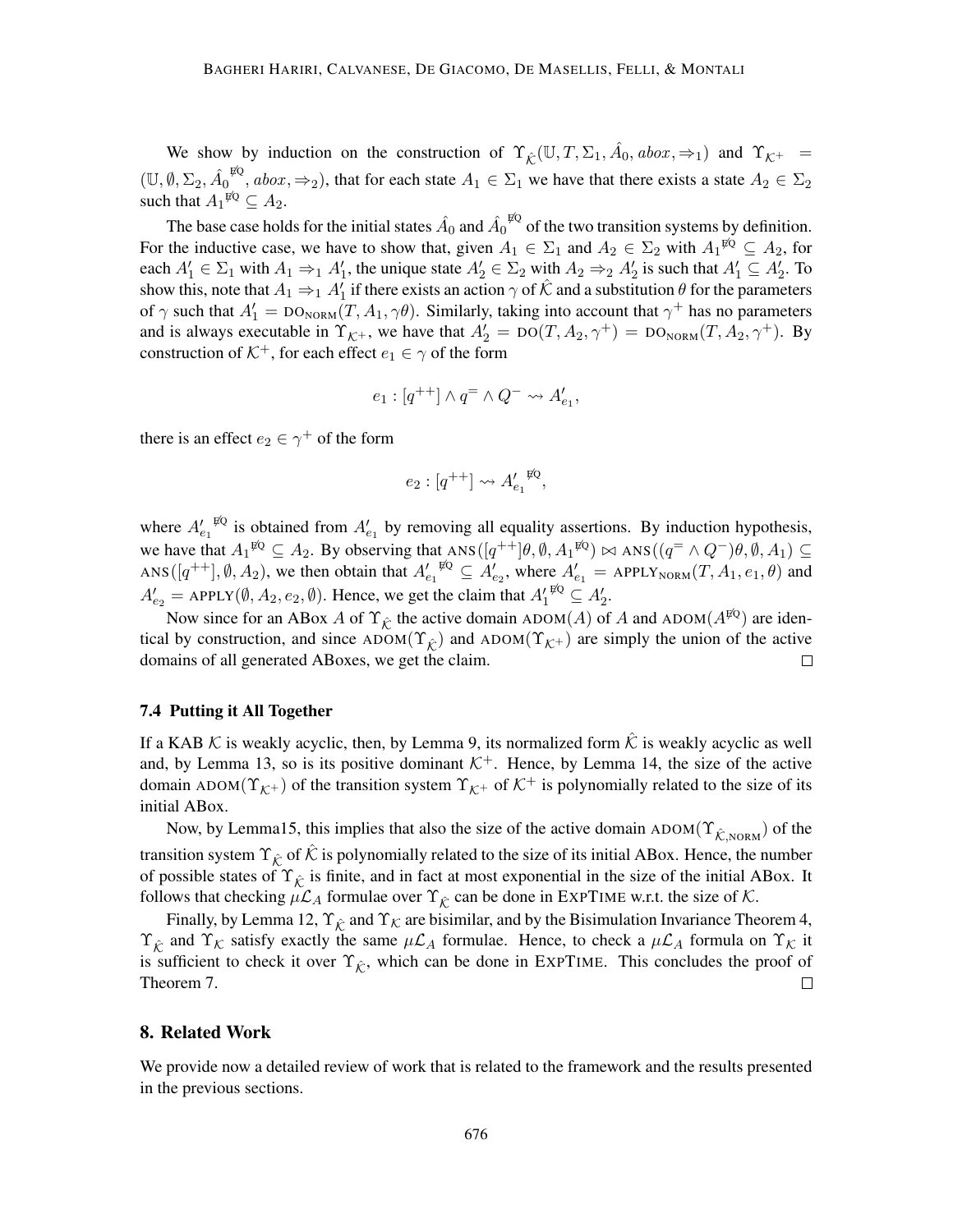### 8.1 Combining Description Logics and Temporal Logics

Our work is deeply related to the research that studies combinations of description logics and temporal logics. Indeed, actions progress knowledge over time and, although temporal logics do not mention actions, we can easily used them for describing progression mechanisms, including transition systems (see, e.g., Clarke et al., 1999; Calvanese, De Giacomo, & Vardi, 2002).

Such research has mostly explored the combination of standard description logics with standard temporal logics at the level of models, which is certainly the most natural form of combination from a logical point of view. Technically, this form of combination gives rise to a combined logic with a two-dimensional semantics, where one dimension is for time and the other for the DL domain (Schild, 1993; Wolter & Zakharyaschev, 1999b, 1999a; Gabbay et al., 2003). Unfortunately, from a computational point of view, this form of combination suffers from a key undecidability result, which makes it too fragile for many practical purposes: the possibility of specifying that roles preserve their extension over time (the so called *rigid roles*) causes undecidability<sup>6</sup>. Referring to the domain of interest in Example 1, this would result, for example, in the undecidability of theories that specify that each instance of Character livesIn the same City forever. Moreover, this undecidability result already holds for concept satisfiability w.r.t. a fixed TBox (i.e., where the same TBox axioms must hold at all time points), without ABoxes, and with only a single rigid role (Wolter & Zakharyaschev, 1999b, 1999a; Gabbay et al., 2003). That is, it holds for a reasoning service that is much simpler than conjunctive query answering (Calvanese, De Giacomo, & Lenzerini, 2008), even with a fixed TBox and no data (no ABox assertions, hence no individual terms) and for one of the simplest kinds of temporal formulae, namely "forever something is true" (safety) (Clarke et al., 1999).

Decidability can be regained by: *(i)* dropping TBoxes altogether, but the decision problem is still hard for non-elementary time (Gabbay et al., 2003); *(ii)* allowing temporal operators only on concepts (Schild, 1993; Artale & Franconi, 1998, 2005; Gutierrez-Basulto, Jung, & Lutz, 2012; ´ Jamroga, 2012), and in this case the complexity depends crucially on the description logic; *(iii)* allowing temporal operators only on TBox and ABox assertions (Lutz, Wolter, & Zakharyaschev, 2008; Baader et al., 2012). In fact cases *(ii)* and *(iii)* can be mixed (Baader & Laux, 1995; Wolter & Zakharyaschev, 1998).

Allowing for temporal operators over assertions only (case *(iii)* above), is tightly related to the functional approach adopted in this paper: the fact that we admit temporal operators only in front of assertions allows us to consider temporal models whose time points are actually sets of models of description logic assertions. Hence it keeps the temporal component distinct from the description logic one, exactly as we do here. In particular, the results by Baader et al. (2012) can be directly compared with ours. Apart from the obvious differences in the formalism used, one key point to get decidability there is that the individual terms mentioned in the ABox assertions are fixed a priori. It is possible that, by adapting the techniques presented here, those results could be extended to allow functions for denoting terms, hence allowing for adding fresh individual terms during the temporal evolution.

<sup>6.</sup> To lose decidability, it suffices to be able to specify/verify the persistence of binary predicates/roles, which allows one to build an infinite grid and hence to encode any Turing-machine computation (Robinson, 1971; van Emde Boas, 1997).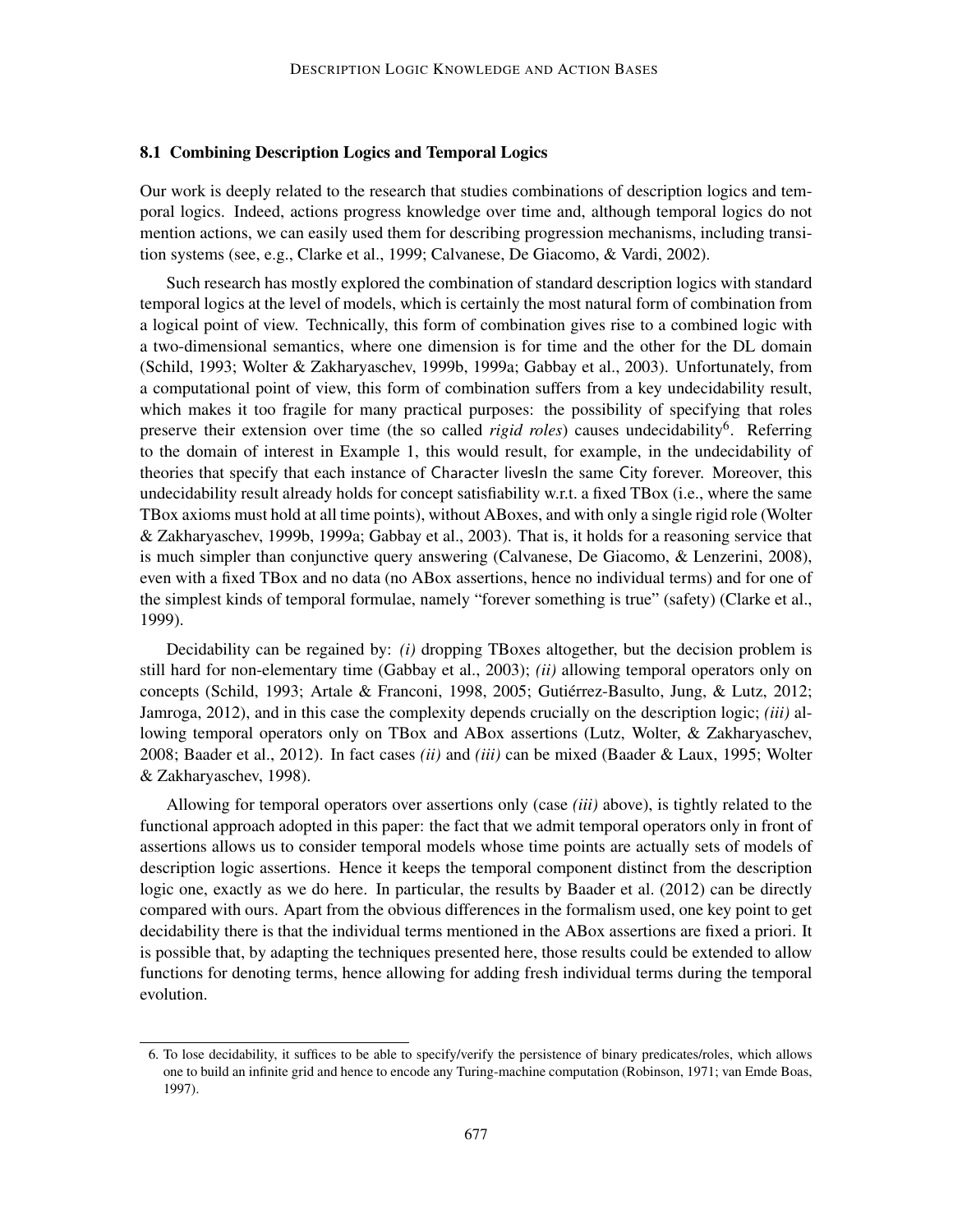### 8.2 Combining Description Logics and Actions

Somehow hampered by the undecidability results mentioned at the beginning of the section, also combinations of description logics and action theories have been studied in the years. In particular, Liu, Lutz, Milicic, and Wolter (2006b, 2006a) study combinations of description logics and action theories at the level of models, but only w.r.t. the two classical problems in reasoning about actions, namely *projection* and *executability*. Both of these problems require to explicitly give a sequence of actions and then check a property of the resulting final state (projection), or check the executability of the sequence of actions, each of which comes with a certain precondition (Reiter, 2001). More sophisticated temporal properties (in particular, "forever something is true" mentioned above) would lead to undecidability. By the way, notice that such undecidability result also deeply questions from the computational point of view the possibility of adding (sound and complete) automated reasoning capabilities to proposals such as OWL-S (Semantic Markup for Web Services) (Martin, Paolucci, McIlraith, Burstein, McDermott, McGuinness, Parsia, Payne, Sabou, Solanki, Srinivasan, & Sycara, 2004).

Possibly the first proposal based implicitly on the functional view of the KB was the pioneering work by De Giacomo, Iocchi, Nardi, and Rosati (1999), which adopts an epistemic description logic (based on certain answers) combined with an action formalism to describe routines of a mobile robot. Again, one important point there is that individual terms are bounded and fixed a priori. The functional view approach was first spelled out by Calvanese, De Giacomo, Lenzerini, and Rosati (2007), and by Calvanese et al. (2011). In that work, only projection and executability are studied, however there is a distinction between the KB in the states and the actions (there specified as updates), so that the framework gives rise to a single transition system whose states are labeled by KBs (in fact the TBox is fixed while the ABox changes from state to state). However, again, the individual terms considered are fixed a priori and hence the resulting transition system is finite. So, although not studied in that work, sophisticated forms of temporal properties as those proposed here are readily verifiable in that setting. Interestingly, apart from the KBs and action, in that work also Golog-like programs are considered. These are programs whose atomic actions are defined by the action formalism, and are combined using (usual and less usual) programming constructs, such as sequence, while-loop, if-then-else, and nondeterministic pick of a value (Levesque, Reiter, Lesperance, Lin, & Scherl, 1997; De Giacomo, Lespérance, & Levesque, 2000). An important characteristic of these programs is that they have a finite number of control states (notice that the memory storage of these programs is kept in the action theory, or the KB in our case). Although out of the scope of this paper, this finiteness allows for easily extending our results to such program as well.

An interesting alternative way to combine description logics and reasoning about actions is the one reported by Gu and Soutchanski (2010). There, a description logics  $KB^7$  is used as a special FOL theory describing the initial situation in a situation calculus basic action theory (Reiter, 2001). Notice that as a result, TBox assertions do not act as state constraints (Lin & Reiter, 1994), which would lead to undecidability as discussed above (Wolter & Zakharyaschev, 1999b, 1999a; Gabbay et al., 2003), in fact they essentially do not persist in any way through actions.

<sup>7.</sup> They actually mainly focus on concepts only but in a description logic that includes the universal role, which allows one to express TBox assertions as concepts (Baader et al., 2003).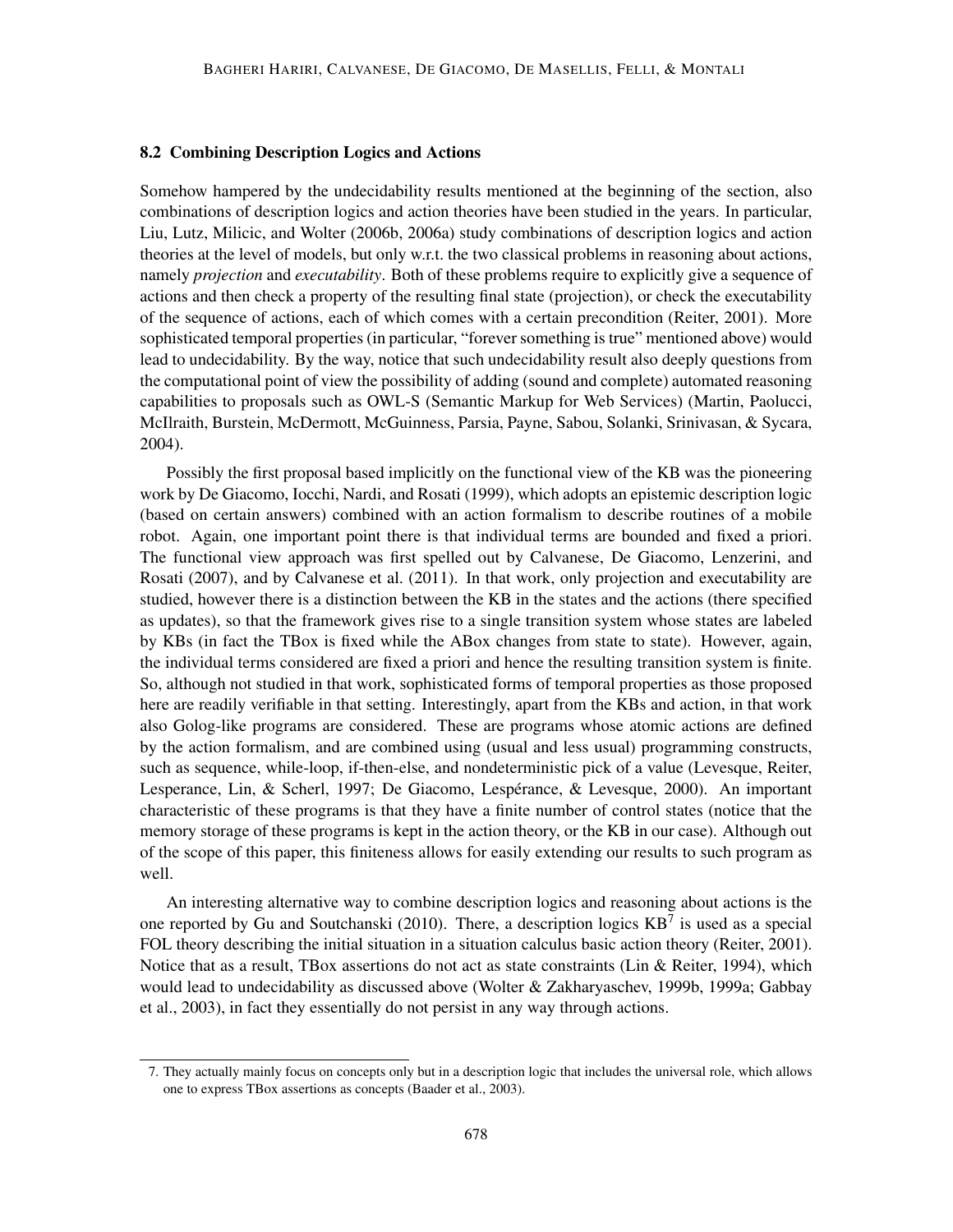### 8.3 Description Logics Update

Observe that effects of an action in our setting can be seen as a basic form of update of the previous state (Katsuno & Mendelzon, 1991). Although our mechanism sidesteps the semantic and computational difficulties of description logic KB update (Liu et al., 2006b; De Giacomo, Lenzerini, Poggi, & Rosati, 2009; Calvanese, Kharlamov, Nutt, & Zheleznyakov, 2010; Lenzerini & Savo, 2012) by simply rejecting the execution of actions that would lead to an inconsistent state. Adopting proper forms of update in our setting is an interesting issue for future research.

# 8.4 Artifacts and Data-Aware Processes

Our work is also closely related to research in verification of artifact-centric business processes (Nigam & Caswell, 2003; Bhattacharya et al., 2007). Artifact-centric approaches model business processes by giving equal importance to the control-flow perspective and the data of interest. An artifact is typically represented as a tuple of a schema, which models the artifact type, together with a set of actions/services that specify how the information maintained in the artifact can be manipulated over time. Each action is usually represented in terms of pre- and post-conditions that are respectively used to determine when the action is eligible for execution, and to relate the current artifact state with the successor state obtained after the action execution. Pre- and postconditions are modeled as first-order formulae, and post-conditions employ existentially quantified variables to account for external inputs from the environment. Differently from KABs, most of the approaches targeting artifact-centric processes assume complete information about data, using a relational database to maintain the artifacts' information. As in this paper, the aim of such works is to verify whether a relational artifact-centric process meets some temporal/dynamic property, formalized using first-order variants of branching or linear temporal logics.

In the work by Deutsch et al. (2009), the infinite domain of the artifact's database is equipped with a dense linear order, which can be mentioned in pre-conditions, post-conditions, and properties. Runs can receive unbounded external input from an infinite domain. Decidability of verification is achieved by avoiding branching time properties, and by restricting the formulae used to specify pre-, post-conditions and properties. In particular, the approach refers to read-only and read-write database relations differently, querying the latter only by checking whether they contain a given tuple of constants. The authors show that this restriction is tight, and that integrity constraints cannot be added to the framework, since even a single functional dependency leads to undecidability of verification. Damaggio et al. (2011) extend this approach by disallowing read-write relations, but this allows the extension of the decidability result to integrity constraints expressed as embedded dependencies with terminating chase, and to any decidable arithmetic. This is a major difference with our approach, where all concepts of the KAB are considered as read-write relations, and can be arbitrarily queried to determine the progression of the system. Differently from these works, Belardinelli et al. (2011) consider a first-order variant of CTL with no quantification across states as verification formalism. The framework supports the incorporation of new values from the external environment as parameters of the actions; the corresponding execution semantics considers all the possible actual values, thus leading to an infinite-state transition systems. As for decidability of verification, the authors show that, under the assumption that each state of the system (constituted by the union of artifacts' relational instances) has a bounded active domain, it is possible to construct a faithful abstract transition system which, differently from the original one, has a finite number of states. Belardinelli, Lomuscio, and Patrizi (2012) improve the results by Belar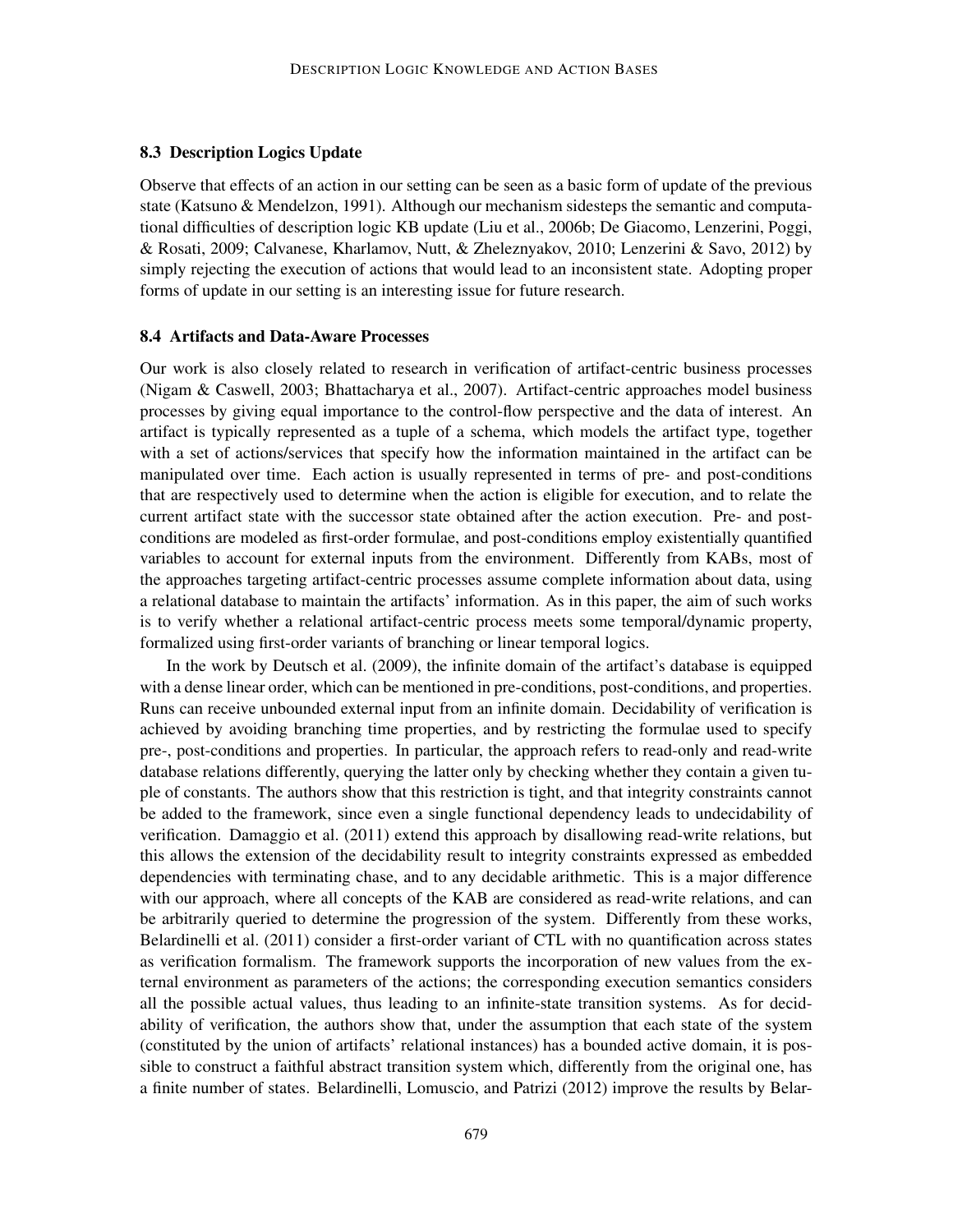dinelli et al. (2011) by introducing a semantic property of "uniformity" which, roughly speaking, says that the transition system representing the execution of the process under study is not able to distinguish among states that have the same constants and the same patterns of data. Under the assumptions of uniformity and state boundedness, decidability of verification is achieved for a richer logic, namely CTL with quantification across states, interpreted under the active domain semantics. The notion of state boundedness has also been adopted by the independently developed framework of Bagheri Hariri, Calvanese, De Giacomo, Deutsch, and Montali (2012, 2013), where first-order variants of  $\mu$ -calculus, similar to the one considered here, are considered. There, beside differences in the way data and external information are modeled, sufficient syntactic conditions that guarantee state boundedness are proposed. All these works are developed within the relational database setting, and do not extend trivially to systems where actions change DL knowledge bases.

The connection between data-/artifact-centric business processes and data exchange that we exploit in this paper was first established by Cangialosi et al. (2010), and by De Giacomo, De Masellis, and Rosati (2012). There the transition relation itself is described in terms of TGDs, which map the current state, represented as a relational database instance, to the next one. Null values are used to model the incorporation of new, unknown data into the system. The process evolution is essentially a form of chase. Under suitable weak acyclicity conditions this chase terminates, guaranteeing, in turn, that the system is finite-state. Decidability is then shown for a first-order  $\mu$ -calculus without first-order quantification across states. This approach was extended by Bagheri Hariri et al. (2011), where TGDs were replaced by actions and a rule-based process that follow the same structure of the KAB action component. In this revised framework, values imported from the external environment are represented by uninterpreted function terms, which play the same role as nulls in the work by Cangialosi et al. (2010), and by De Giacomo et al. (2012). Since Bagheri Hariri et al. (2011), Cangialosi et al. (2010), and De Giacomo et al. (2012) all rely on a purely relational setting, this choice leads to an ad-hoc interpretation of equality, where each null value/function term is considered only equal to itself. Differently from these works, here we allow for sophisticated schema constraints, i.e., the TBox itself, and provide at the same time a more fine-grained treatment of equality, where individuals can be inferred to be equal due to the application of such schema constraints and/or the execution of some action. This treatment of equality differentiates this work also from the one of Bagheri Hariri, Calvanese, De Giacomo, and De Masellis (2011), which introduces a preliminary version of the framework here presented, where UNA is assumed and equality is not considered. More specifically, Bagheri Hariri et al. (2011) propose *semantic artifacts* as a means to represent artifacts and corresponding processes at a higher level of abstraction than relational artifacts, representing the artifact data with a semantically rich knowledge base operating with incomplete information. KABs constitute a more general framework, which can be seamlessly customized to account for semantic artifacts. A major difference with the work by Bagheri Hariri et al. (2011) is also constituted by the verification formalism. In particular, both works focus on a form of  $\mu$ -calculus where ECQs are used to query the states of the system, but Bagheri Hariri et al. (2011) do not support quantification across states, as done here.

Calvanese et al. (2012) investigate a framework for data-centric processes that mixes the approach proposed by Bagheri Hariri et al. (2013) for relational artifacts with the notion of knowledge bases as used here. In particular, semantically-governed data-aware processes are introduced as a mechanism to model a dynamic system working over a relational database, providing at the same time a conceptual representation of the manipulated data in terms of a *DL-Lite* knowledge base. By relying on ontology-based data access (Calvanese et al., 2009), declarative mappings are used to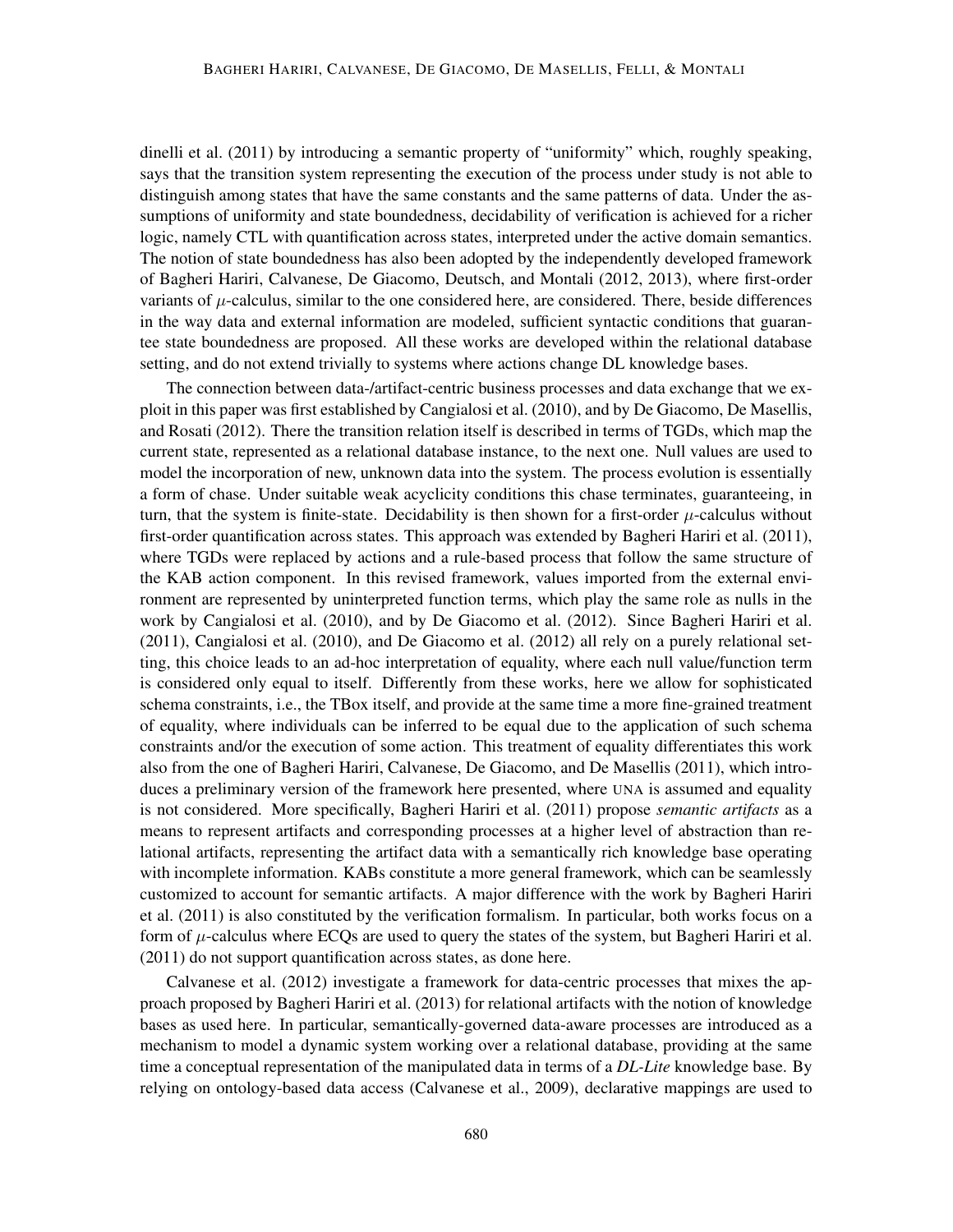connect the knowledge base with the underlying relational database. Differently from KABs, the system evolves at the relational layer, and the knowledge base is used to understand and ultimately govern such an execution at a higher level of abstraction.

We observe that the results presented here fully subsume those by Bagheri Hariri et al. (2011), where the underlying description logic is OWL 2 OL. On the one hand, if we remove the possibility of asserting functionality of roles in the knowledge component, and of equating individuals as a result of an action in the action component, we precisely obtain the setting presented by Bagheri Hariri et al. (2011). On the other hand, for both frameworks the established complexity upper bounds are the same.

# 9. Conclusions

In this paper we have studied verification of knowledge and action bases, which are dynamic systems constituted by a knowledge base, expressed in description logics, and by an action specification that changes the knowledge base over time. We have obtained an interesting decidability result by relying on the notion of weak acyclicity, based on a connection with the theory of chase of TGDs in relational databases.

In our work, we have used the original notion of weak acyclicity. However, it is easy to adopt more advanced forms of acyclicity, since our results depend only on the ability of finding a finite bound on the number of distinct function terms that are generated (when applying the chase). While the majority of approaches that adopt forms of weak-acyclicity focus on databases (Marnette & Geerts, 2010; Meier, Schmidt, Wei, & Lausen, 2010), Cuenca Grau, Horrocks, Krötzsch, Kupke, Magka, Motik, and Wang (2012) investigate sophisticated forms of acyclicity in the context of knowledge bases without UNA. Their results can thus be seamlessly applied to KABs. Interestingly, to manage the impact of equalities in a setting without UNA, they resort to the *singularization* technique presented by Marnette (2009), which closely resembles the normalization of KABs introduced in Section 7.

Weak acyclicity allows us to gain decidability by bounding the number of distinct function terms that occur in the transition system. An alternative approach to gain decidability is to bound the number of distinct terms occurring in the ABox assertions of a state. Variants of this notion of "*state boundedness*" have been proposed recently in other contexts (Belardinelli et al., 2012; De Giacomo, Lesperance, & Patrizi, 2012; Bagheri Hariri et al., 2013). It is of great interest to explore such an approach in the setting presented here of actions acting on a description logic knowledge base.

We observe that our decidability result (as well as the ones commented here and in Section 8), comes with an algorithm for verification that is exponential in the size of the initial ABox. This precludes a direct application of these techniques to large-scale systems, without a careful analysis of how these can be modularized in small units to be verified (almost) separately. This is an important direction for further investigation.

# Acknowledgments

This research has been partially supported by the EU under the ICT Collaborative Project ACSI (Artifact-Centric Service Interoperation), grant agreement n. FP7-257593, and under the large-scale integrating project (IP) Optique (Scalable End-user Access to Big Data), grant agreement n. FP7- 318338.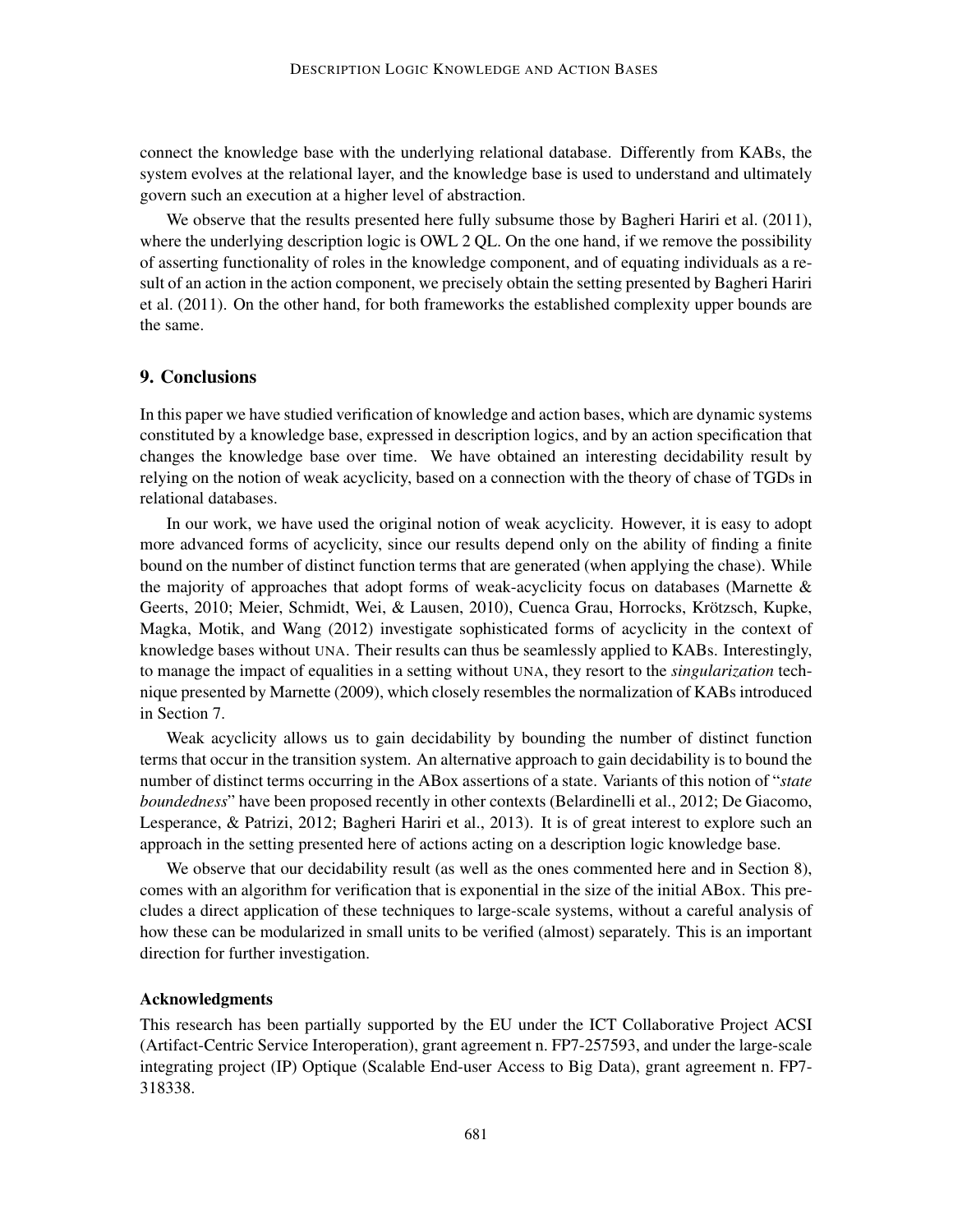# **References**

- Artale, A., Calvanese, D., Kontchakov, R., & Zakharyaschev, M. (2009). The *DL-Lite* family and relations. *J. of Artificial Intelligence Research*, *36*, 1–69.
- Artale, A., & Franconi, E. (1998). A temporal description logic for reasoning about actions and plans. *J. of Artificial Intelligence Research*, *9*, 463–506.
- Artale, A., & Franconi, E. (2005). Temporal description logics. In Gabbay, D., Fisher, M., & Vila, L. (Eds.), *Handbook of Temporal Reasoning in Artificial Intelligence*, Foundations of Artificial Intelligence. Elsevier.
- Baader, F., Calvanese, D., McGuinness, D., Nardi, D., & Patel-Schneider, P. F. (Eds.). (2003). *The Description Logic Handbook: Theory, Implementation and Applications*. Cambridge University Press.
- Baader, F., Ghilardi, S., & Lutz, C. (2012). LTL over description logic axioms. *ACM Trans. on Computational Logic*, *13*(3), 21:1–21:32.
- Baader, F., & Laux, A. (1995). Terminological logics with modal operators. In *Proc. of the 14th Int. Joint Conf. on Artificial Intelligence (IJCAI'95)*, pp. 808–814.
- Bagheri Hariri, B., Calvanese, D., De Giacomo, G., & De Masellis, R. (2011). Verification of conjunctive-query based semantic artifacts. In *Proc. of the 24th Int. Workshop on Description Logic (DL 2011)*, Vol. 745 of *CEUR Electronic Workshop Proceedings,* http: //ceur-ws.org/.
- Bagheri Hariri, B., Calvanese, D., De Giacomo, G., De Masellis, R., & Felli, P. (2011). Foundations of relational artifacts verification. In *Proc. of the 9th Int. Conference on Business Process Management (BPM 2011)*, Vol. 6896 of *Lecture Notes in Computer Science*, pp. 379–395. Springer.
- Bagheri Hariri, B., Calvanese, D., De Giacomo, G., Deutsch, A., & Montali, M. (2012). Verification of relational data-centric dynamic systems with external services. Corr technical report arXiv:1203.0024, arXiv.org e-Print archive. Available at http://arxiv.org/abs/ 1203.0024.
- Bagheri Hariri, B., Calvanese, D., De Giacomo, G., Deutsch, A., & Montali, M. (2013). Verification of relational data-centric dynamic systems with external services. In *Proc. of the 32nd ACM SIGACT SIGMOD SIGART Symp. on Principles of Database Systems (PODS 2013)*.
- Bao, J., et al. (2012). OWL 2 Web Ontology Language document overview (second edition). W3C Recommendation, World Wide Web Consortium. Available at http://www.w3.org/ TR/owl2-overview/.
- Belardinelli, F., Lomuscio, A., & Patrizi, F. (2011). Verification of deployed artifact systems via data abstraction. In *Proc. of the 9th Int. Joint Conf. on Service Oriented Computing (ICSOC 2011)*, Vol. 7084 of *Lecture Notes in Computer Science*, pp. 142–156. Springer.
- Belardinelli, F., Lomuscio, A., & Patrizi, F. (2012). An abstraction technique for the verification of artifact-centric systems. In *Proc. of the 13th Int. Conf. on the Principles of Knowledge Representation and Reasoning (KR 2012)*, pp. 319–328.
- Berardi, D., Calvanese, D., & De Giacomo, G. (2005). Reasoning on UML class diagrams. *Artificial Intelligence*, *168*(1–2), 70–118.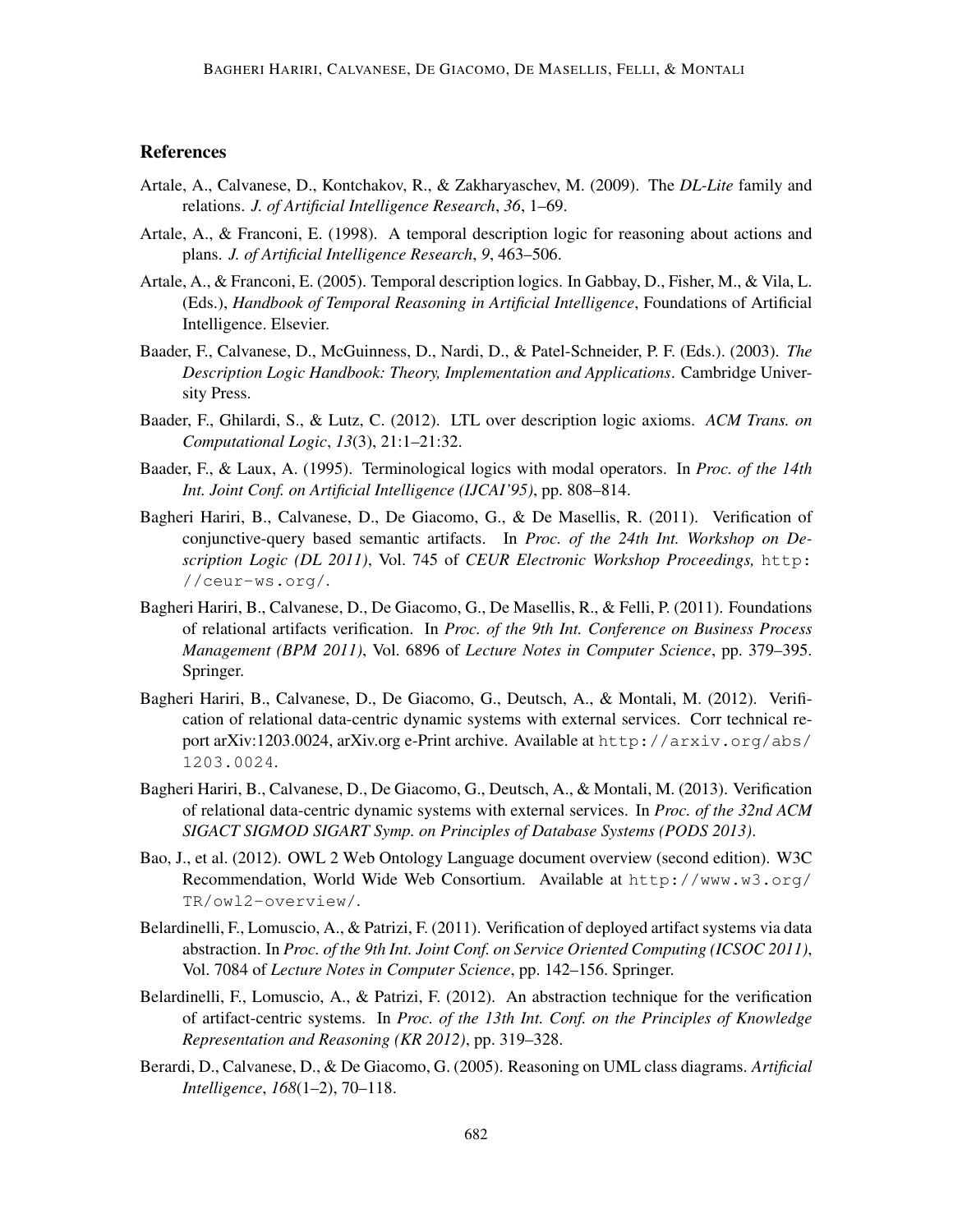- Bhattacharya, K., Gerede, C., Hull, R., Liu, R., & Su, J. (2007). Towards formal analysis of artifactcentric business process models. In *Proc. of the 5th Int. Conference on Business Process Management (BPM 2007)*, Vol. 4714 of *Lecture Notes in Computer Science*, pp. 288–234. Springer.
- Burkart, O., Caucal, D., Moller, F., & Steffen, B. (2001). Verification of infinite structures.. In *Handbook of Process Algebra*. Elsevier Science.
- Calvanese, D., De Giacomo, G., Lembo, D., Lenzerini, M., Poggi, A., Rodríguez-Muro, M., & Rosati, R. (2009). Ontologies and databases: The *DL-Lite* approach. In Tessaris, S., & Franconi, E. (Eds.), *Reasoning Web. Semantic Technologies for Informations Systems – 5th Int. Summer School Tutorial Lectures (RW 2009)*, Vol. 5689 of *Lecture Notes in Computer Science*, pp. 255–356. Springer.
- Calvanese, D., De Giacomo, G., Lembo, D., Lenzerini, M., & Rosati, R. (2007a). EQL-Lite: Effective first-order query processing in description logics. In *Proc. of the 20th Int. Joint Conf. on Artificial Intelligence (IJCAI 2007)*, pp. 274–279.
- Calvanese, D., De Giacomo, G., Lembo, D., Lenzerini, M., & Rosati, R. (2007b). Tractable reasoning and efficient query answering in description logics: The *DL-Lite* family. *J. of Automated Reasoning*, *39*(3), 385–429.
- Calvanese, D., De Giacomo, G., Lembo, D., Lenzerini, M., & Rosati, R. (2013). Data complexity of query answering in description logics. *Artificial Intelligence*, *195*, 335–360.
- Calvanese, D., De Giacomo, G., Lembo, D., Montali, M., & Santoso, A. (2012). Ontology-based governance of data-aware processes. In *Proc. of the 6th Int. Conf. on Web Reasoning and Rule Systems (RR 2012)*, Vol. 7497 of *Lecture Notes in Computer Science*, pp. 25–41. Springer.
- Calvanese, D., De Giacomo, G., & Lenzerini, M. (2008). Conjunctive query containment and answering under description logics constraints. *ACM Trans. on Computational Logic*, *9*(3), 22.1–22.31.
- Calvanese, D., De Giacomo, G., Lenzerini, M., & Rosati, R. (2007). Actions and programs over description logic ontologies. In *Proc. of the 20th Int. Workshop on Description Logic (DL 2007)*, Vol. 250 of *CEUR Electronic Workshop Proceedings,* http://ceur-ws.org/, pp. 29– 40.
- Calvanese, D., De Giacomo, G., Lenzerini, M., & Rosati, R. (2011). Actions and programs over description logic knowledge bases: A functional approach. In Lakemeyer, G., & McIlraith, S. A. (Eds.), *Knowing, Reasoning, and Acting: Essays in Honour of Hector Levesque*. College Publications.
- Calvanese, D., De Giacomo, G., & Montali, M. (2013). Foundations of data aware process analysis: A database theory perspective. In *Proc. of the 32nd ACM SIGACT SIGMOD SIGART Symp. on Principles of Database Systems (PODS 2013)*.
- Calvanese, D., De Giacomo, G., & Vardi, M. Y. (2002). Reasoning about actions and planning in LTL action theories. In *Proc. of the 8th Int. Conf. on the Principles of Knowledge Representation and Reasoning (KR 2002)*, pp. 593–602.
- Calvanese, D., Kharlamov, E., Nutt, W., & Zheleznyakov, D. (2010). Updating ABoxes in *DL-Lite*. In *Proc. of the 4th Alberto Mendelzon Int. Workshop on Foundations of Data Management*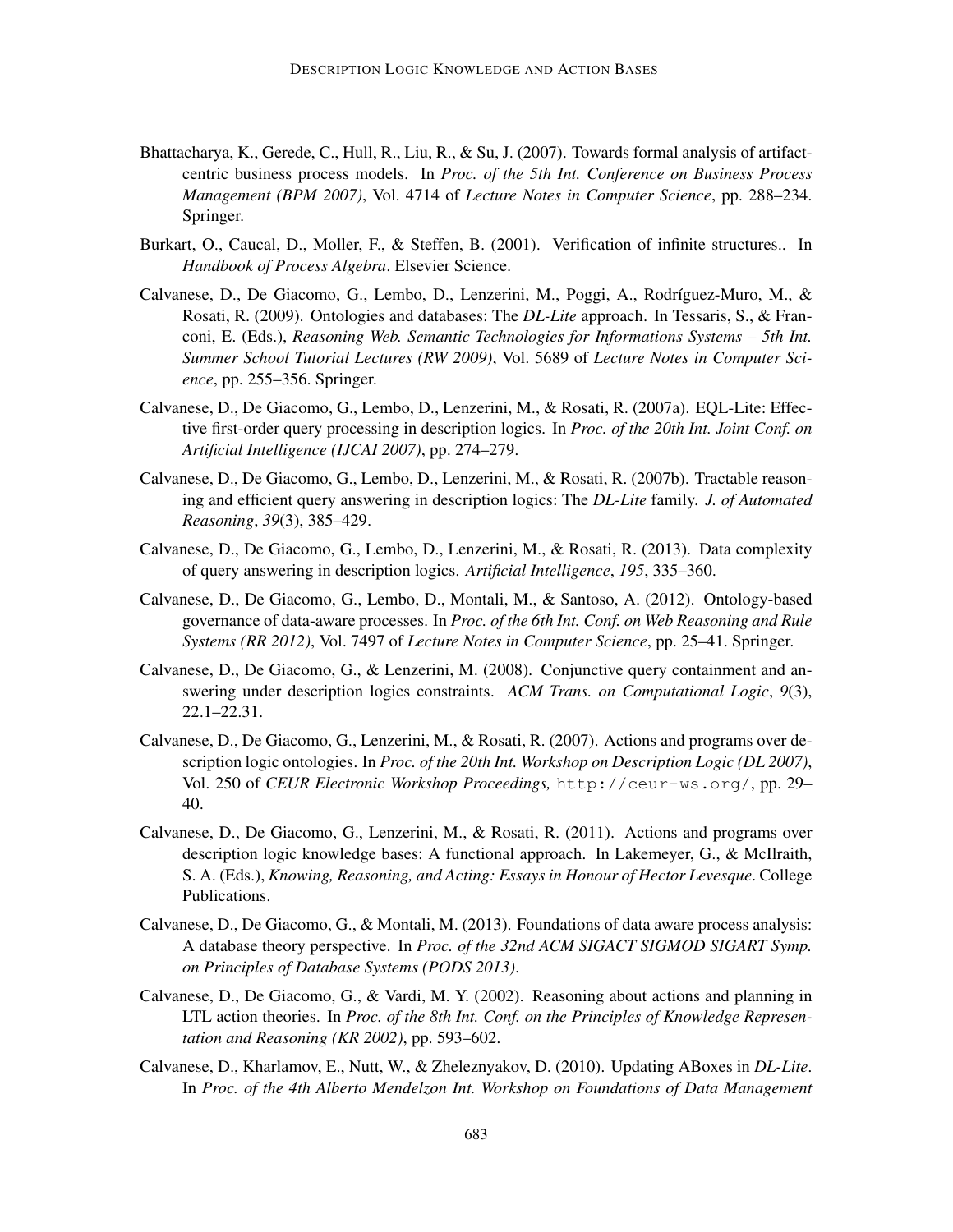*(AMW 2010)*, Vol. 619 of *CEUR Electronic Workshop Proceedings,* http://ceur-ws. org/, pp. 3.1–3.12.

- Cangialosi, P., De Giacomo, G., De Masellis, R., & Rosati, R. (2010). Conjunctive artifact-centric services. In *Proc. of the 8th Int. Joint Conf. on Service Oriented Computing (ICSOC 2010)*, Vol. 6470 of *Lecture Notes in Computer Science*, pp. 318–333. Springer.
- Clarke, E. M., Grumberg, O., & Peled, D. A. (1999). *Model checking*. The MIT Press, Cambridge, MA, USA.
- Cohn, D., & Hull, R. (2009). Business artifacts: A data-centric approach to modeling business operations and processes. *Bull. of the IEEE Computer Society Technical Committee on Data Engineering*, *32*(3), 3–9.
- Cuenca Grau, B., Horrocks, I., Krotzsch, M., Kupke, C., Magka, D., Motik, B., & Wang, Z. (2012). ¨ Acyclicity conditions and their application to query answering in description logics. In *Proc. of the 13th Int. Conf. on the Principles of Knowledge Representation and Reasoning (KR 2012)*, pp. 243–253.
- Damaggio, E., Deutsch, A., & Vianu, V. (2011). Artifact systems with data dependencies and arithmetic. In *Proc. of the 14th Int. Conf. on Database Theory (ICDT 2011)*, pp. 66–77.
- De Giacomo, G., De Masellis, R., & Rosati, R. (2012). Verification of conjunctive artifact-centric services. *Int. J. of Cooperative Information Systems*, *21*(2), 111–139.
- De Giacomo, G., Iocchi, L., Nardi, D., & Rosati, R. (1999). A theory and implementation of cognitive mobile robots. *J. of Logic and Computation*, *9*(5), 759–785.
- De Giacomo, G., Lenzerini, M., Poggi, A., & Rosati, R. (2009). On instance-level update and erasure in description logic ontologies. *J. of Logic and Computation, Special Issue on Ontology Dynamics*, *19*(5), 745–770.
- De Giacomo, G., Lespérance, Y., & Levesque, H. J. (2000). ConGolog, a concurrent programming language based on the situation calculus. *Artificial Intelligence*, *121*(1–2), 109–169.
- De Giacomo, G., Lesperance, Y., & Patrizi, F. (2012). Bounded situation calculus action theories and decidable verification. In *Proc. of the 13th Int. Conf. on the Principles of Knowledge Representation and Reasoning (KR 2012)*, pp. 467–477.
- Deutsch, A., Hull, R., Patrizi, F., & Vianu, V. (2009). Automatic verification of data-centric business processes. In *Proc. of the 12th Int. Conf. on Database Theory (ICDT 2009)*, pp. 252–267.
- Deutsch, A., Nash, A., & Remmel, J. B. (2008). The chase revisited. In *Proc. of the 27th ACM SIGACT SIGMOD SIGART Symp. on Principles of Database Systems (PODS 2008)*, pp. 149– 158.
- Fagin, R., Kolaitis, P. G., Miller, R. J., & Popa, L. (2005). Data exchange: Semantics and query answering. *Theoretical Computer Science*, *336*(1), 89–124.
- Gabbay, D., Kurusz, A., Wolter, F., & Zakharyaschev, M. (2003). *Many-dimensional Modal Logics: Theory and Applications*. Elsevier Science Publishers.
- Gu, Y., & Soutchanski, M. (2010). A description logic based situation calculus. *Ann. of Mathematics and Artificial Intelligence*, *58*(1-2), 3–83.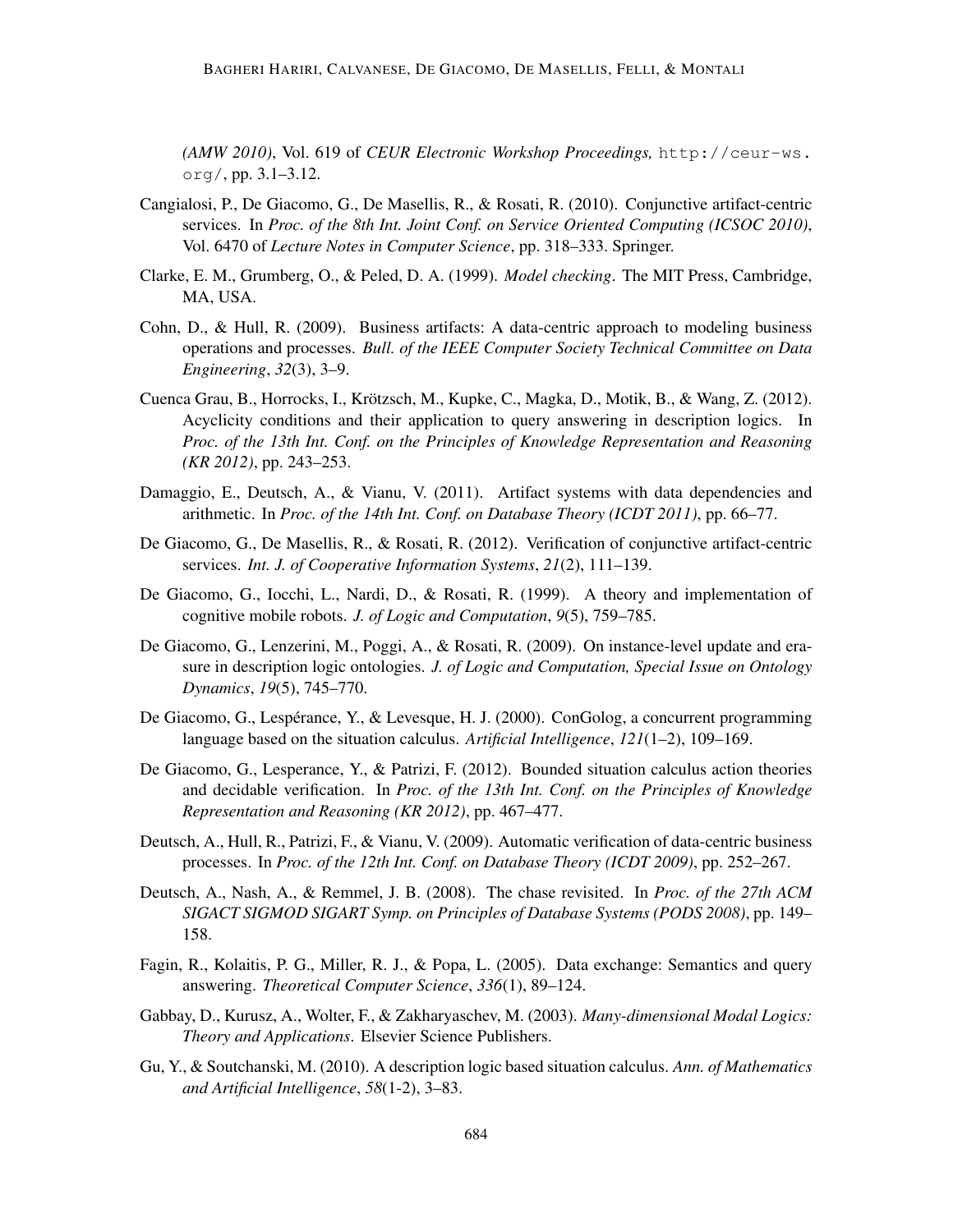- Gutiérrez-Basulto, V., Jung, J. C., & Lutz, C. (2012). Complexity of branching temporal description logics. In *Proc. of the 20th Eur. Conf. on Artificial Intelligence (ECAI 2012)*, pp. 390–395.
- Jamroga, W. (2012). Concepts, agents, and coalitions in alternating time. In *Proc. of the 20th Eur. Conf. on Artificial Intelligence (ECAI 2012)*, pp. 438–443.
- Katsuno, H., & Mendelzon, A. (1991). On the difference between updating a knowledge base and revising it. In *Proc. of the 2nd Int. Conf. on the Principles of Knowledge Representation and Reasoning (KR'91)*, pp. 387–394.
- Kowalski, R. A., & Sadri, F. (2011). Abductive logic programming agents with destructive databases. *Ann. of Mathematics and Artificial Intelligence*, *62*(1–2), 129–158.
- Lenzerini, M., & Savo, D. F. (2012). Updating inconsistent description logic knowledge bases. In *Proc. of the 20th Eur. Conf. on Artificial Intelligence (ECAI 2012)*, pp. 516–521.
- Levesque, H. J., Reiter, R., Lesperance, Y., Lin, F., & Scherl, R. (1997). GOLOG: A logic programming language for dynamic domains. *J. of Logic Programming*, *31*, 59–84.
- Levesque, H. J. (1984). Foundations of a functional approach to knowledge representation. *Artificial Intelligence*, *23*, 155–212.
- Limonad, L., De Leenheer, P., Linehan, M., Hull, R., & Vaculin, R. (2012). Ontology of dynamic entities. In *Proc. of the 31st Int. Conf. on Conceptual Modeling (ER 2012)*.
- Lin, F., & Reiter, R. (1994). State constraints revisited. *J. of Logic Programming*, *4*(5), 655–678.
- Liu, H., Lutz, C., Milicic, M., & Wolter, F. (2006a). Reasoning about actions using description logics with general TBoxes. In *Proc. of the 10th Eur. Conference on Logics in Artificial Intelligence (JELIA 2006)*, Vol. 4160 of *Lecture Notes in Computer Science*. Springer.
- Liu, H., Lutz, C., Milicic, M., & Wolter, F. (2006b). Updating description logic ABoxes. In *Proc. of the 10th Int. Conf. on the Principles of Knowledge Representation and Reasoning (KR 2006)*, pp. 46–56.
- Lutz, C., Wolter, F., & Zakharyaschev, M. (2008). Temporal description logics: A survey. In *Proc. of the 15th Int. Symp. on Temporal Representation and Reasoning (TIME 2008)*, pp. 3–14.
- Marnette, B. (2009). Generalized schema-mappings: from termination to tractability. In *Proc. of the 28th ACM SIGACT SIGMOD SIGART Symp. on Principles of Database Systems (PODS 2009)*, pp. 13–22.
- Marnette, B., & Geerts, F. (2010). Static analysis of schema-mappings ensuring oblivious termination. In *Proc. of the 13th Int. Conf. on Database Theory (ICDT 2010)*, pp. 183–195.
- Martin, D., Paolucci, M., McIlraith, S., Burstein, M., McDermott, D., McGuinness, D., Parsia, B., Payne, T., Sabou, M., Solanki, Srinivasan, N., & Sycara, K. (2004). Bringing semantics to web services: The OWL-S approach. In *Proc. of the 1st Int. Workshop on Semantic Web Services and Web Process Composition (SWSWPC 2004)*.
- Meier, M., Schmidt, M., Wei, F., & Lausen, G. (2010). Semantic query optimization in the presence of types. In 111-122 (Ed.), *Proc. of the 29th ACM SIGACT SIGMOD SIGART Symp. on Principles of Database Systems (PODS 2010)*.
- Meyer, A., Smirnov, S., & Weske, M. (2011). Data in business processes. *EMISA Forum*, *31*(3), 5–31.